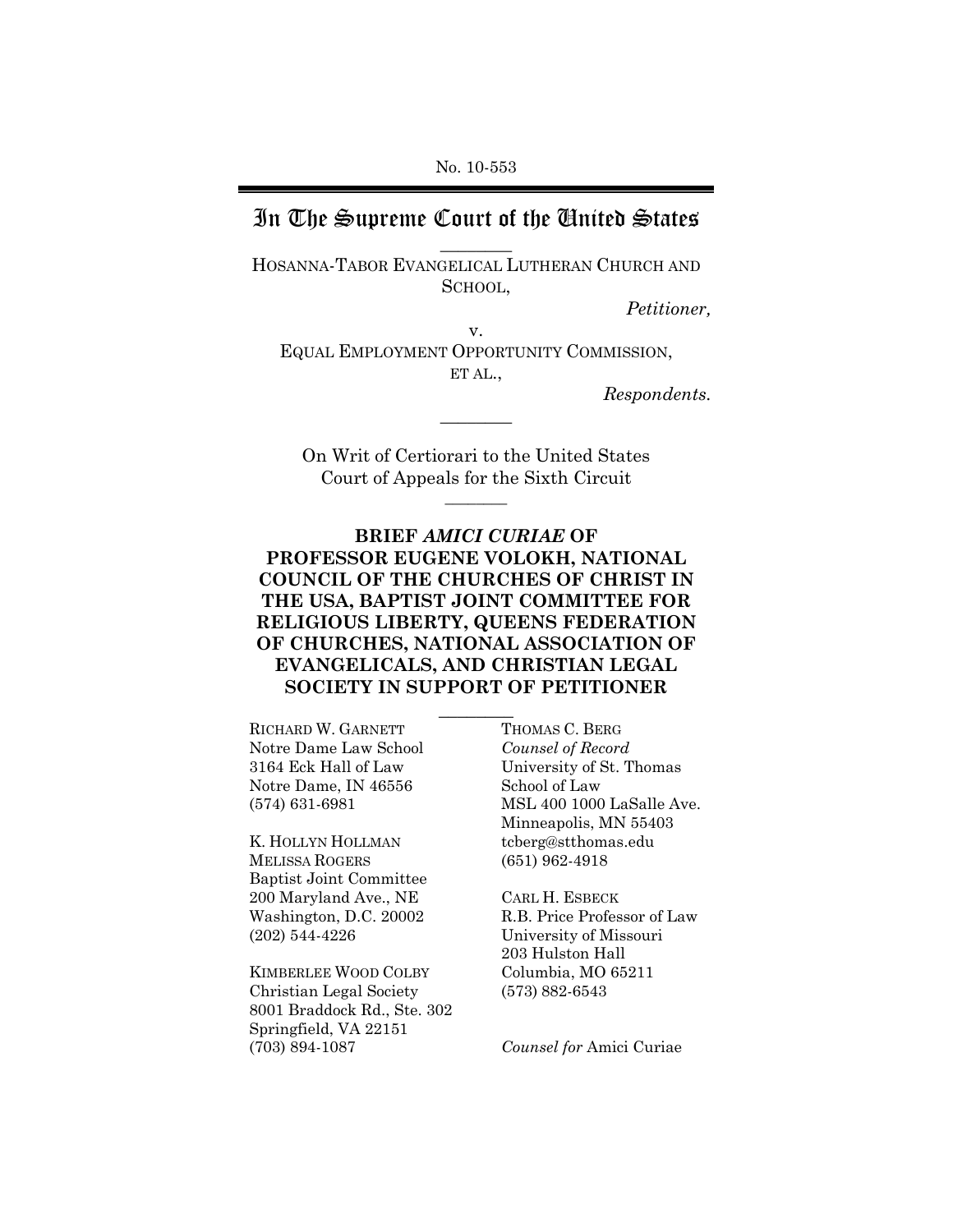## **QUESTION PRESENTED**

Whether the ministerial exception applies to a teacher at a religious elementary school who teaches the full secular curriculum, but also teaches daily religion classes, is a commissioned minister, and regularly leads students in prayer and worship.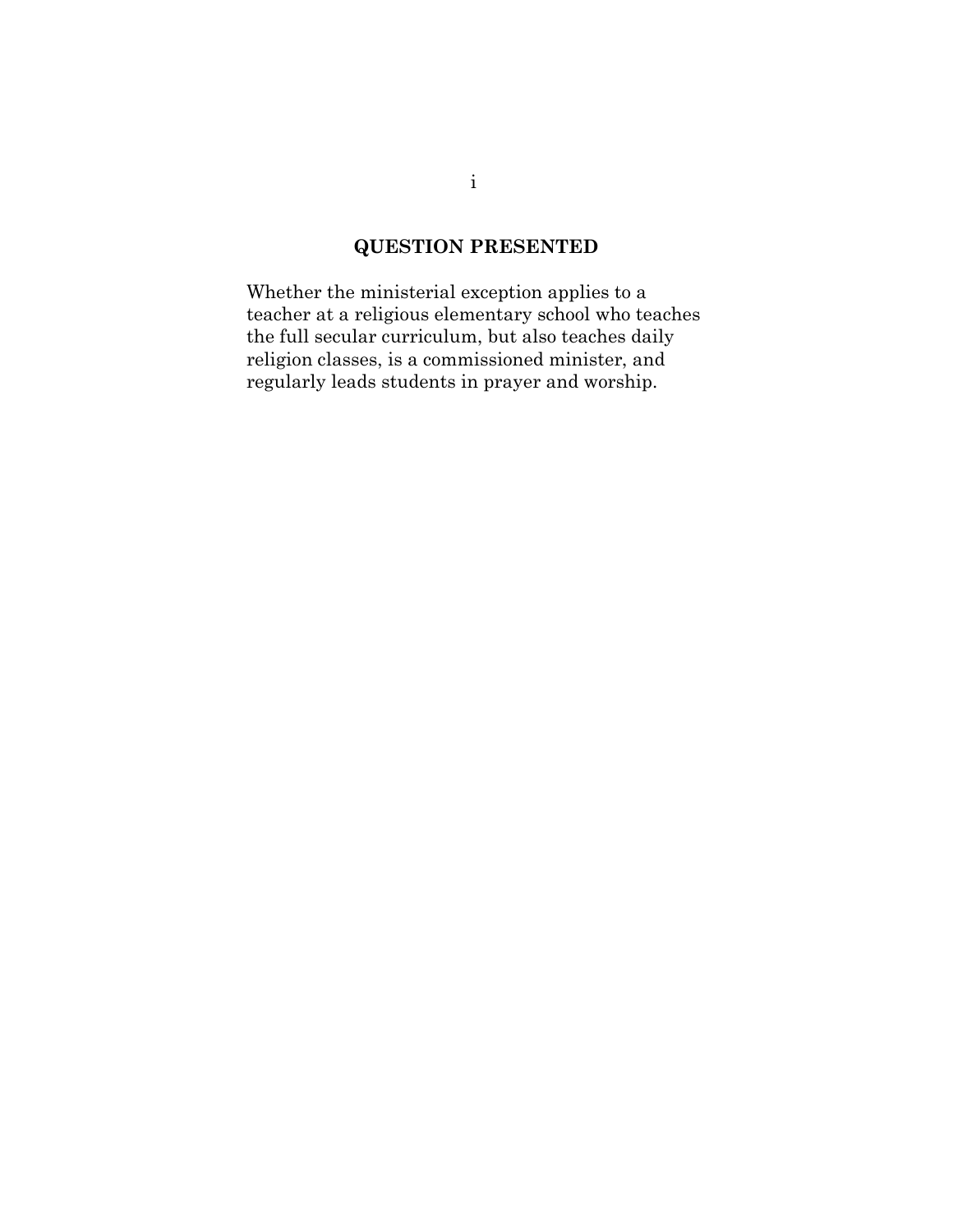# **TABLE OF CONTENTS**

| INTEREST OF AMICI CURIAE 1                                                                                                                                                                               |
|----------------------------------------------------------------------------------------------------------------------------------------------------------------------------------------------------------|
|                                                                                                                                                                                                          |
|                                                                                                                                                                                                          |
| I. The Ministerial Exception Follows Directly<br>From The Institutional Separation Of Church<br>And State, A Deeply Rooted American                                                                      |
| A. A. Crucial Component of Institutional<br>Church-State Separation is that<br>Government Should Not Interfere in<br>Disputes over a Religious Institution's<br>Selection and Supervision of Ministers 9 |
| 1. The Historical Development of Religious<br>Freedom and Disestablishment 10                                                                                                                            |
|                                                                                                                                                                                                          |
| B. The Ministerial Exception Follows Directly<br>from the Principle that the State May Not<br>Interfere in Decisions Concerning the<br>Selection or Supervision of Ministers 19                          |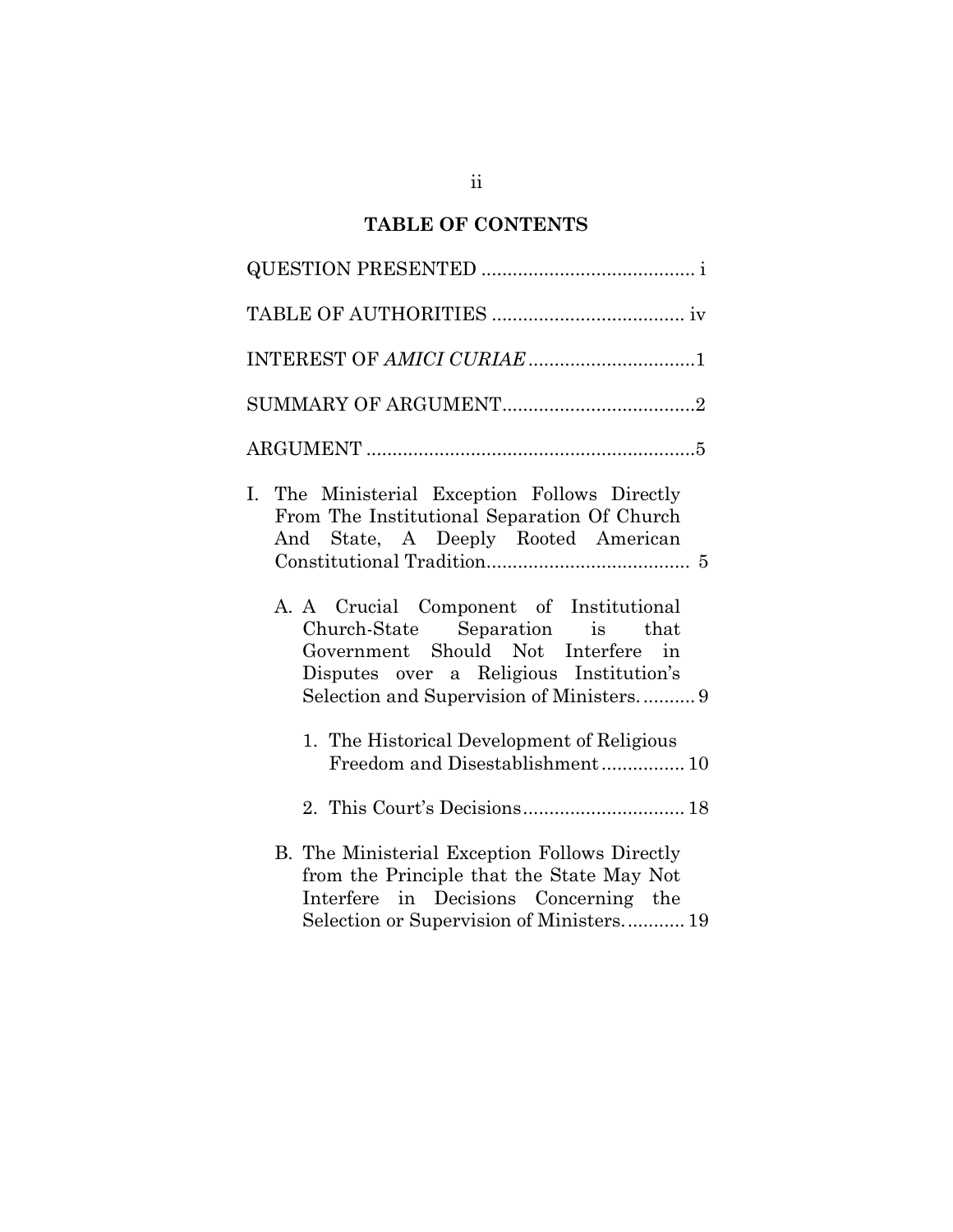| II. Properly Defined, The Ministerial Exception<br>Extends To Teachers With Religious Duties In                                                                       |
|-----------------------------------------------------------------------------------------------------------------------------------------------------------------------|
| A. The Scope of the Exception Should Be<br>Broad, to Include Employees with Duties of<br>Church Leadership or of Teaching the<br>Faith, as the Religious Organization |
| B. The Exception Covers Teachers with<br>Religious Duties in Religious Schools32                                                                                      |
| C. Courts Should Decide the Applicability of<br>the Exception Early in the Litigation37                                                                               |
|                                                                                                                                                                       |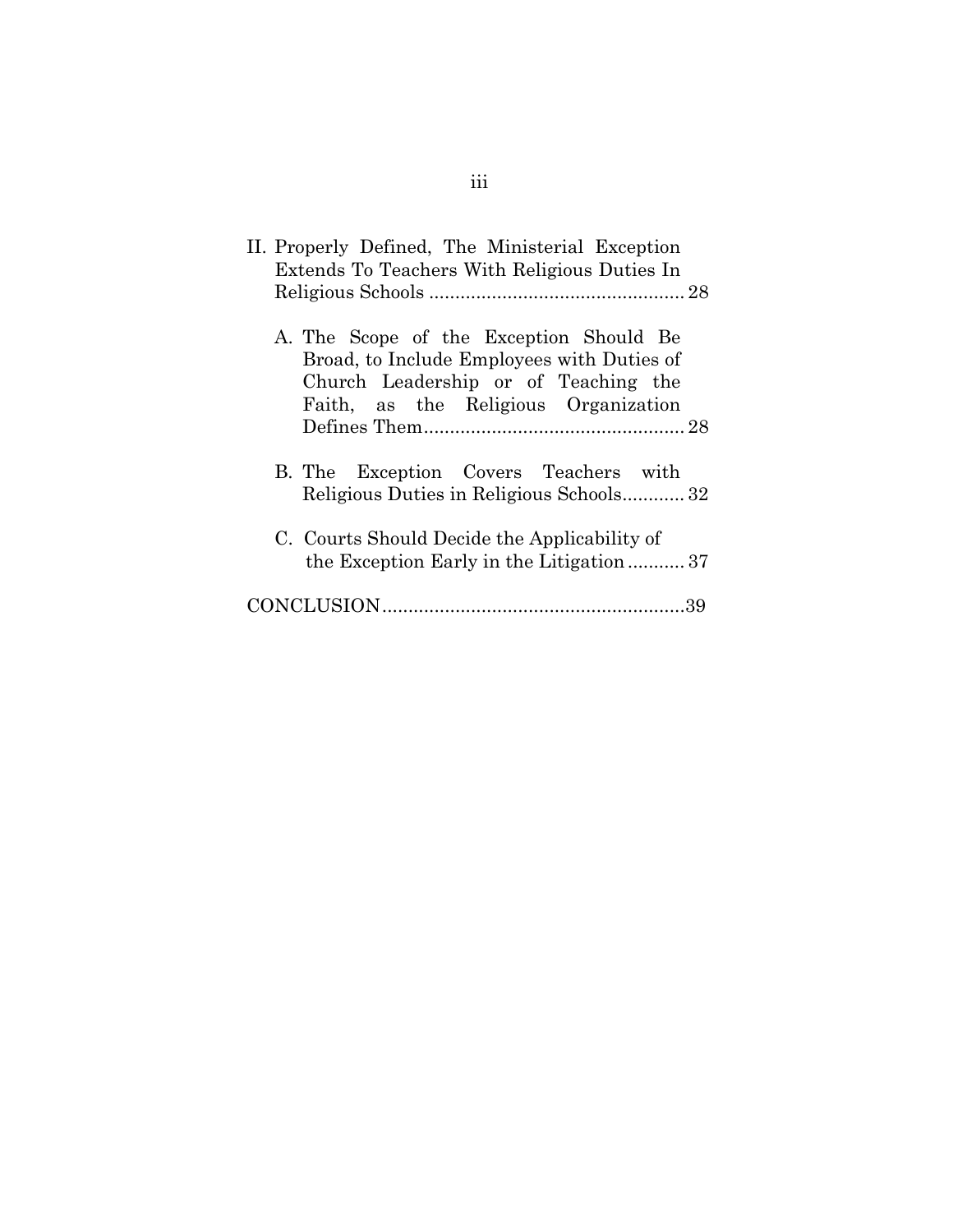## **TABLE OF AUTHORITIES**

## **CASES**

| Anderson v. Liberty Lobby, Inc.,                    |
|-----------------------------------------------------|
| Baker v. Fales,                                     |
| Burr v. Inhabitants of First Parish in Sandwich,    |
| Celotex Corp. v. Catrett,                           |
| Corporation of Presiding Bishop v. Amos,            |
| <b>EEOC</b> v. Catholic University,                 |
| <i>Employment Division v. Smith,</i>                |
| Engel v. Vitale,                                    |
| Gellington v. Christian Methodist Episcopal Church, |
| Gonzalez v. Catholic Archbishop,                    |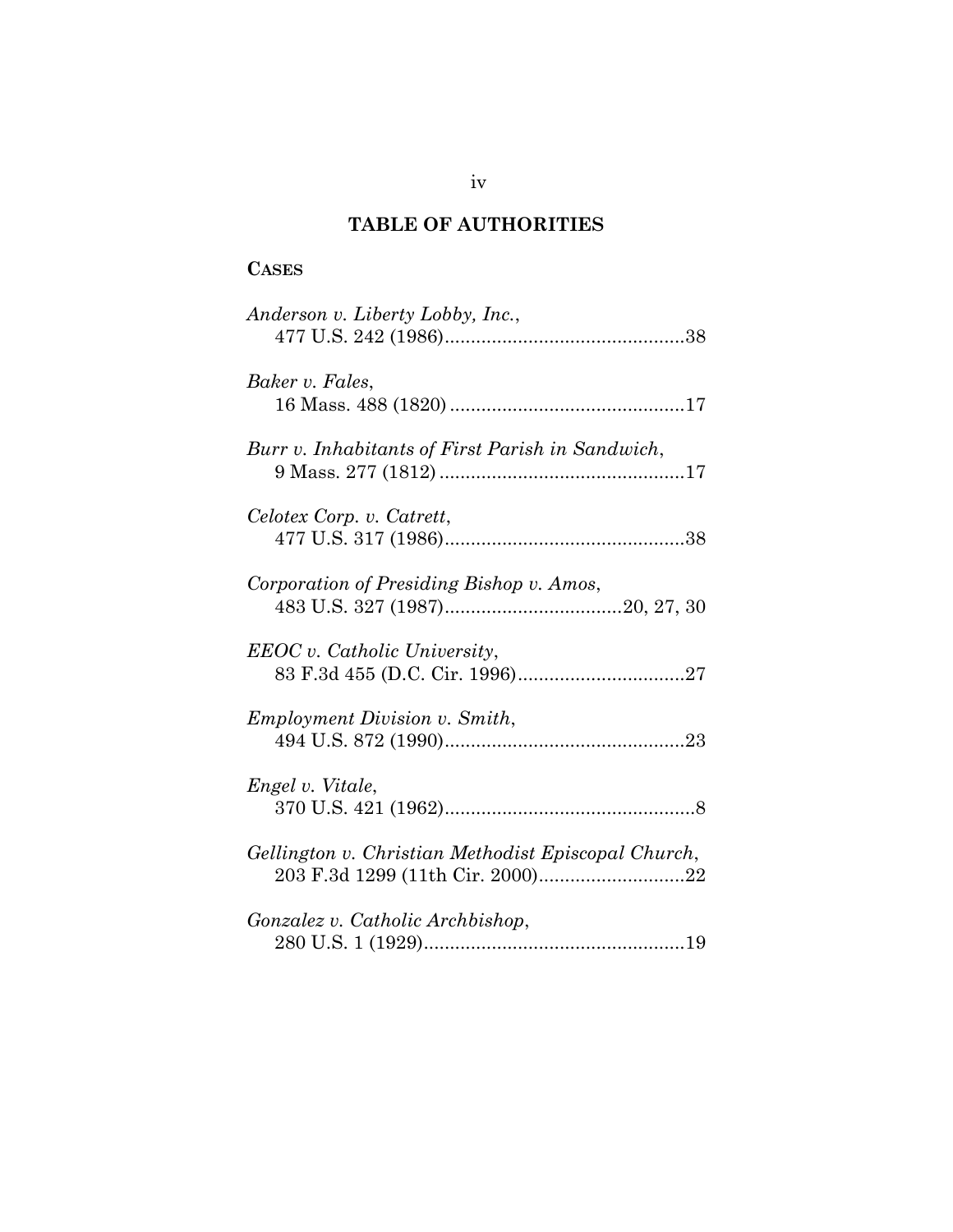| Harlow v. Fitzgerald,                                                           |
|---------------------------------------------------------------------------------|
| Kedroff v. St. Nicholas Cathedral,                                              |
| Larkin v. Grendel's Den,                                                        |
| Lemon v. Kurtzman,                                                              |
| Masson v. New Yorker Magazine,                                                  |
| <i>McClure v. Salvation Army,</i><br>460 F.2d 553 (5th Cir. 1972)21, 23, 32, 35 |
| McCollum v. Bd. of Educ.,                                                       |
| McDonnell Douglas Corp. v. Green,                                               |
| Mitchell v. Helms,                                                              |
| Mitchell v. Forsyth,                                                            |
| New York Times v. Sullivan,                                                     |
| NLRB v. Catholic Bishop,                                                        |

v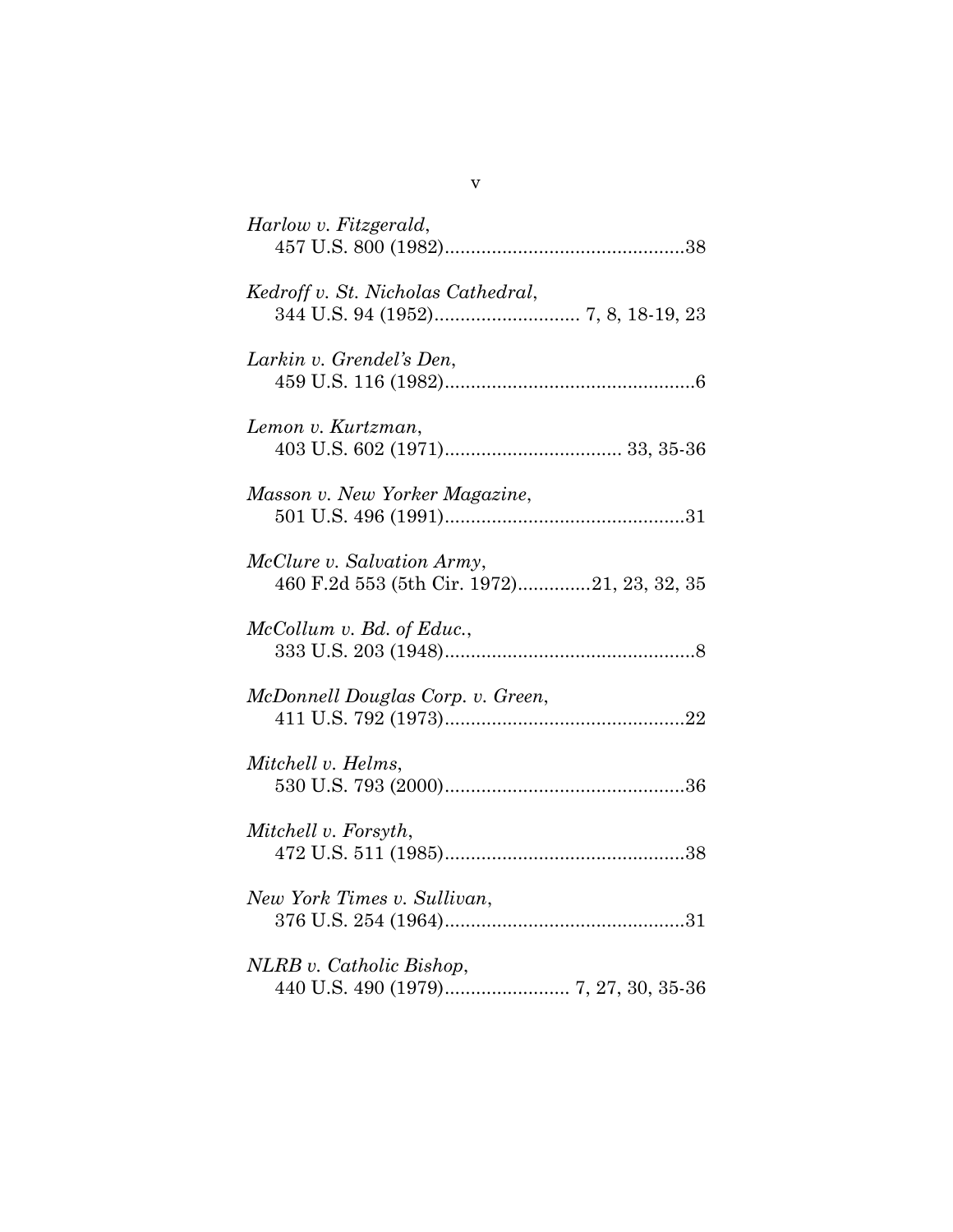| Petruska v. Gannon University,                                                                                    |
|-------------------------------------------------------------------------------------------------------------------|
| Presbyterian Church v. Hull Church,                                                                               |
| Puerto Rico Aqueduct and Sewer Authority v. Metcalf<br>& Eddy, Inc.,                                              |
| Rayburn v. General Conference of Seventh-day<br><i>Adventists,</i><br>772 F.2d 1164 (4th Cir. 1985) 23, 27, 29-30 |
| <i>Rweyemamu v.</i> Cote,                                                                                         |
| Schleicher v. Salvation Army,<br>518 F.3d 472 (7th Cir. 2008)20, 32                                               |
| Serbian Eastern Orthodox Diocese v. Milivojevich,                                                                 |
| Walz v. Tax Commission,                                                                                           |
| Watson v. Jones,                                                                                                  |
| Zobrest v. Catalina Foothills Sch. Dist.,                                                                         |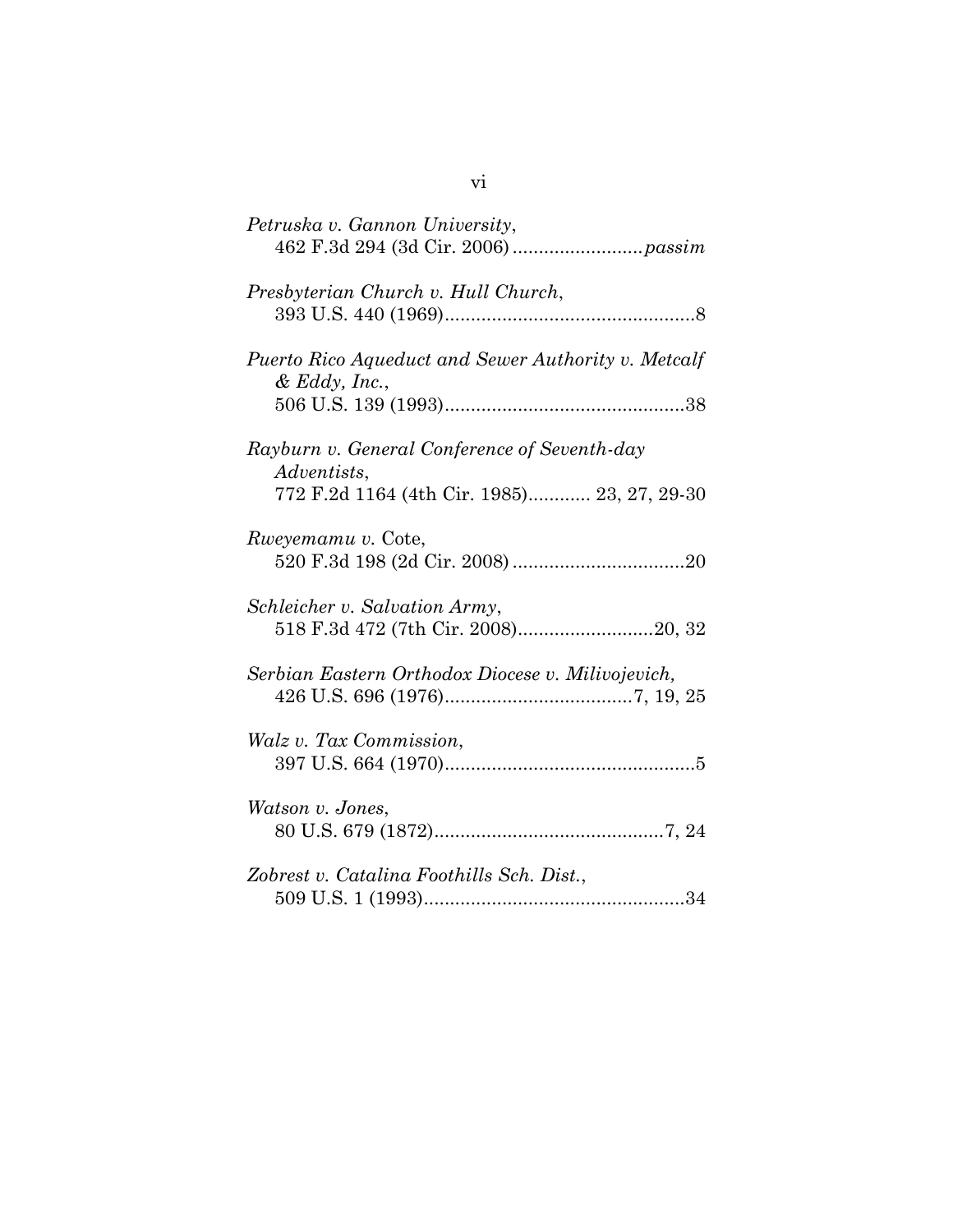## **CONSTITUTION AND STATUTES**

## **OTHER SOURCES**

| Association of Christian Schools International,<br>Core Beliefs, http://www.acsi.org/tabid/ |
|---------------------------------------------------------------------------------------------|
| 535/itemid/3113/default.aspx (last visited June                                             |
|                                                                                             |
| Association of Christian Schools International,                                             |
| Elements of Effective Schools,                                                              |
| http://www.acsi.org/tabid/535/itemid/77/default.as                                          |
| px (last visited June 19, 2011) 33                                                          |
| Thomas C. Berg, Religious Organizational Freedom                                            |
| and Conditions on Government Benefits, 7 Geo. J.                                            |
|                                                                                             |
| Harold J. Berman, Law and Revolution: The                                                   |
| Formation of the Western Legal Tradition                                                    |
|                                                                                             |
| William Blackstone, Commentaries on the Laws of                                             |
|                                                                                             |
| Sanford H. Cobb, <i>The Rise of Religious Liberty in</i>                                    |
| America (1970 reprint) (1902)17                                                             |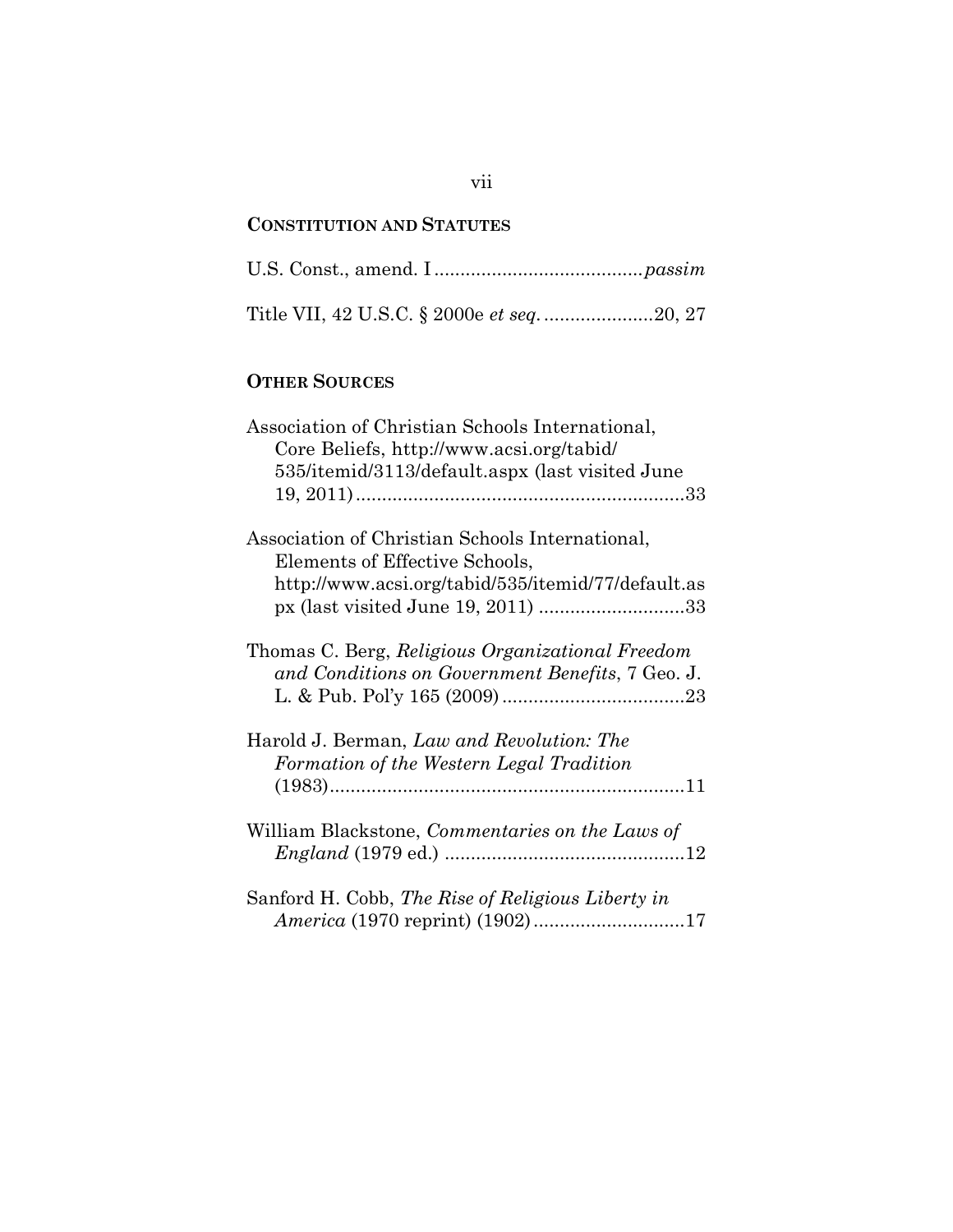| H. J. Eckenrode, Separation of Church and State in<br>Virginia: A Study in the Development of the<br>Revolution (reprint 1971) (1910)16 |
|-----------------------------------------------------------------------------------------------------------------------------------------|
| Carl H. Esbeck, Dissent and Disestablishment: The<br>Church-State Settlement in the Early American                                      |
| Richard W. Garnett, Religion and Group Rights: Are<br>Churches (Just) Like the Boy Scouts?, 22 St.                                      |
| Steven K. Green, The Second Disestablishment of                                                                                         |
| Charles F. James, <i>Documentary History of the</i><br>Struggle for Religious Liberty in Virginia                                       |
| President Madison's Message to Congress,<br>27 Annals of Cong. 982 (Feb. 21, 1811)14                                                    |
| James Madison, Writings (Jack N. Rakove ed. 1999)<br>(Letter from James Madison to William Bradford,                                    |
| Michael W. McConnell et al., Religion and the                                                                                           |
| William G. McLoughlin, Isaac Backus and the<br>American Pietistic Tradition (1967)13                                                    |
| William G. McLoughlin, Isaac Backus on Church,                                                                                          |

|  | × |  |
|--|---|--|
|  |   |  |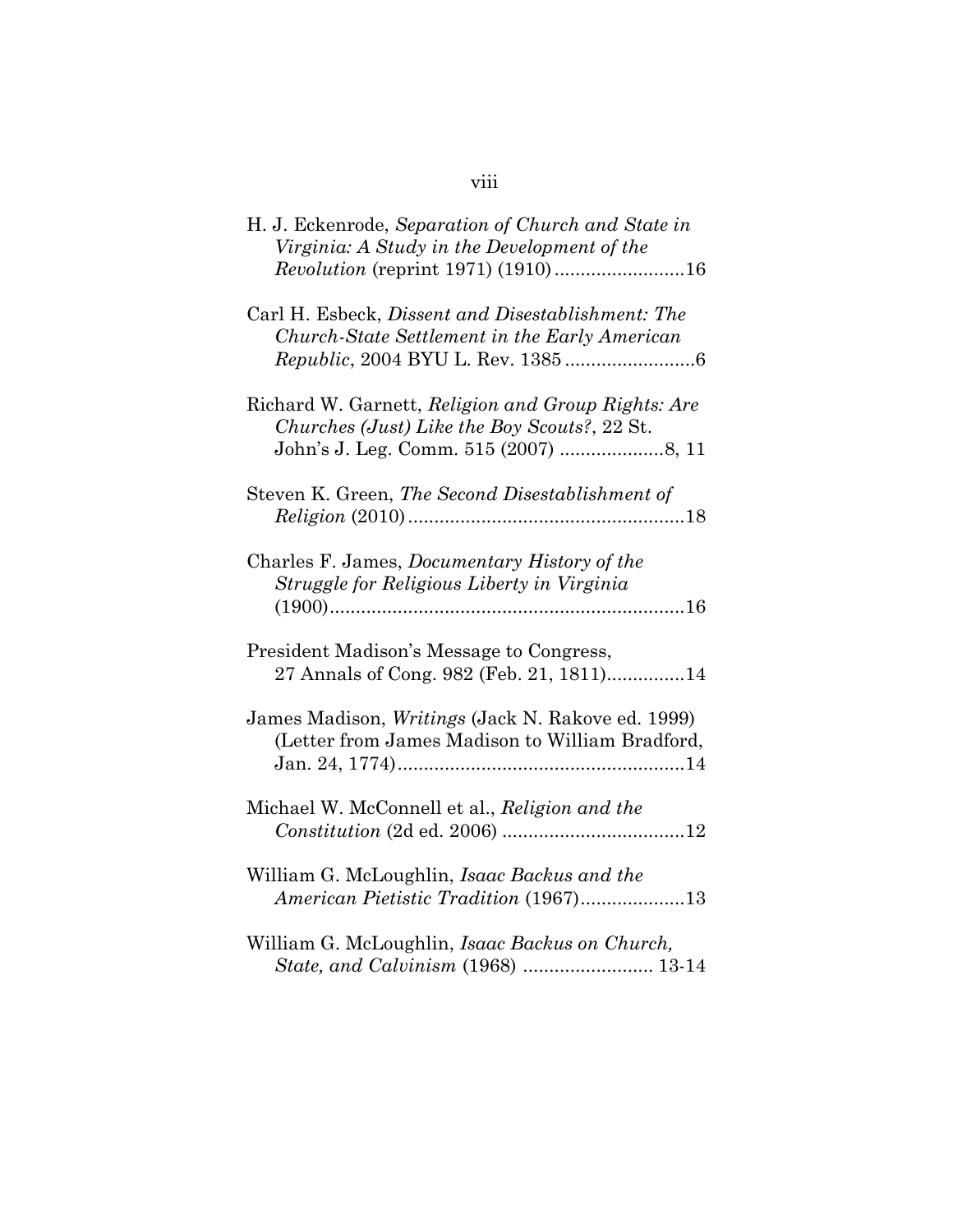| William G. McLoughlin, New England Dissent: 1630-                                                                                                                                       |
|-----------------------------------------------------------------------------------------------------------------------------------------------------------------------------------------|
| William G. McLoughlin, Soul Liberty: The Baptists'<br>Struggle in New England 1630-1833                                                                                                 |
| Jacob C. Meyer, Church and State in Massachusetts                                                                                                                                       |
| Leo Pfeffer, Church, State & Freedom (rev. ed.                                                                                                                                          |
| Anson Phelps Stokes, Church and State in the                                                                                                                                            |
| Brian Tierney, The Crisis of Church & State 1050-                                                                                                                                       |
| John F. Wilson & Donald L. Drakeman, eds.,<br>Church and State in American History: Key<br>Documents, Decisions, and Commentary from<br><i>the Past Three Centuries</i> (3d ed. 2003) 6 |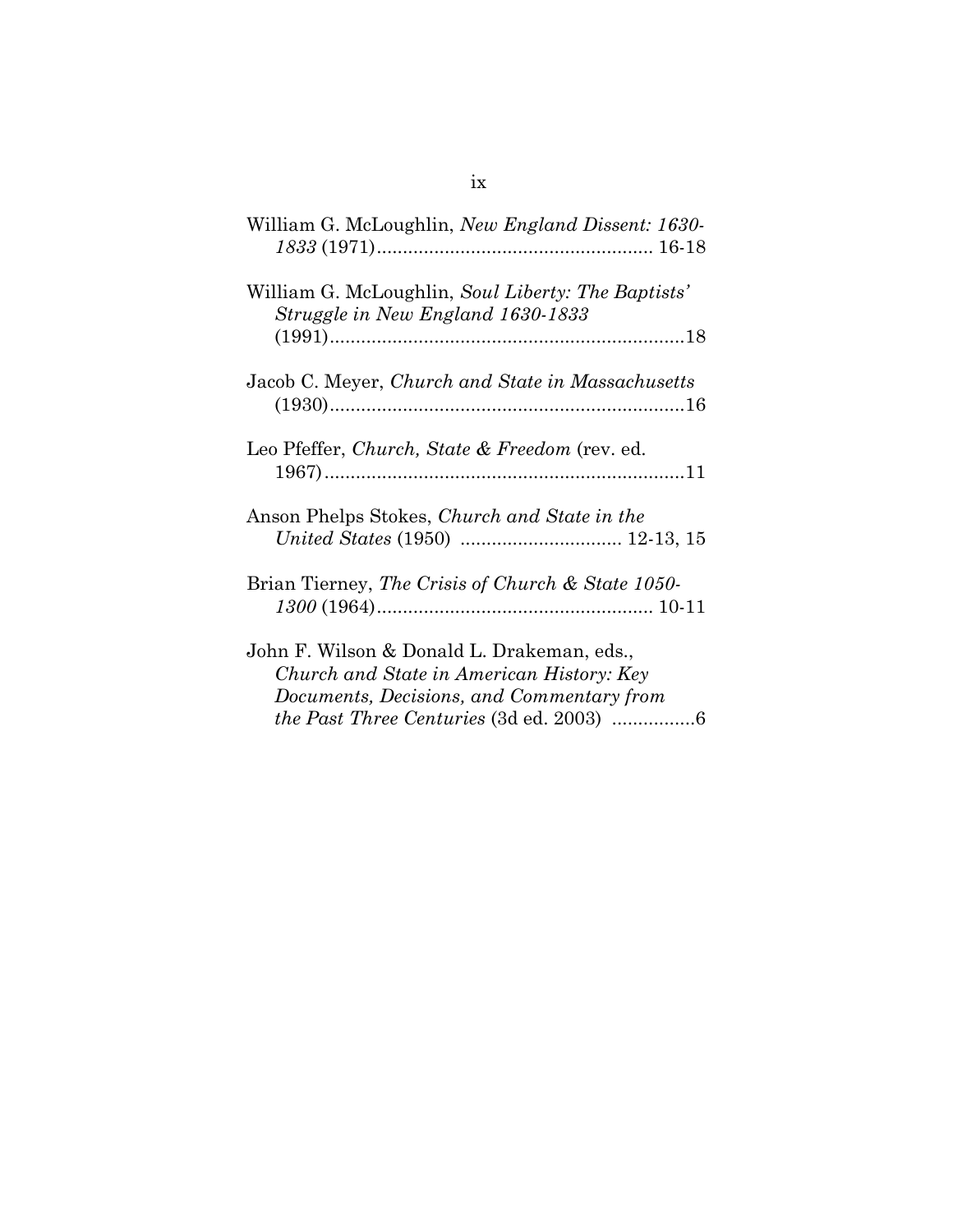## **INTEREST OF** *AMICI CURIAE***<sup>1</sup>**

**Eugene Volokh** is Gary T. Schwartz Professor of Law at the University of California-Los Angeles School of Law. He is the author of several law review articles on the Religion Clauses and on expressive association rights, as well as the textbook *The First Amendment and Related Statutes* (Foundation Press, 4th ed. 2011).

The **Christian Legal Society** ("CLS") is an association of Christian attorneys, law students, and law professors, with chapters in most states and at numerous law schools.

The **National Council of the Churches of Christ in the USA** ("NCC") is a community of  $35$ Protestant, Anglican, Orthodox, historic African American and Living Peace member faith groups which include 45 million persons in more than 100,000 local congregations. The NCC is an active defender of religious liberty, which it believes is served in the protection of the church's autonomy to select its religious leaders and teachers.

The **Baptist Joint Committee for Religious Liberty** serves 15 cooperating Baptist conventions and conferences in the United States, and is

 $\overline{a}$ 

<sup>1</sup> The parties consented to the filing of this brief through consent letters filed with the Clerk of the Court. Neither a party nor its counsel authored this brief in whole or in part or made a monetary contribution intended to fund its preparation or submission. Only *amici curiae*, their members, and their counsel made a monetary contribution.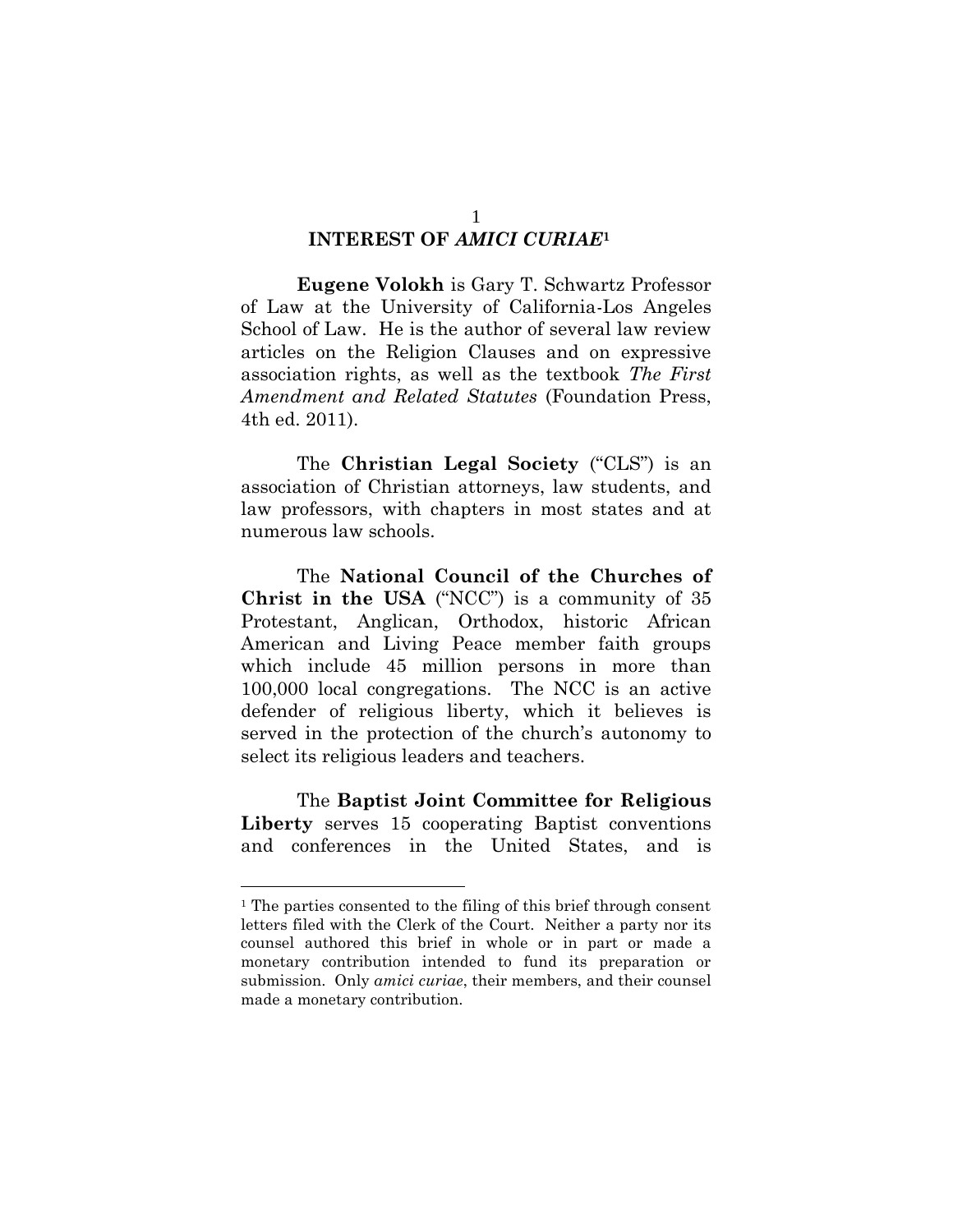supported by thousands of congregations across the nation. It focuses exclusively on the issues of religious liberty and the separation of church and state, and believes that vigorous enforcement of both the Establishment Clause and the Free Exercise Clause is essential to securing religious liberty for all Americans.

The **Queens Federation of Churches, Inc.**, is an ecumenical association of Christian churches located in the Borough of Queens, City of New York. The Queens Federation of Churches believes that the congregation's selection of its own leaders and teachers is based on a call from God and may not, under religious liberty principles, be subject to regulation, definition or second-guessing by secular government.

The **National Association of Evangelicals** is the largest network of evangelical churches, denominations, colleges, and independent ministries in the United States.

#### **SUMMARY OF ARGUMENT**

This case is about the separation of church and state, an arrangement that is sometimes misunderstood and whose scope is debated, but which is nevertheless a critical dimension of the religious freedom reflected in, and protected by, the First Amendment to our Constitution. For nearly a thousand years, the tradition of Western constitutionalism and the project of protecting political freedom by marking boundaries to the power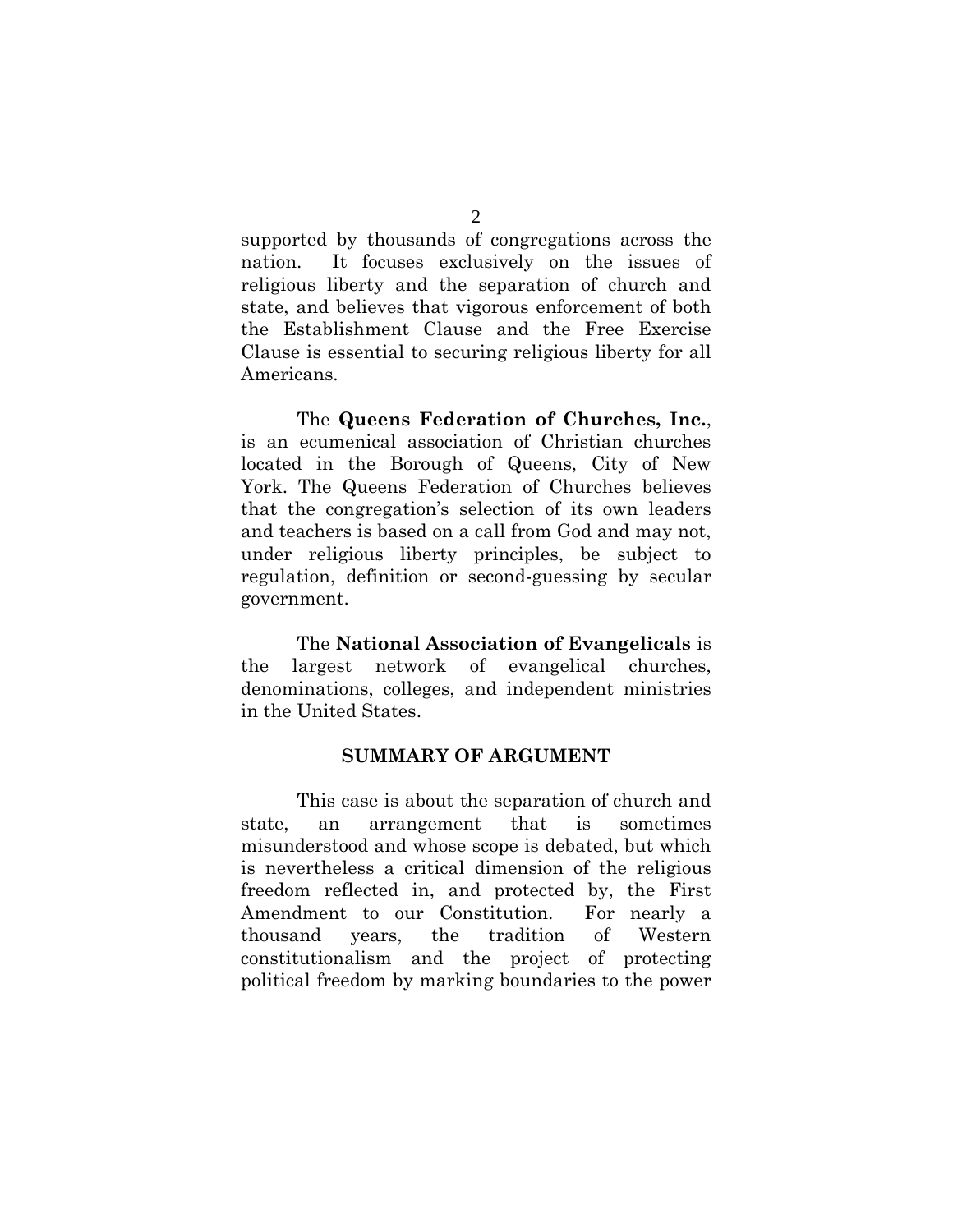of government have been assisted by the principled commitment to church-state separation, correctly understood. A community that respects – as ours does – both the importance of, and the distinction between, the spheres of political and religious authority is one in which the fundamental rights of all are more secure; a government that acknowledges this distinction, and the limits to its own reach, is one that will more consistently protect and vindicate the liberties of both individuals and institutions.

As we describe in this brief, the religiousfreedom-protecting principle of church-state separation – from the time of Becket to Blackstone, to Benjamin Franklin, to today – has long meant, among other things, that religious communities and institutions enjoy meaningful autonomy and independence with respect to their governance, teachings, and doctrines. This autonomy has been recognized and vindicated in a long line and wide array of this Court's decisions, and is entirely consistent with the appropriate exercise of the civil authorities' regulatory powers.

The "ministerial exception," at issue in this case, is a clear and crucial implication of religious liberty, church autonomy, and the separation of church and state. Reasonably constructed and applied, the ministerial exception not only helps civil decision-makers to avoid becoming entangled in essentially religious questions; it also, and even more importantly, protects the fundamental freedom of religious communities to educate and form their members. Although this may prevent individuals in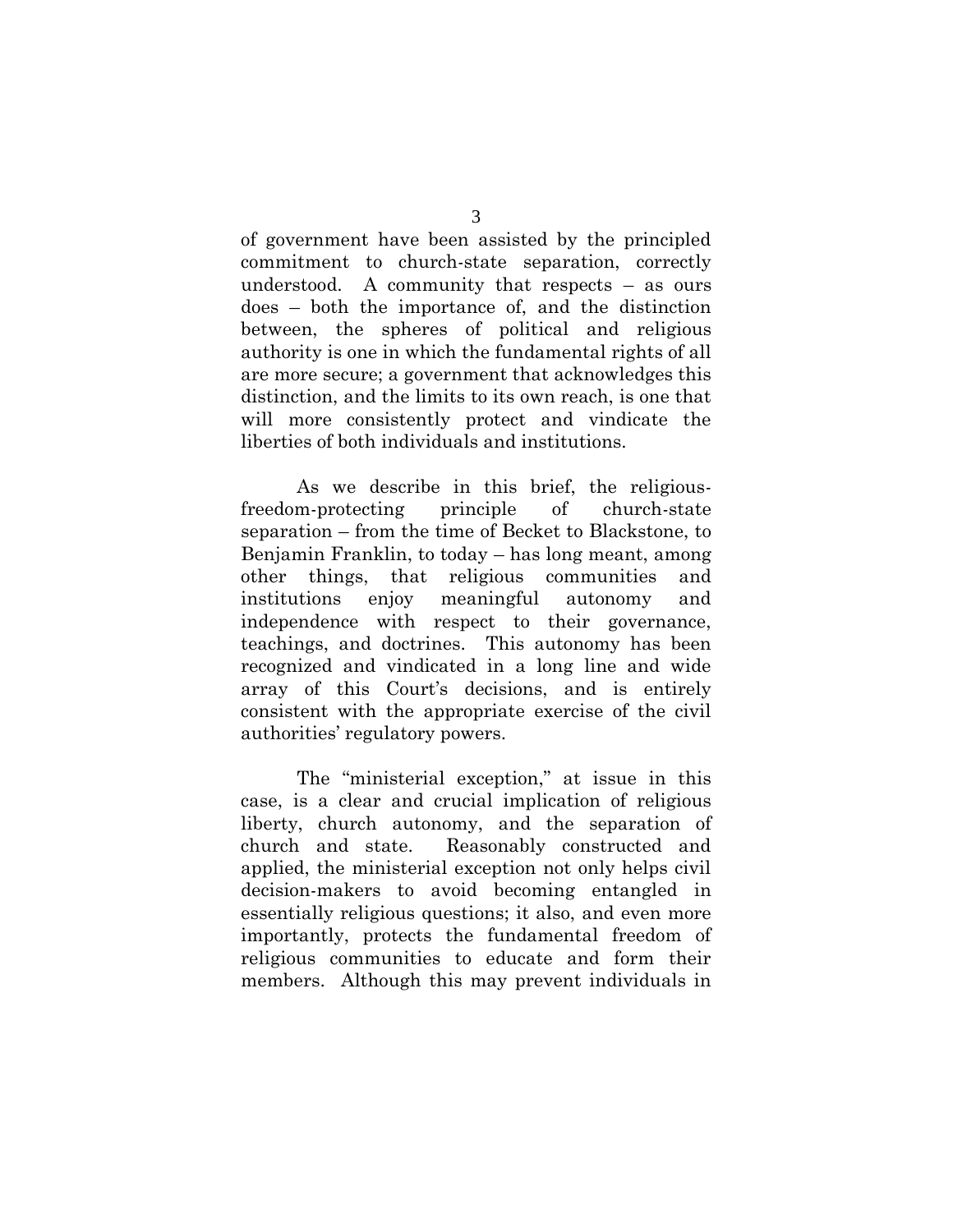some cases from suing for discrimination, it rests on the overriding principle that there are some questions the civil courts do not have the power to answer, some wrongs that a constitutional commitment to churchstate separation puts beyond the law's corrective reach. The civil authority lacks "competence" to intervene in such matters, not so much because they lie beyond its technical or intellectual capacity, but because they lie beyond its jurisdictional power.

We propose an approach that is appropriately protective of the vital interests and values that are at stake. As we explain, the scope and application of the ministerial exception should be animated and guided by its purposes, by our historical experiences with disputes over the selection of religious leaders, and by the practical realities of litigation. The proposed approach is significantly, but not absolutely, deferential to religious organizations' characterization of their employees' duties as ministerial. Given our country's religious diversity, the wide variety of religious organizations and institutions, and the complexity of the modern regulatory state, a one-sizefits-all rule is neither necessary nor appropriate. In this case, the Court need not identify with precision or finality the exception's outer boundaries.

This case should be a straightforward and simple one, as it involves, without question, an employment position that is ministerial. Under the presumptive-deference approach we propose, a ―called‖ Lutheran teacher with religious-education duties in a mission-oriented school integrating faith and learning is easily covered by the ministerial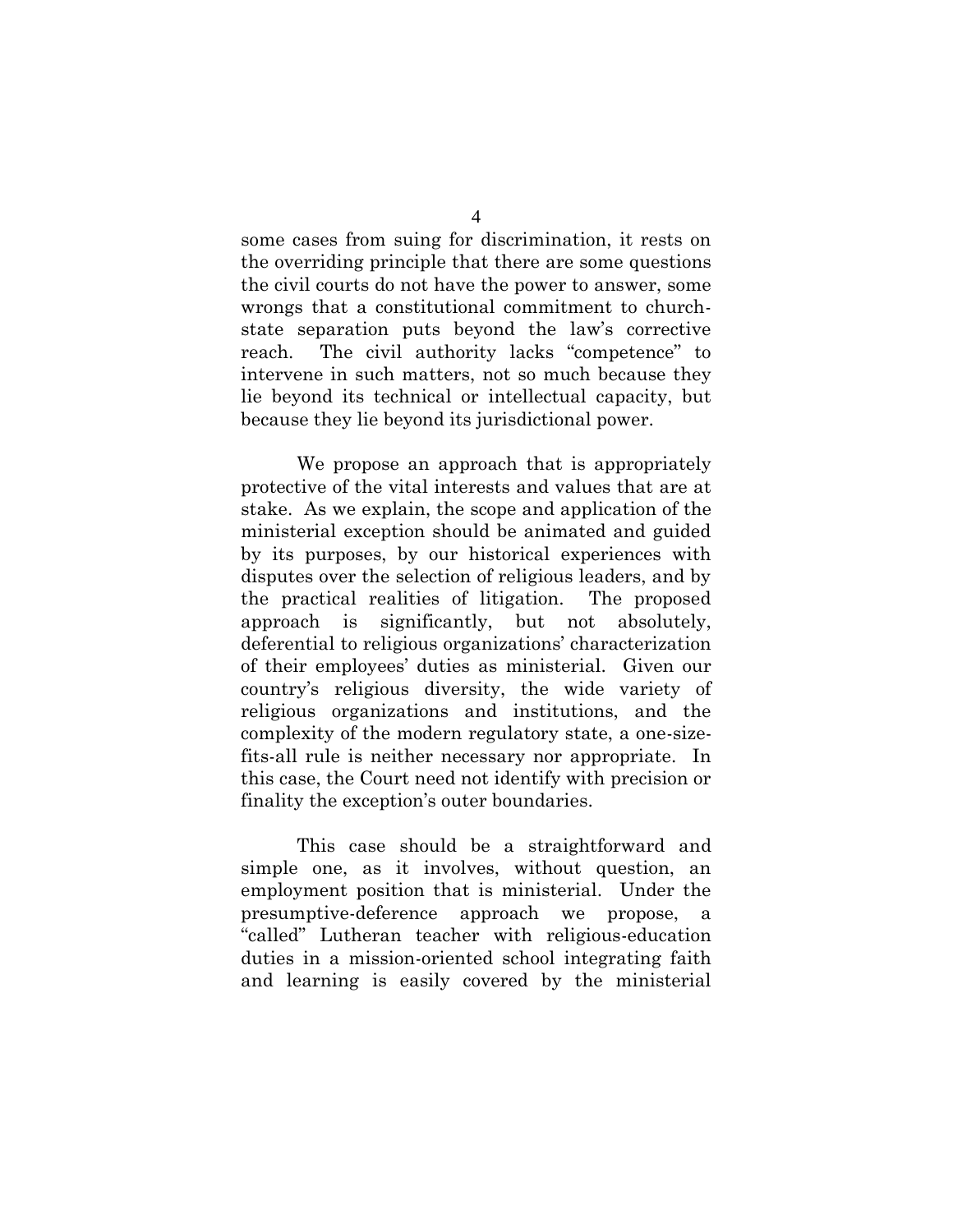exception. It should be remembered that at any point in time any given religious community is a mere generation away from extinction, and that teachers in religious schools are commonly on the front line of

conveying the faith to children and forming them morally. Given our nation's deeply rooted commitments to religious freedom and church-state separation, an employment-related lawsuit in a civil court is not a permissible vehicle for second-guessing a religious community's decision about who should be responsible for keeping the next generation.

#### **ARGUMENT**

## **I. The Ministerial Exception Follows Directly From The Institutional Separation Of Church And State, A Deeply Rooted American Constitutional Tradition.**

The separation of church and state is controversial in some of its applications, but there is long tradition and broad consensus in favor of at least institutional separation. The institutions of the state are distinct from the institutions of the church, and neither can exercise the functions of the other. The ―establishment‖ of religion means not just sponsorship or financial support, but also "active involvement of the sovereign in religious activity.‖ *Walz v. Tax Commission*, 397 U.S. 664, 668 (1970). In this brief, *amici* elaborate on that principle and its implications for this case.

Over the centuries Western civilization has developed what Princeton historian John Wilson calls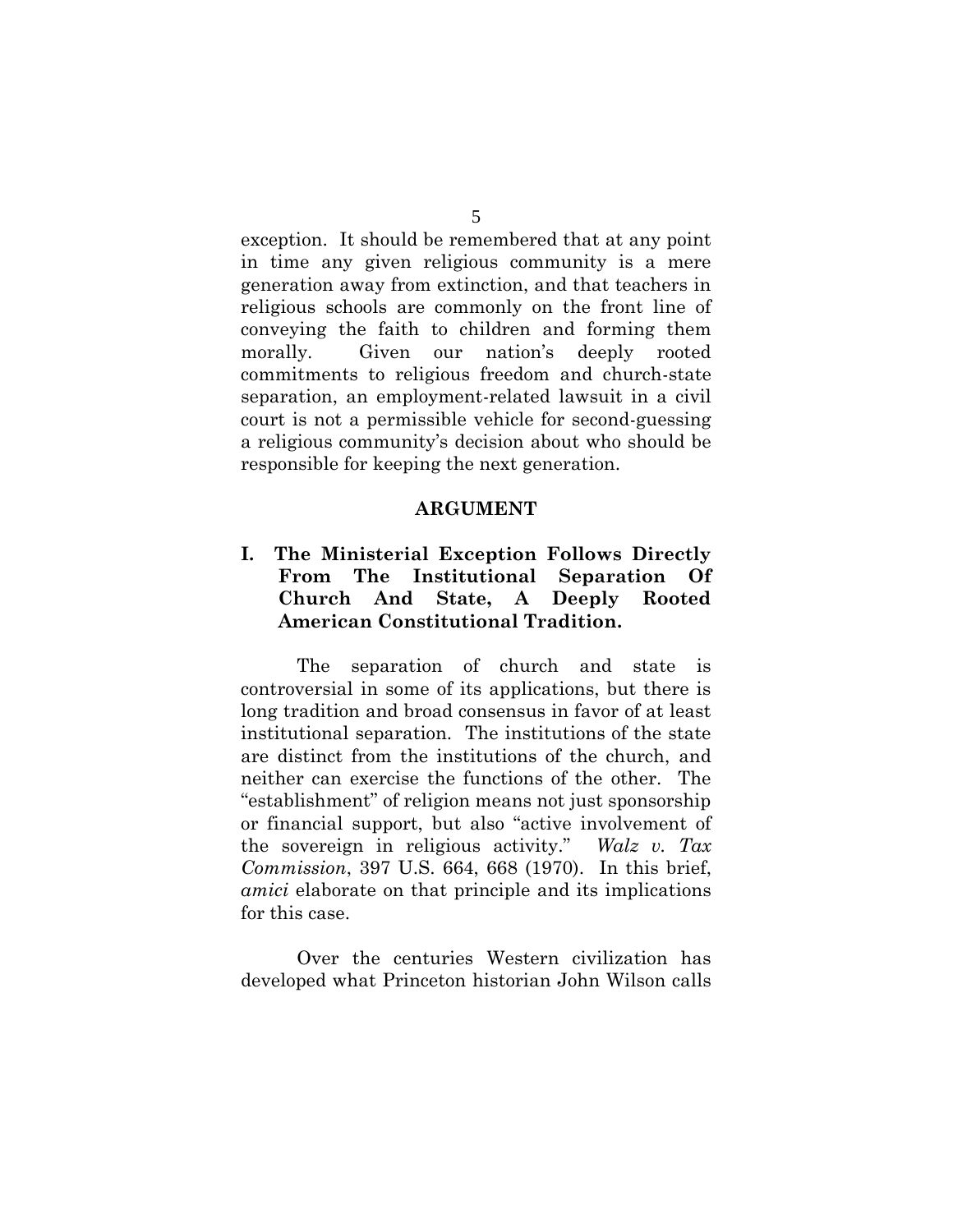the "two authority structure between church and state."<sup>2</sup> "Slince the fourth century Western civilization has presupposed that there are not one but two sovereigns. Each has a jurisdiction of legitimate operation, and while there are areas of shared cognizance, there are other subject matter areas in which each is noncompetent to perform the tasks of the other.‖ Carl H. Esbeck, *Dissent and Disestablishment: The Church-State Settlement in the Early American Republic*, 2004 BYU L. Rev. 1385, 1392. Thus, "when the civil state overreaches and performs a task within the sole province of the church, or misguided officials attempt to delegate an exclusive state function to the church, the boundary between church and state is transgressed." Id.

This differentiation between the institutions of church and state has become a part of the American constitutional tradition. Separation in this sense is an important First Amendment value. Americans have concluded that "[a] jurisdictional separation of the two authorities of church and state best facilitates healthy churches and a republic free of civil strife over religious doctrine." *Id.* at 1497.

Institutional separation of church and state means that the law may not delegate core governmental functions to churches. See, e.g., *Larkin v. Grendel's Den*, 459 U.S. 116, 126-27 (1982) (striking down delegation to churches of "discretionary"

 $\overline{a}$ 

<sup>2</sup> John F. Wilson & Donald L. Drakeman, eds., *Church and State in American History: Key Documents, Decisions, and Commentary from the Past Three Centuries* 10 (3d ed. 2003). See *id.* at 1-12.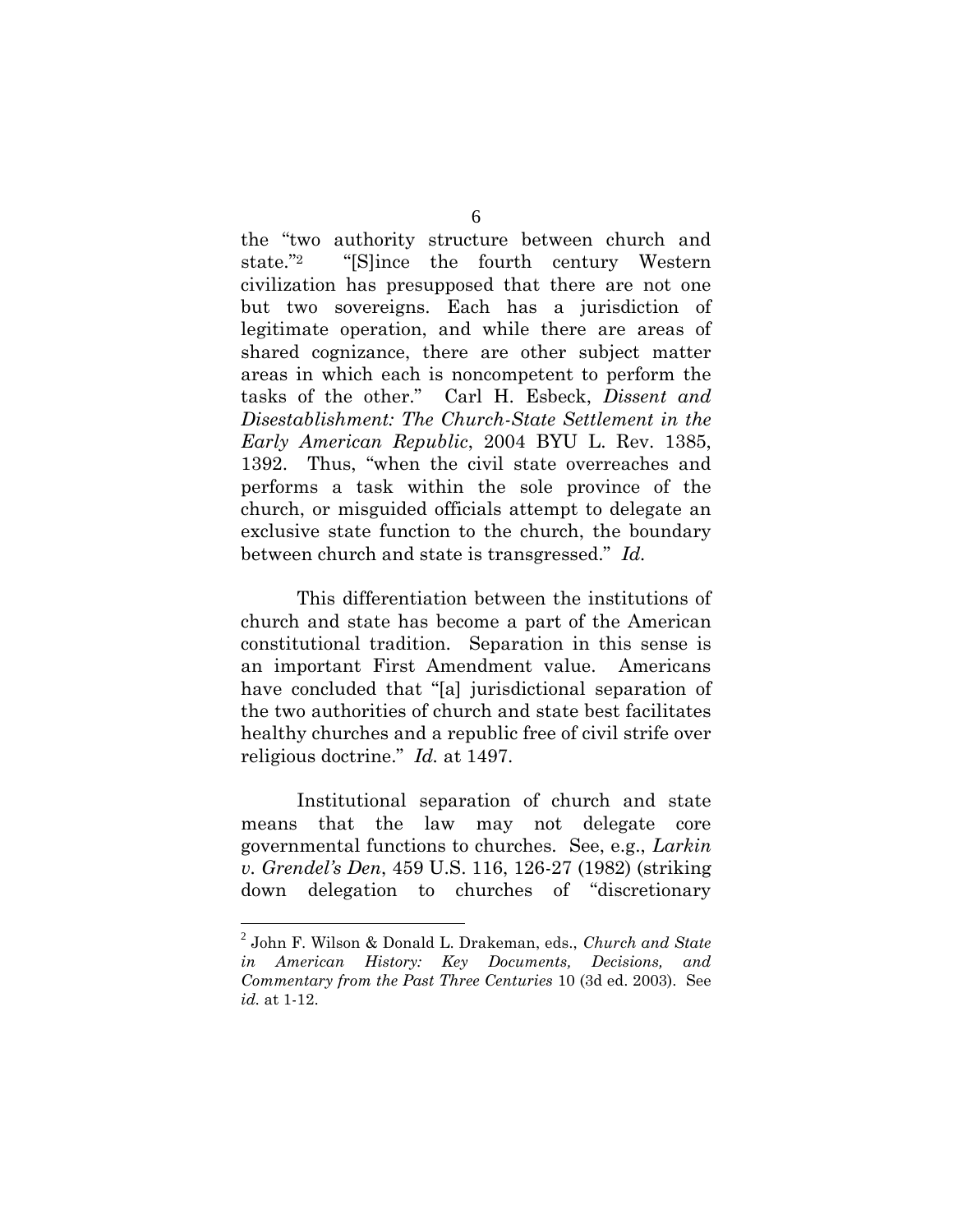governmental power" to reject an applicant for a liquor license). This case involves the complementary principle: Government may not insert itself into controversies over the ecclesiastical decisions of religious organizations, in particular disputes over the selection and supervision of ministers.

This Court has long recognized that a key component of religious freedom and church-state separation is the autonomy of religious organizations over matters of governance and doctrine. See *Watson v. Jones*, 80 U.S. 679, 728-29 (1872) (noting "unquestioned" right in America of "voluntary" religious associations" to decide "controverted" questions of faith" and matters of "ecclesiastical government‖); *Kedroff v. St. Nicholas Cathedral*, 344 U.S. 94, 116 (1952) (holding that the First Amendment guarantees "a spirit of freedom for religious organizations, an independence from secular control or manipulation, in short, power to decide for themselves, free from state interference, matters of church government as well as those of faith and doctrine").

A religious organization's autonomy rests in both Religion Clauses of the First Amendment; in this area, the two clauses overlap and reinforce each other. This Court, in limiting government intervention into internal church disputes, has frequently relied simply on "the First Amendment" or "the Religion Clauses." See, e.g., *Serbian Eastern Orthodox Diocese v. Milivojevich*, 426 U.S. 696, 724 (1976) ("the First and Fourteenth Amendments"); *NLRB v. Catholic Bishop*, 440 U.S. 490, 504, 499 (1979) ("the First Amendment"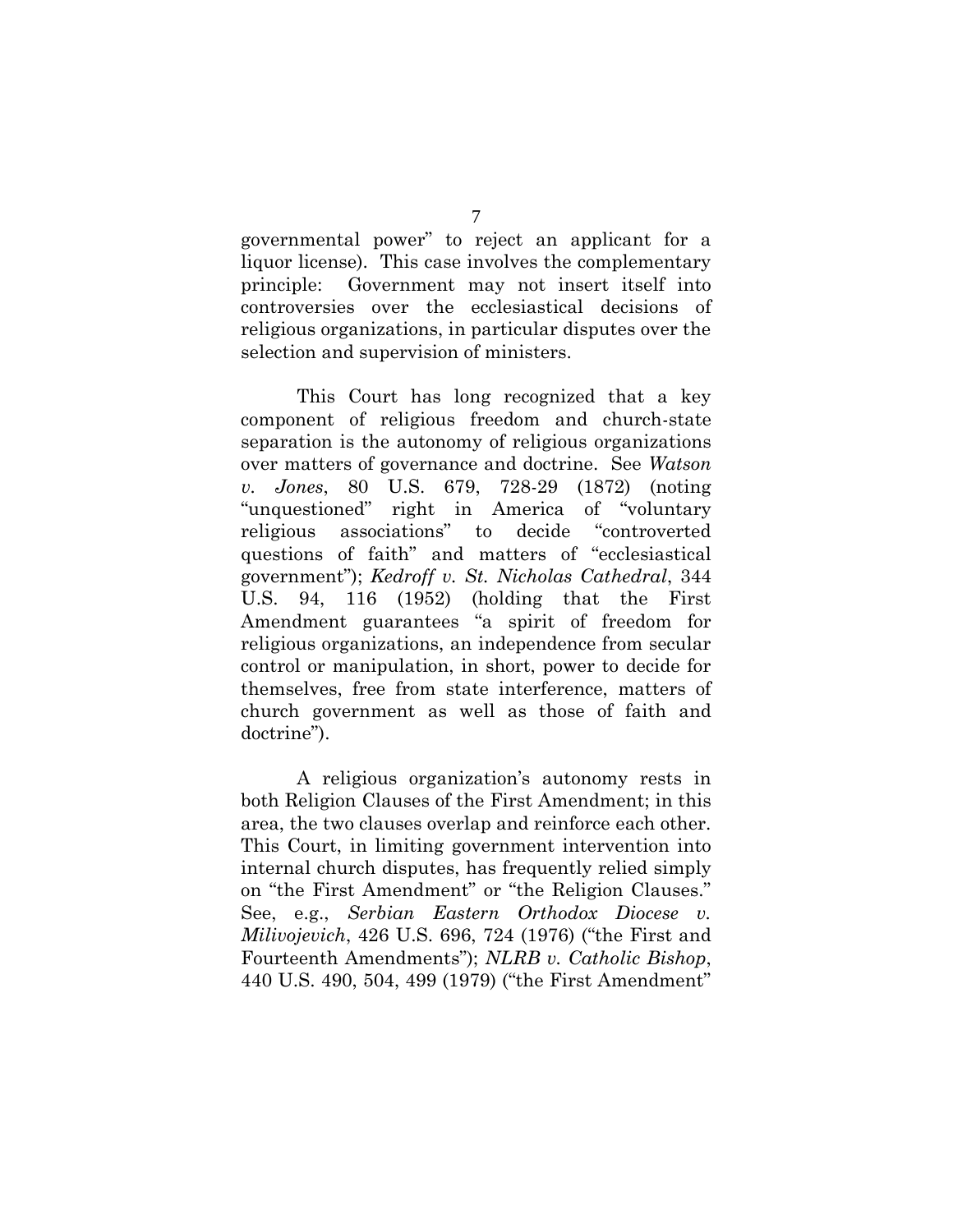and "the Religion Clauses"); *Presbyterian Church v. Hull Church*, 393 U.S. 440, 449-51 (1969) ("the First Amendment"). In *Kedroff*, the Court held that a statute transferring institutional authority and property in the Russian Orthodox Church "violate[d] our rule of separation between church and state" as well as "the free exercise of religion." 344 U.S. at 110, 119. The Establishment Clause is equally relevant, for—as we discuss *infra* pp. 10-18—a common feature of establishments of religion was government interference with churches' choice of clergy, including those in the established church. This Court's Establishment Clause decisions speaking of churchstate separation repeatedly emphasize that it protects religious communities as well as the body politic. See, e.g., *McCollum v. Bd. of Educ.*, 333 U.S. 203, 212  $(1948)$  ("The First Amendment rests upon the premise that both religion and government can best work to achieve their lofty aims if each is left free from the other within its respective sphere."); *Engel v. Vitale*, 370 U.S. 421, 429, 431, 435 (1962) ("The Establishment Clause's] first and most immediate purpose rested on the belief that a union of government and religion tends to destroy government and to degrade religion.").

In sum, the "separation of church and state" in our tradition "denote<sup>[s]</sup> a structural arrangement involving institutions, a constitutional order in which the institutions of religion . . . are distinct from, other than, and meaningfully independent of, the institutions of government." Richard W. Garnett, *Religion and Group Rights: Are Churches (Just) Like*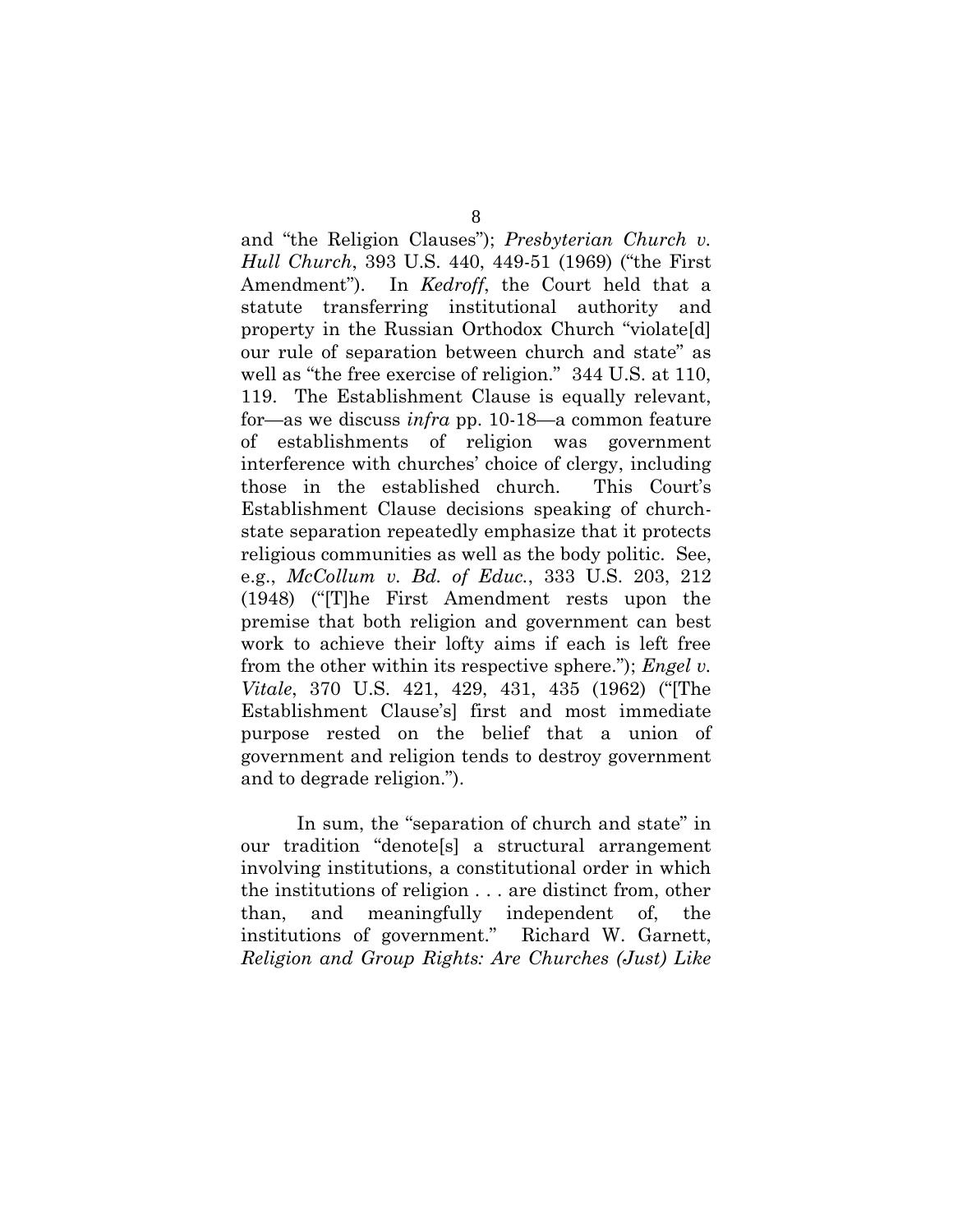*the Boy Scouts?*, 22 St. John's J. Leg. Comm. 515, 523 (2007).

The ministerial exception is just one manifestation of the tradition of institutional separation and institutional religious freedom. See Pet. Br. 15. But it involves a crucial principle in the tradition: government may not interfere with religious institutions in controversies concerning their selection and supervision of leaders and religious teachers.<sup>3</sup> The following two sections show: (A) that decisions over religious leadership have been central to the development of institutional church-state separation throughout Western history; and (B) the principle of institutional separation supports a strong ministerial exception.

> **A. A Crucial Component of Institutional Church-State Separation is that Government Should Not Interfere in Disputes over a Religious Institution's Selection and Supervision of Ministers.**

The ministerial exception bars any lawsuit by an employee "the resolution of which would limit a religious institution's right to select who will perform particular spiritual functions.‖ *Petruska v. Gannon* 

 $\overline{a}$ 

 $3$  The facts of this case do not involve a position subsidized with government funding. If it did, such funding would change the legal equation for some *amici*. For example, *amicus* Baptist Joint Committee objects to the use of government funding to subsidize positions restricted by religion, including any position to which the ministerial exception applies.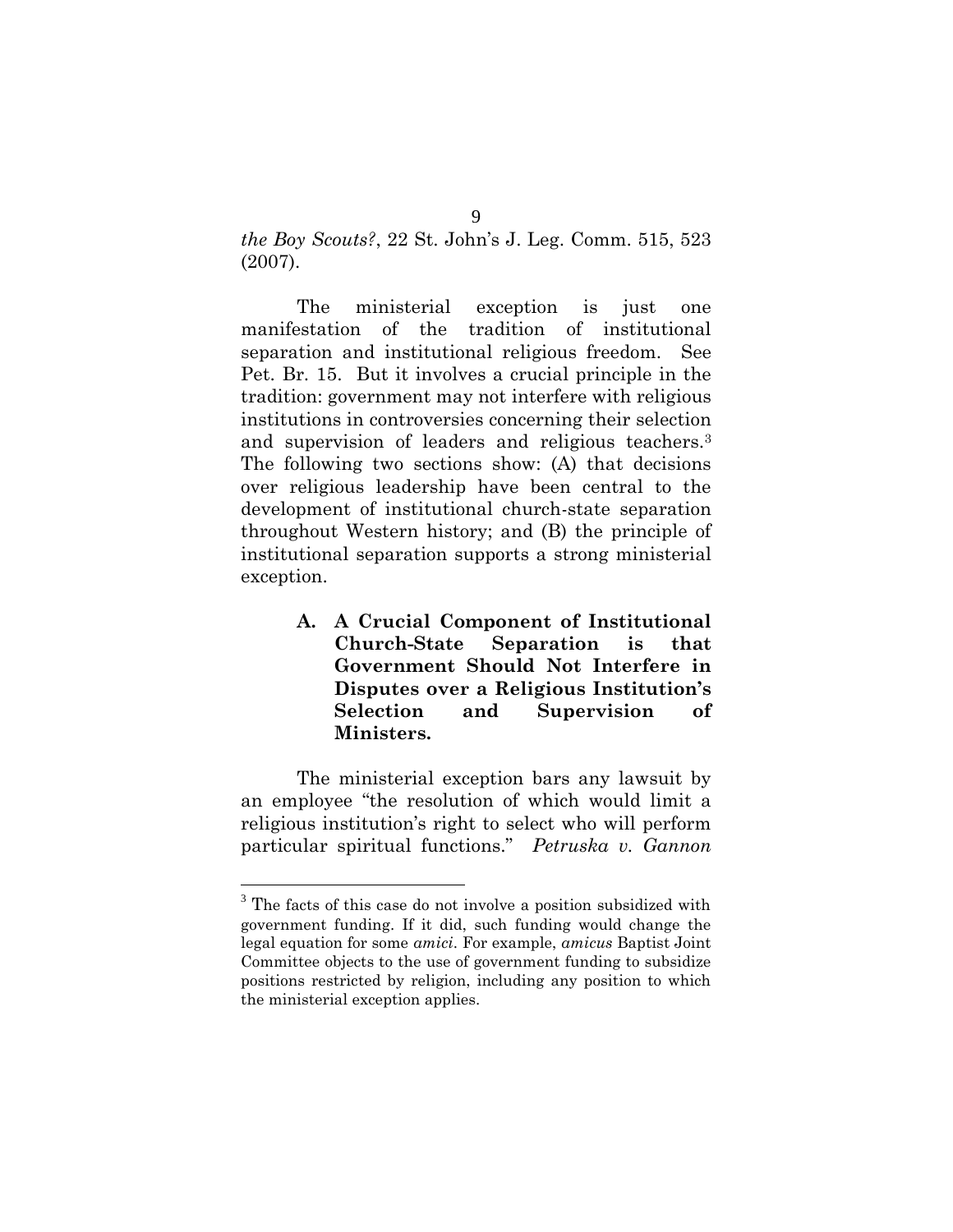*University*, 462 F.3d 294, 307 (3d Cir. 2006); see *infra* pp. 19-23. By barring plaintiffs from seeking reinstatement or damages for alleged discrimination or from bringing similar claims, the exception prevents civil judges or juries from undermining religious institutions' ability to choose and supervise their leaders. This ability is of fundamental importance, as history and case law show.

### *1. The Historical Development of Religious Freedom and Disestablishment*

The right of religious organizations to select and supervise their leaders has been vital to the development of institutional religious freedom. Virtually every major advance in that tradition has stemmed from some conflict over the government's intervention in this important area of decisionmaking.

The first such significant conflict in European civilization was the investiture controversy of the 11th and 12th centuries, in which popes and monarchs fought over who would have authority to appoint Catholic bishops. See Brian Tierney, *The Crisis of Church & State 1050-1300* (1964). Pope Gregory VII excommunicated German emperor Henry IV over the issue until Henry pleaded for forgiveness in a blizzard at the Pope's Alpine fortress of Canossa. The clash broke out again but was settled in 1122 by a compromise that left the church considerable power: ―the emperor guaranteed that bishops and abbots would be freely elected by the church alone," although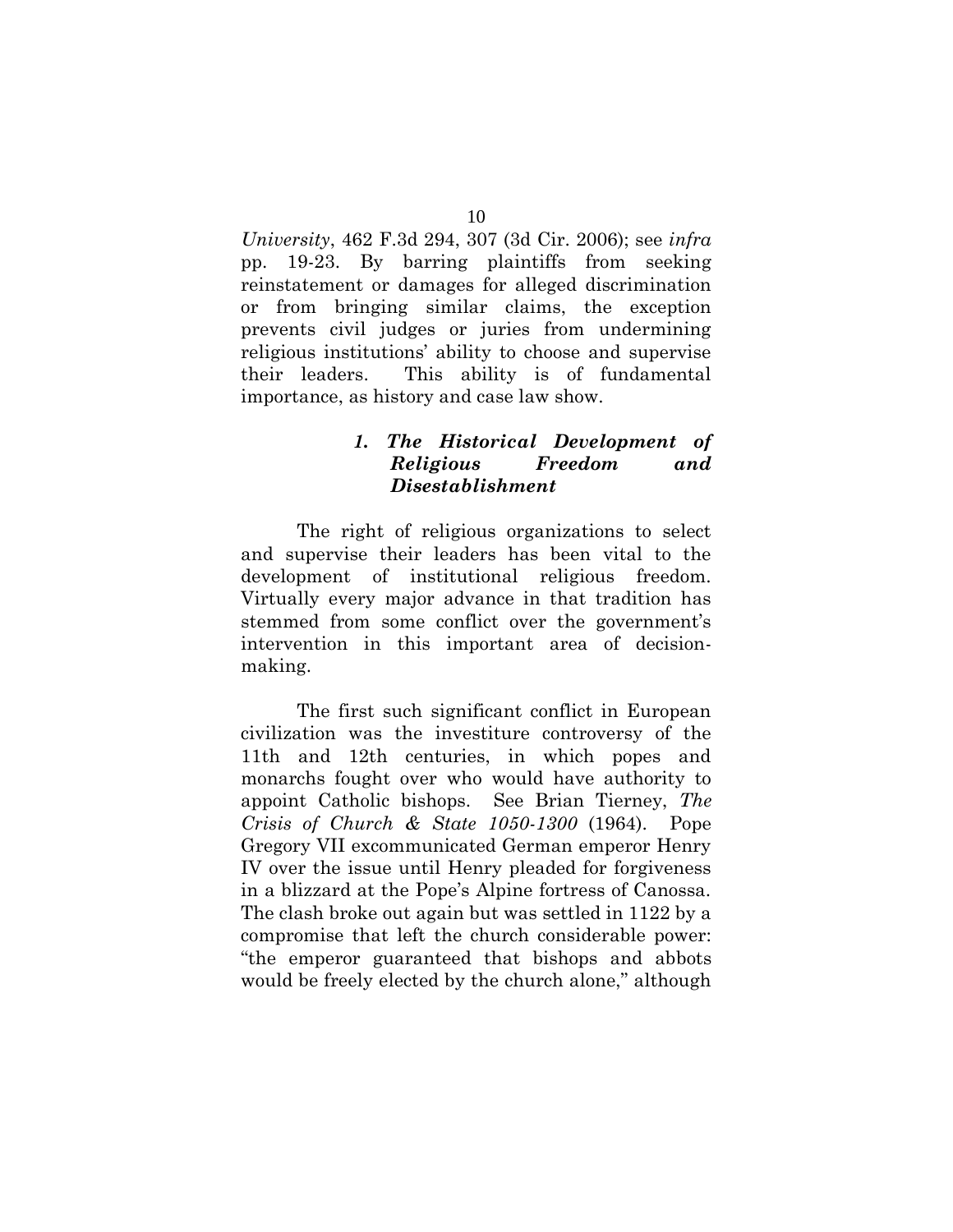he retained the right to invest them with their rights of temporal property. Harold J. Berman, *Law and Revolution: The Formation of the Western Legal Tradition* 98 (1983). In England, the famous conflict between King Henry II and Archbishop Thomas Becket, which culminated in Becket's murder, also stemmed from, among other things, the king's assertion of power to appoint bishops. See Leo Pfeffer, *Church, State & Freedom* 18 (rev. ed. 1967).

Because each side in these disputes prevailed only in a limited area—popes over spiritual offices, kings over temporal matters—the result was a ―duality‖ of jurisdictions that ―profoundly influenced the development of Western constitutionalism." Tierney, *supra*, at 2. "The very existence of two power structures competing for men's allegiance instead of only one compelling obedience greatly enhanced the possibilities for human freedom.‖ *Id.* Although Gregory VII asserted broad papal supremacy over civil rulers, what he secured was "the independence of the church from secular control" in ecclesiastical matters like clergy selection. Berman, *supra*, at 87. This established the "principle that royal jurisdiction was not unlimited . . . and that it was not for the secular authority alone to decide where its boundaries should be fixed.‖ *Id.* at 269; see Garnett, *supra*, at 524-25. Freedom to select religious leaders has been a landmark in the development of limited government in the West. By setting the precedent for limited government, institutional religious freedom has promoted political as well as religious liberty for all, believers and nonbelievers.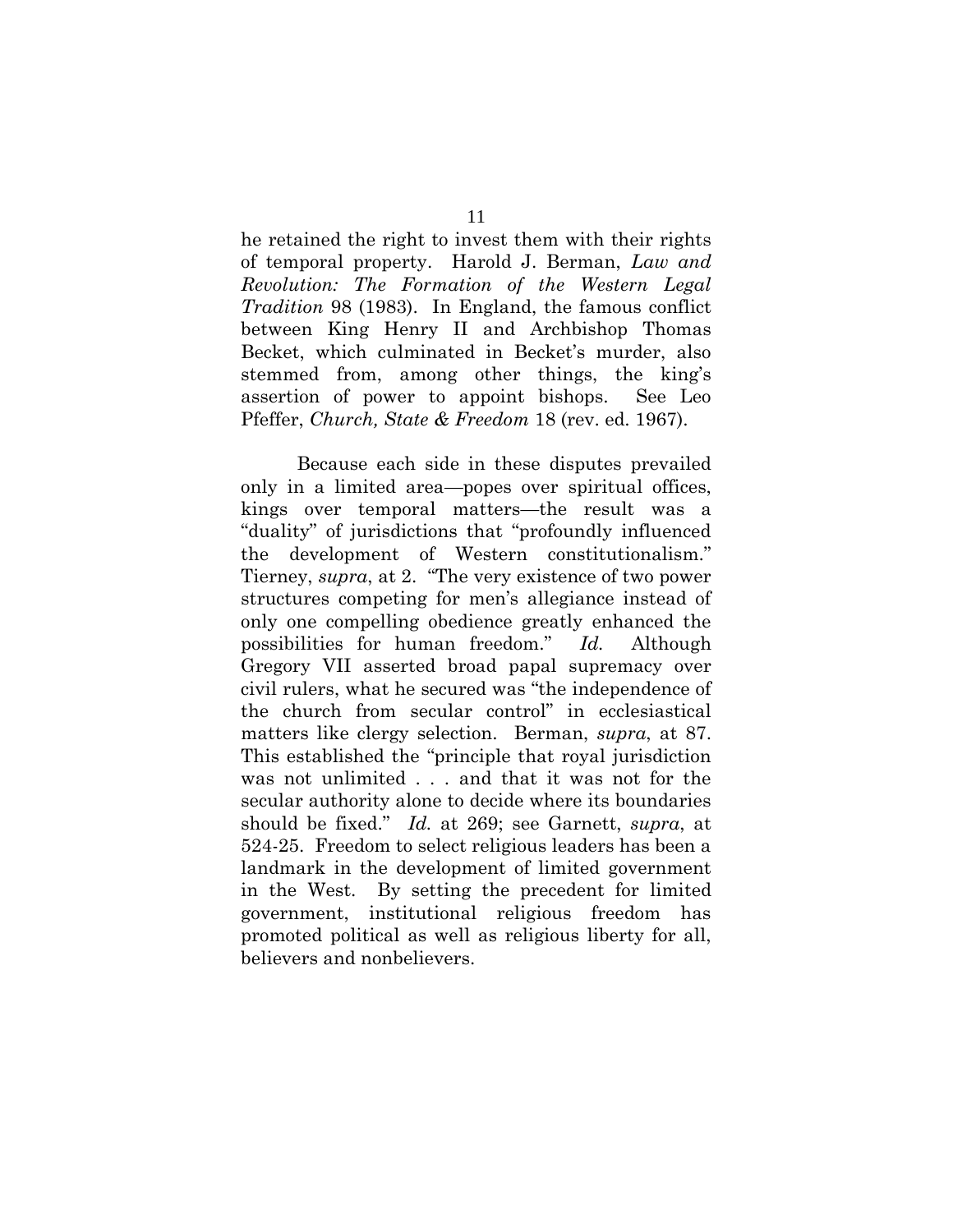Early Protestantism, in struggling with the Catholic Church, often sought assistance from civil rulers, sometimes to the point of letting them control clergy selection and other important religious functions. In the Church of England, the most familiar example of an establishment to the American founders, the government appointed (and still appoints) the Archbishop of Canterbury and other leading clerics. See William Blackstone, *Commentaries on the Laws of England* ch. 11 (1979 ed.). English civil rulers exercised many other controls as well: the monarch was official head of the church and had the power to punish heresies, and Parliament enacted the Thirty-Nine Articles (the church's doctrinal tenets) and the Book of Common Prayer, requiring for many decades that most ministers pledge conformity to them. Michael W. McConnell et al., *Religion and the Constitution* 15 (2d ed. 2006).

In rejecting a national establishment of religion, Americans rejected any role for the federal government in choosing church leaders. The First Amendment simply confirms this renunciation. In 1783 the Vatican proposed an agreement with Congress to approve a Bishop-Apostolic for America now that the new states were outside English authority. Benjamin Franklin, who received the proposal as ambassador to France, replied that ―‗it would be absolutely useless to send it to the congress, which . . . cannot intervene in the ecclesiastical affairs of any sect.'‖ Anson Phelps Stokes, *Church and State in the United States* 478 (1950) (quotation omitted). The proposal triggered political opposition because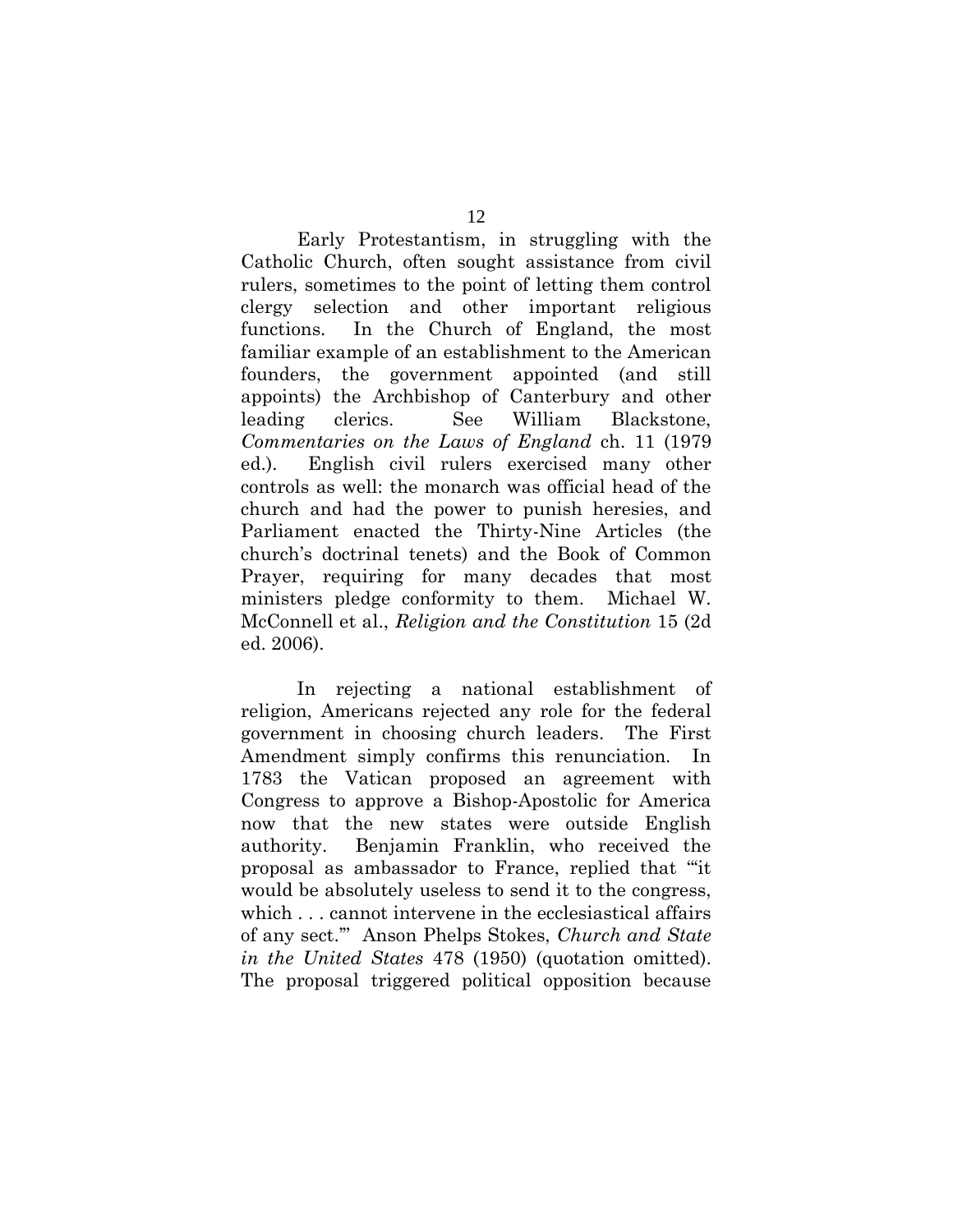the bishop would be French, not American. Congress was urged to reject the appointment on that theologically neutral, "secular" ground. Instead it responded that it had "no authority to permit or refuse" the appointment, and the Pope could appoint whomever he wished, because "[t]he subject  $\dots$  being purely spiritual, it is without the jurisdiction and powers of Congress." *Id.* at 479 (quotation omitted). This hands-off attitude toward the ministerial selections of any church "was of vital importance to all subsequent American history." *Id.* 

Leading founding-era proponents of churchstate separation understood it to protect religious institutions' autonomy, especially concerning clergy selection. Baptists and other dissenting groups who fought against religious establishments in New England and the southern colonies did so largely to preserve the autonomy of religious organizations from government interference and manipulation. Isaac Backus, the leading voice among Massachusetts Baptists, emphasized dual authorities in *An Appeal for Religious Liberty* (1773), which has been described as "the best exposition of the eighteenth century pietistic concept of [church-state] separation." William G. McLoughlin, *Isaac Backus and the American Pietistic Tradition* 123 (1967). According to Backus, "God has appointed two kinds of government in the world which are distinct in their nature and ought never to be confounded together": civil and ecclesiastical government. *An Appeal to the Public for Religious Liberty* (1773), reprinted in William G. McLoughlin, *Isaac Backus on Church, State, and Calvinism* 309, 312 (1968). From this distinction,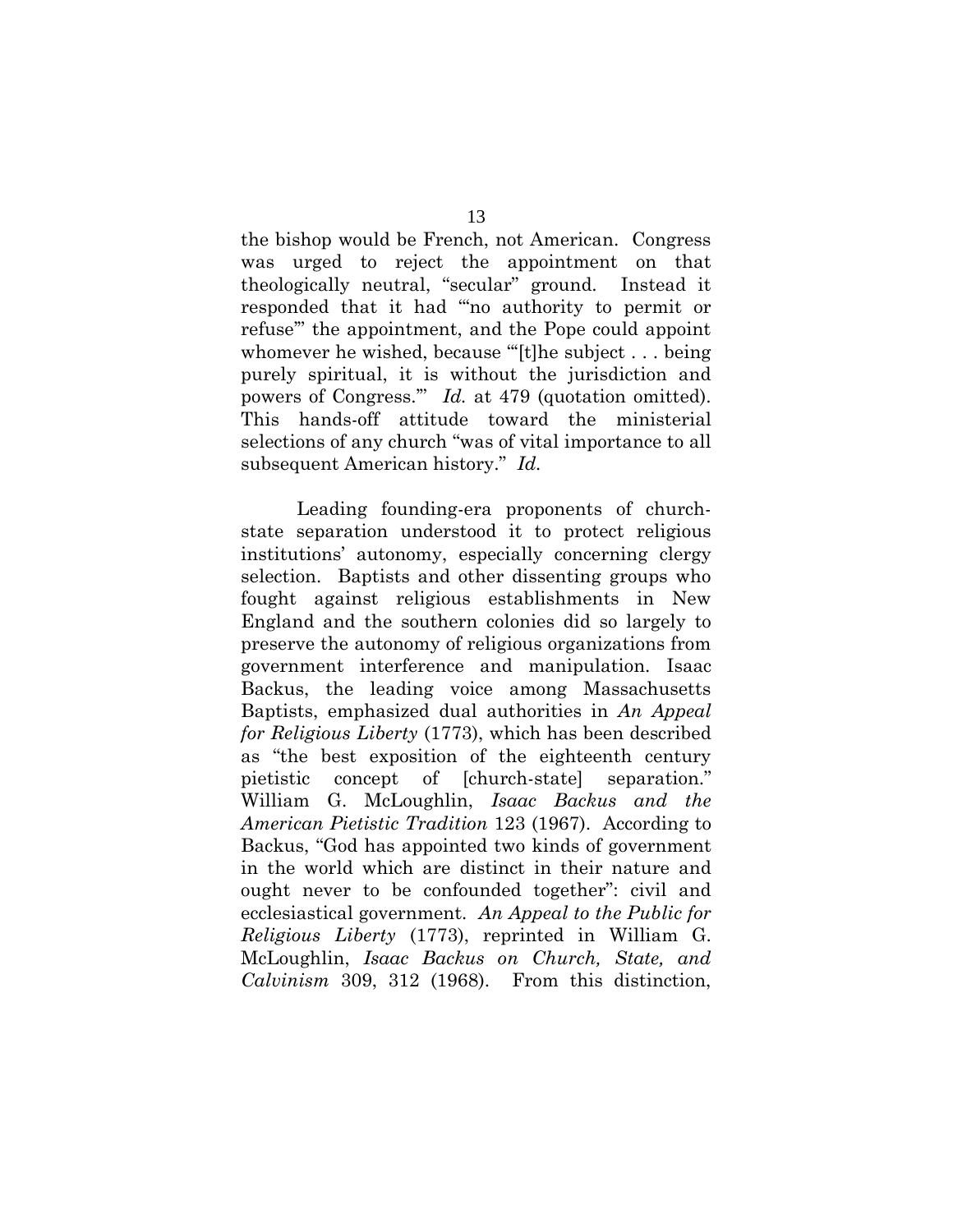Backus directly drew implications concerning the appointment of leaders in each institution. The determination of the "offices of civil government is left to human discretion," but "in ecclesiastical affairs we are most solemnly warned not to be subject to ordinances after the doctrines and commandments of men." *Id.* at 313. God "has always claimed it as his sole prerogative to determine by express laws what his worship shall be, *who shall minister in it*, and how they shall be supported.‖ *Id.* (emphasis added).

James Madison viewed the principle as forbidding government involvement in churches' internal affairs, especially clergy selection. His first recorded pronouncement on religion and government was an impassioned denunciation of colonial Virginia's licensing of preachers. Letter from James Madison to William Bradford, Jan. 24, 1774, in James Madison, *Writings* 5, 7 (Jack N. Rakove ed. 1999) (referring to the "diabolical Hell conceived principle of persecution‖). In vetoing a bill specially incorporating an Episcopal church in the District of Columbia, President Madison objected that the bill enacted ―sundry rules and proceedings relative purely to the organization and polity of the church incorporated, *and comprehending even the election and removal of the Minister of the same, so that no change could be made therein* by" the congregation or the denomination. Message to Congress, 27 Annals of Cong. 982-83 (Feb. 21, 1811) (emphasis added). For Madison, too, recognition of authority to choose clergy went hand in hand with recognition of religious autonomy.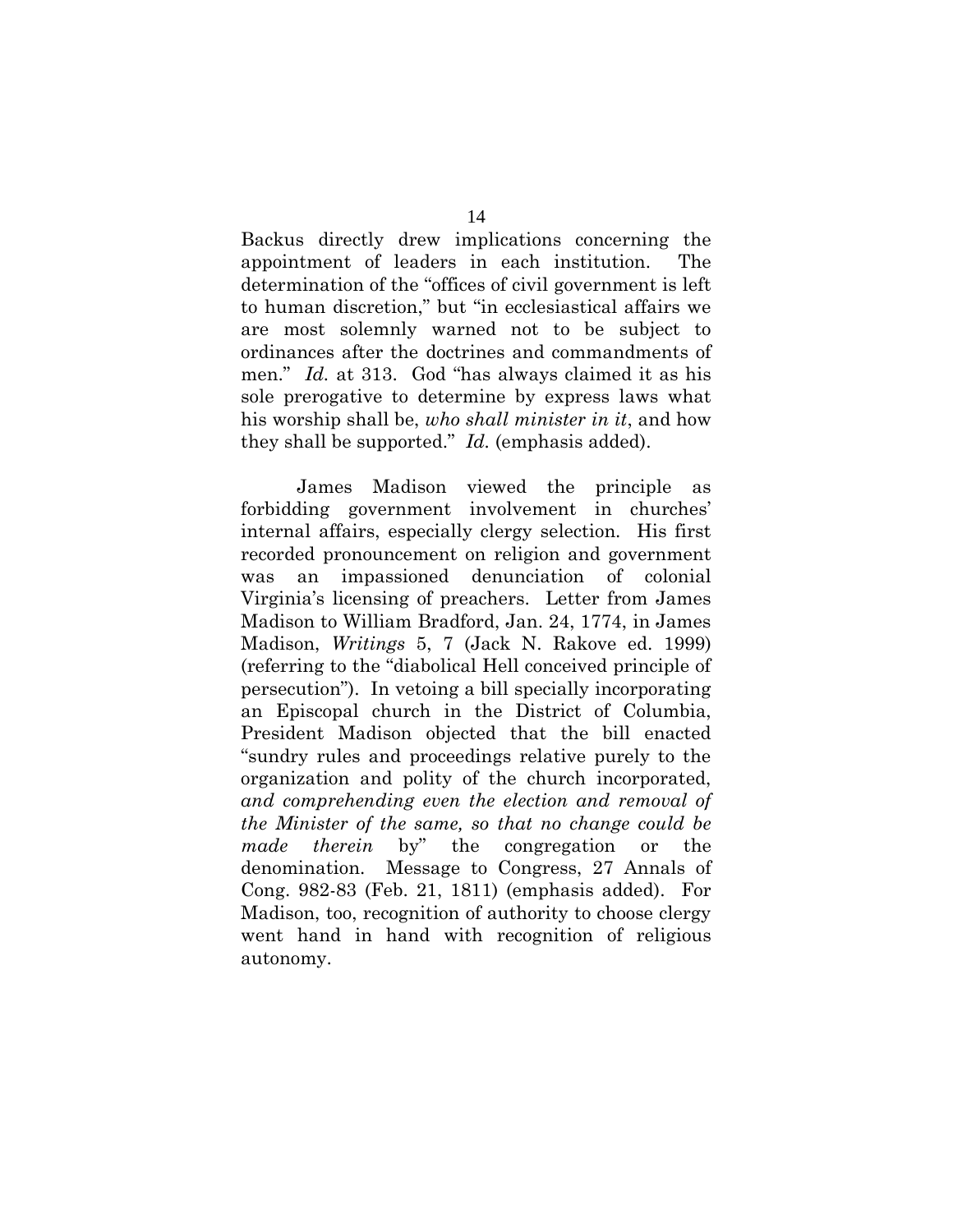Thomas Jefferson also saw church-state separation as guaranteeing church autonomy. In 1804, two years after his famous letter to the Danbury (Connecticut) Baptists endorsing a constitutional "wall of separation," Jefferson wrote another letter, this time to the Ursuline Sisters of New Orleans, who operated a school for orphaned girls. The order's prioress had written asking for assurance that the Louisiana Purchase would not undermine their legal rights. Jefferson replied: "[T]he principles of the constitution and government of the United States are a sure guarantee that [your property] will be preserved to you sacred and inviolate, and that your institution will be permitted to govern itself according to its own voluntary rules, without interference from the civil authority.‖ Quoted in 1 Stokes, *supra*, at 678 (assuring that ―your [institution] will meet all the protection which my office can give it"). Jefferson's powerful quote affirming institutional autonomy also encompasses the right of a religious school to select its own leaders, although it does not mention it explicitly.

State religious establishments, some of which continued after the First Amendment, included among their features control over the selection and conduct of clergy; and protests against such controls were essential to the successful fights for religious freedom and disestablishment. Under the establishments of religion in New England and the southern colonies, civil authorities regulated the conduct of clergy in the established church and at first prohibited, then licensed, religious teachers from dissenting sects.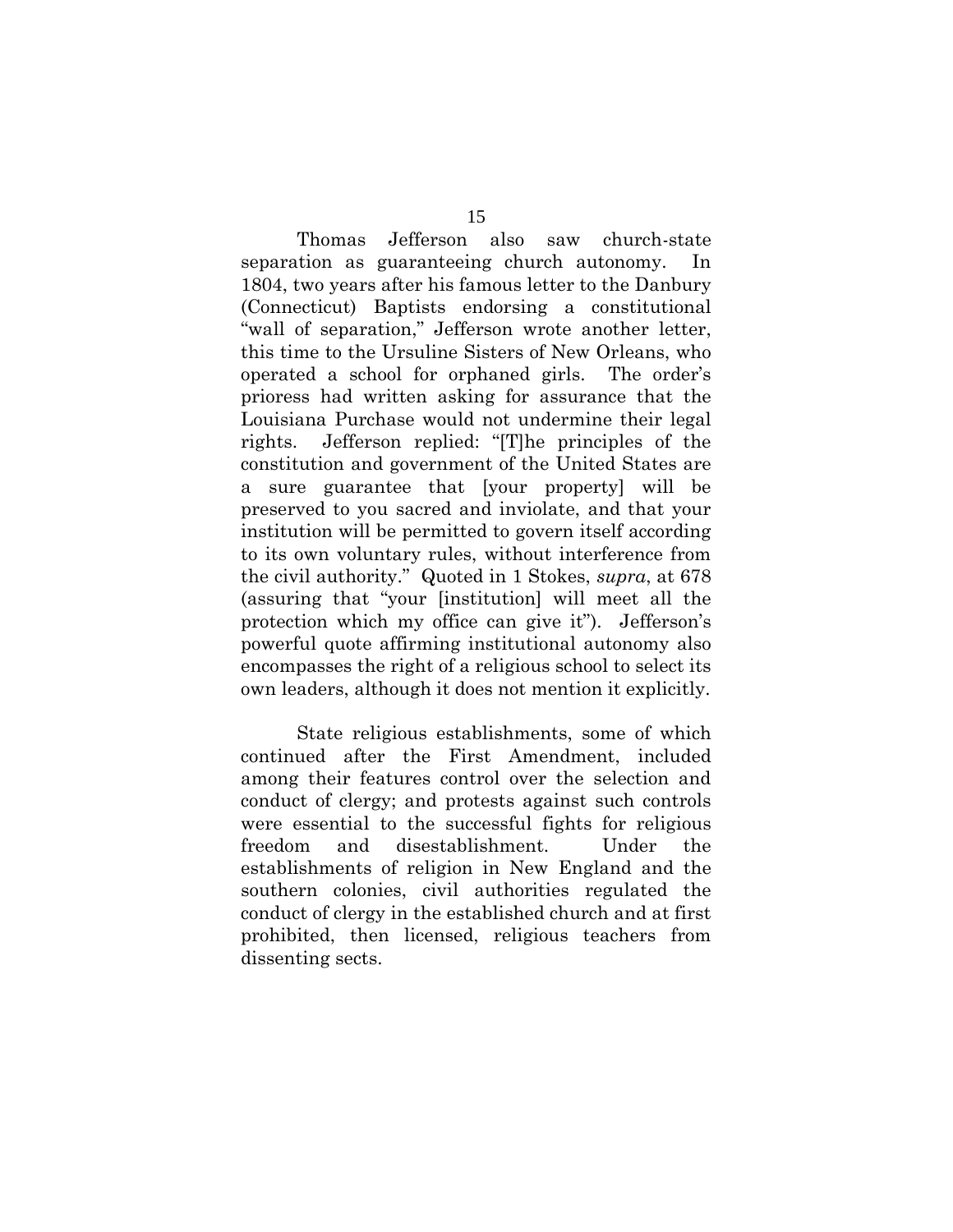Some regulations of preachers had explicitly theological criteria; <sup>4</sup> others, however, did not but nevertheless imposed serious burdens. For example, in Virginia, licenses only allowed named persons to preach in designated places—requiring multiple applications and seriously burdening the Baptist practice of itinerant teaching and evangelization. See H. J. Eckenrode, *Separation of Church and State in Virginia: A Study in the Development of the Revolution* 37-39 (reprint 1971) (1910); James, *supra,*  at 13, 26-38, 41. In New England, controversies focused on whether dissenting clergy would be exempt from paying general taxes (as were Congregational clergy) and whether dissenting groups would be exempt from paying religious, i.e. clergy-support, taxes. Many Baptists and "separate" Congregationalists—both intensely evangelical groups—believed that personal religious conversion was more important for a preacher than professional training. William G. McLoughlin, *New England Dissent: 1630-1833* 351 (1971) (hereinafter *"NED*‖). Contrariwise, establishment proponents believed that religious teachers should be professionally educated, and both Connecticut and Massachusetts reacted by passing laws in the mid-1700s "preventing any church or parish from choosing a minister who lacked a college degree.‖ *Id.* at 363; see also Jacob C. Meyer, *Church and State in Massachusetts* 51 (1930). Such laws "embittered" Baptists and led them in 1773 to

 $\overline{a}$ 

 $4$  For example, Virginia tried preachers in the 1720s for "speaking" against the canons of the Church of England." Charles F. James, *Documentary History of the Struggle for Religious Liberty in Virginia* 13 (1900).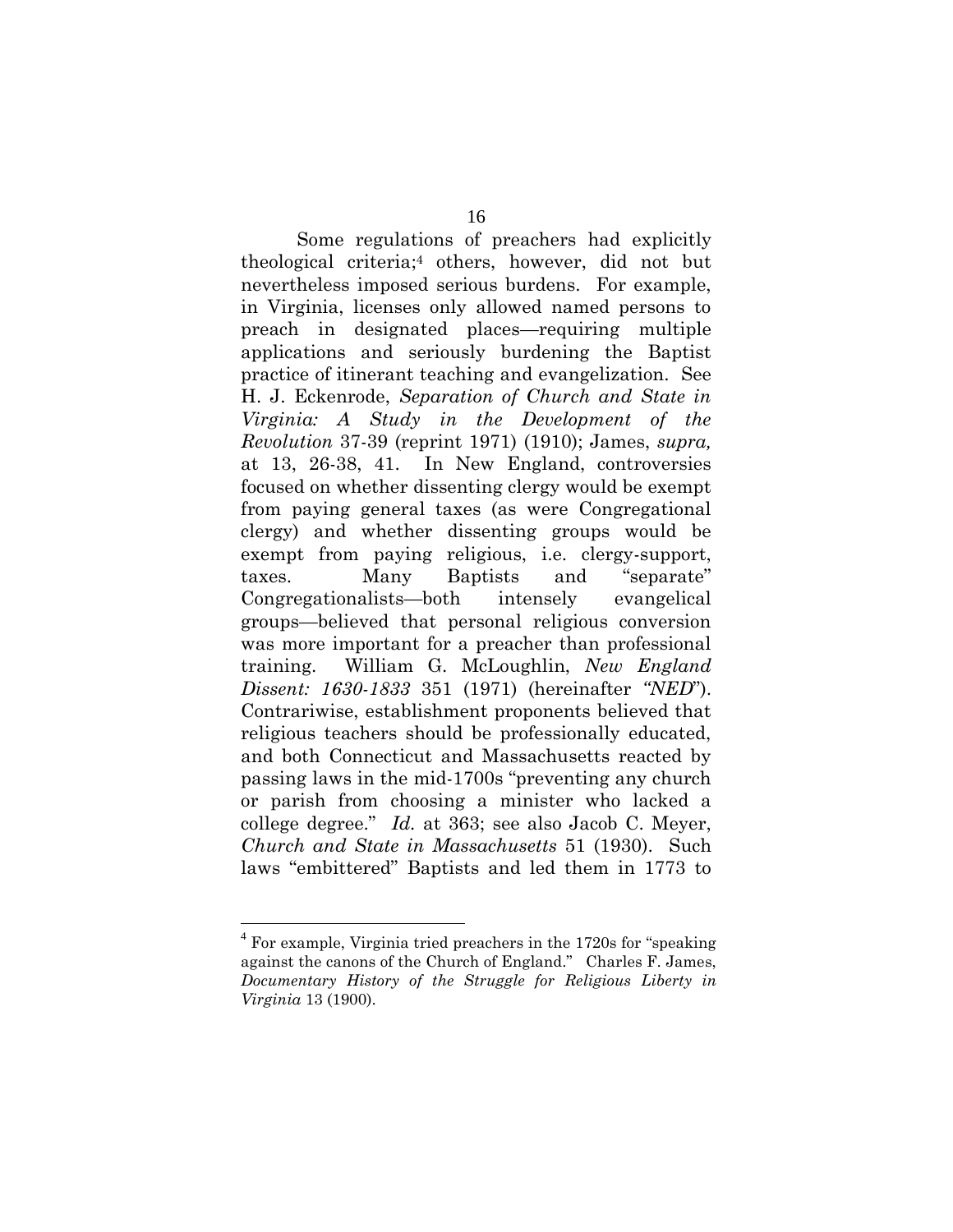begin a "massive civil disobedience" campaign against religious taxes. 1 McLoughlin, *NED* at 546.

Finally, and significantly, the "death blow" to the Massachusetts establishment came because of distress at civil authorities overriding churches' choices concerning clergy. Sanford H. Cobb, *The Rise of Religious Liberty in America* 515 (1970 reprint) (1902). In this instance the issue arose from Massachusetts's rule allowing each local majority to determine which religious leader would receive the proceeds of clergy taxes (subject to dissenters' optouts). By the early 1800s, more and more Congregational parishes split between Trinitarians and the growing Unitarian movement. In several cases, one side constituted the majority in the church, the other the majority in the town (or "parish"). The Supreme Judicial Court ruled that the town's vote controlled which clergy member would occupy the ―First Church‖ and receive tax funds. *Burr v. Inhabitants of First Parish in Sandwich*, 9 Mass. 277, 297-98 (1812); *Baker v. Fales*, 16 Mass. 488, 520-22 (1820).

In the key case, *Baker*, the majority of voters in the town of Dedham called a Unitarian minister, but the majority of church members objected and withdrew, taking records, liturgical materials, and trust funds with them. 2 McLoughlin, *NED* at 1190. When the court ruled that the town's vote—the civil determination—controlled, the previously dominant Trinitarians suddenly found themselves on the losing side. Within a few years they "conclude[d] that a religious establishment was no longer workable . . .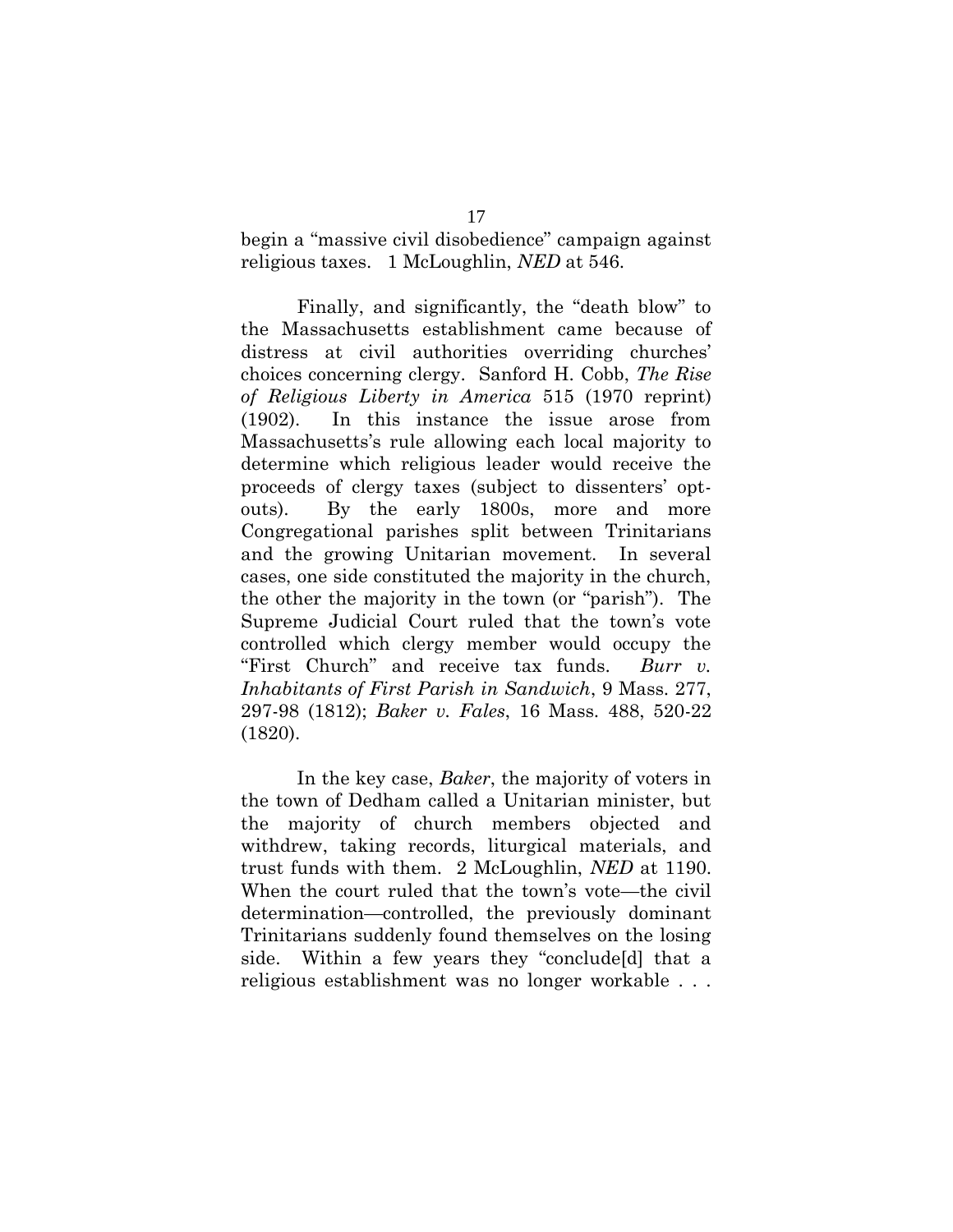[and] that disestablishment was necessary to protect the church against the control of the nonchurched." Steven K. Green, *The Second Disestablishment: Church and State in Nineteenth Century America* 143 (2010). See 2 McLoughlin, *NED* at 1196 (*Baker* "produced the final and fatal crack in the [Massachusetts establishment].")

Under *Baker*, "the secular (non-members) citizens could overrule the communicants (the members) of the church. This was the system of Erastianism from which the original Puritan founders of Massachusetts had fled to the New World—the state as superior to the church." William G. McLoughlin, *Soul Liberty: The Baptists' Struggle in New England, 1630-1833* 299 (1991). As we will elaborate, the ministerial exception aims to prevent the very same harm: a civil body, jury or judge, overruling the selection of minister made by the religious organization's authorities.

### *2. This Court's Decisions*

Given the importance of clergy selection in our tradition of religious institutional autonomy, it is unsurprising that this Court has repeatedly forbidden the government from interfering in religious institutions' decisions concerning the selection and supervision of leaders. *Kedroff*, 344 U.S. 94, invalidated a state statute that transferred authority and property in the Russian Orthodox Church from the Moscow Patriarch to an American convention. The Court held that the state had trespassed on "strictly a matter of ecclesiastical government": "the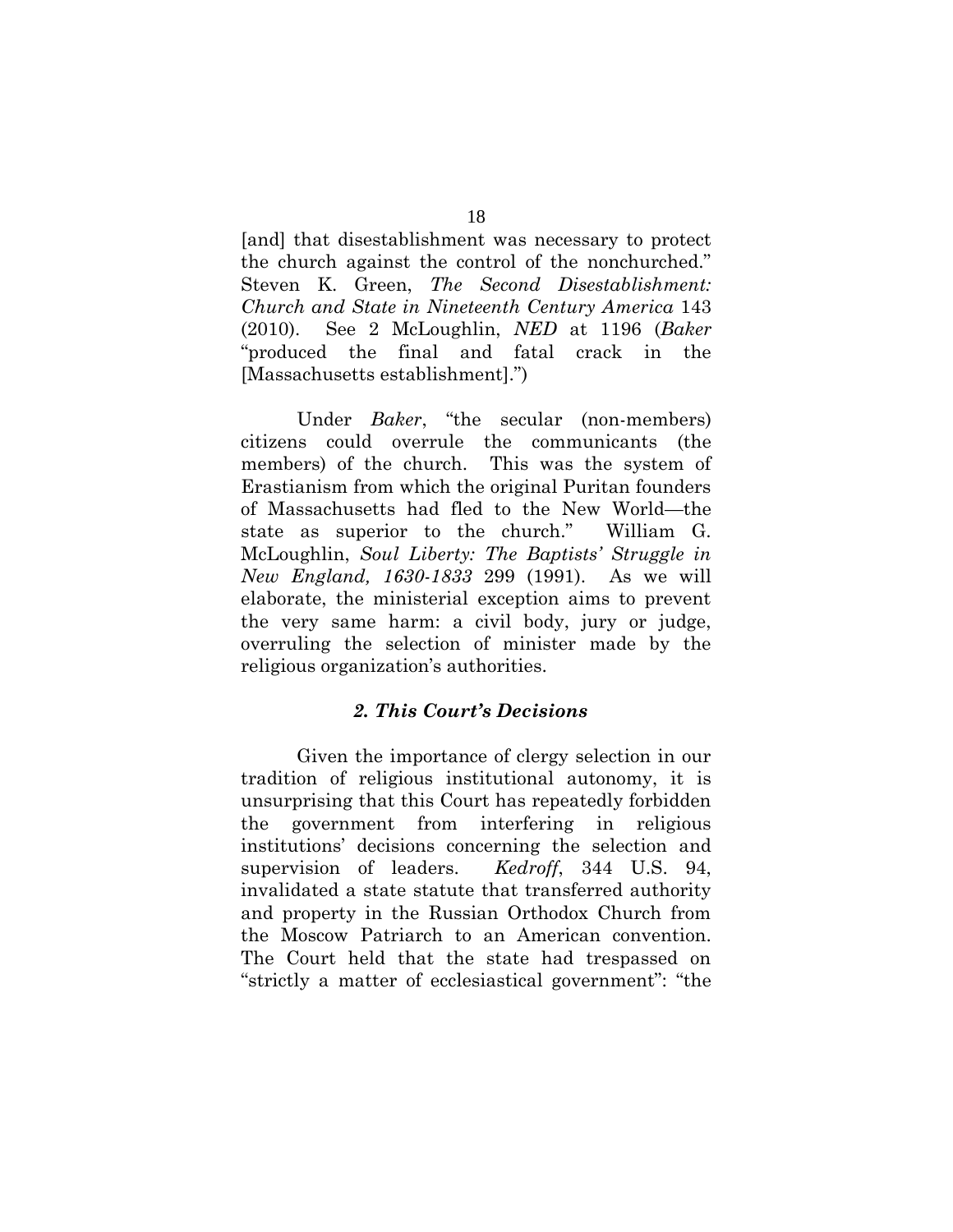power of the Supreme Church Authority of the Russian Orthodox Church to appoint the ruling hierarch of the archdiocese of North America." *Id.* at 115. Likewise, *Milivojevich*, 426 U.S. 696, invalidated a state court decision that overturned the Serbian Orthodox Church's defrocking of its American bishop. This Court held that civil courts must accept the decision of a hierarchical church's tribunal in ―disputes over the government and direction of subordinate [church] bodies," *id.* at 724-25, including clergy selection and discipline. Finally, *Gonzalez v. Catholic Archbishop*, 280 U.S. 1 (1929), states that ―[b]ecause the appointment [of a Catholic chaplain] is a canonical act, it is the function of the church authorities to determine what the essential qualifications of a chaplain are and whether the candidate possesses them." *Id.* at 16 (secular courts must accept "decisions of the proper church tribunals" on matters purely ecclesiastical, although affecting civil rights").

> **B. The Ministerial Exception Follows Directly from the Principle that the State May Not Interfere in Decisions Concerning the Selection or Supervision of Ministers.**

The ministerial exception follows directly from the principle that religious organizations should control the selection and discipline of ministers. The exception bars any claim by an employee "the resolution of which would limit a religious institution's right to select who will perform particular spiritual functions.‖ *Petruska*, 462 F.3d at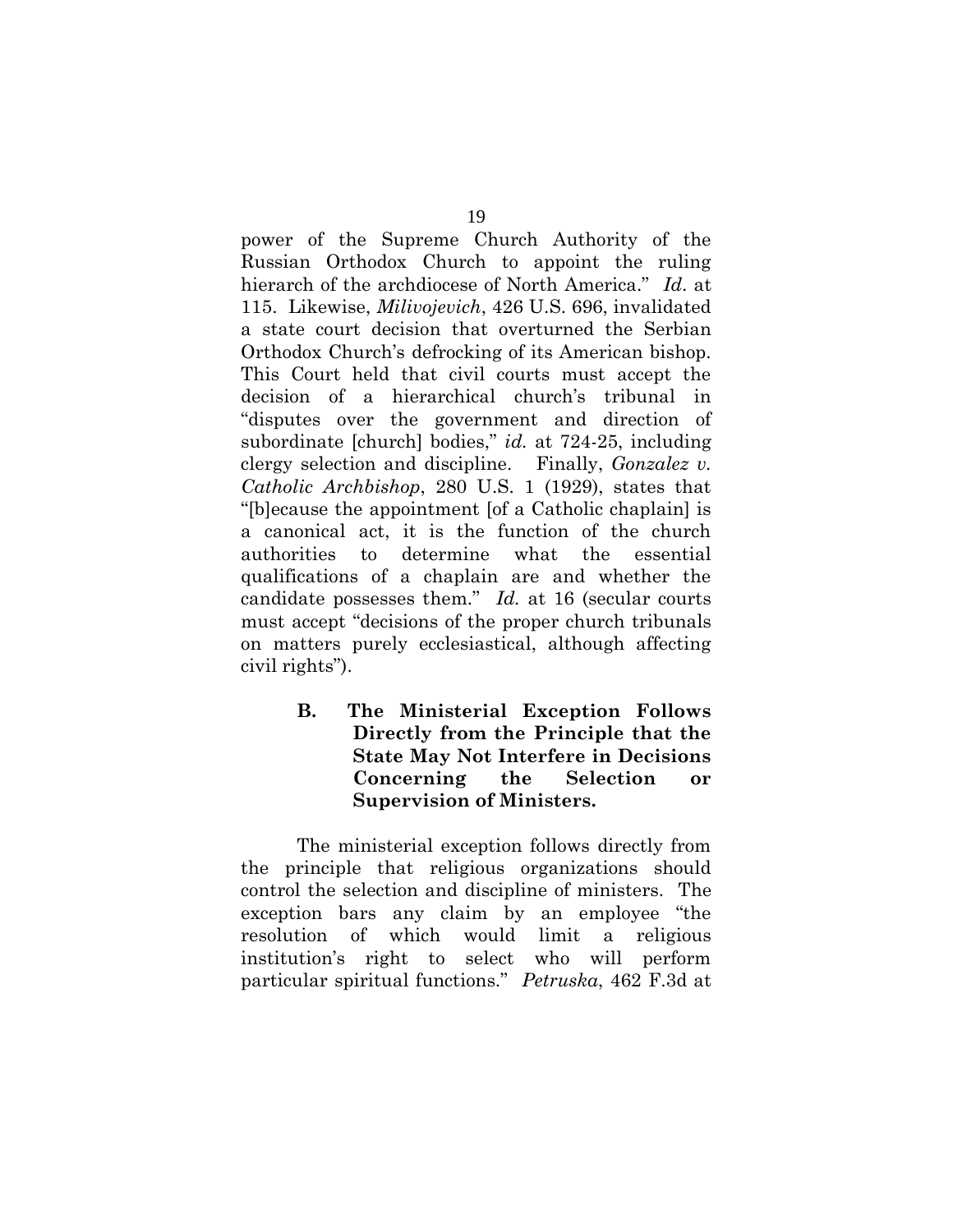307; *Schleicher v. Salvation Army*, 518 F.3d 472, 475 (7th Cir. 2008).5 Unquestionably, a nondiscrimination suit seeks to override the church's decision concerning such ministerial personnel. The threatened government action is especially intrusive when the plaintiff seeks a court order reinstating her to the position—the "presumptively appropriate remedy" under Title VII (*Rweyemamu v. Cote*, 520 F.3d 198, 205 (2d Cir. 2008)), and one that Perich sought here. In that case the court is literally appointing a minister. But an award of damages (including back pay, emotional-distress, punitive damages and attorney's fees) is also highly burdensome; it operates as a tax on protected decisions concerning ministerial personnel. As this Court has recognized, "[f]ear of potential liability [for employment discrimination] might affect the way an organization carried out what it understood to be its religious mission.‖ *Corporation of Presiding Bishop v. Amos*, 483 U.S. 327, 336 (1987).

Ministerial-exception decisions recognize why selection of leaders has historically been so sensitive for religious organizations:

 $\overline{a}$ 

<sup>&</sup>lt;sup>5</sup> The absolute bar to liability erected by the ministerial exception applies to lawsuits between the minister and the religious organization; the essence of these cases is a dispute over the organization's right to select ministers. In some other cases, by contrast, a religious organization's selection or supervision of ministers comes into question only as a secondary issue in a suit by a third party: for example, in suits seeking to hold the organization liable for acts of abuse committed by one of its ministers. This Court need not say anything regarding the appropriate standard for liability in third-party suits concerning ministers' conduct.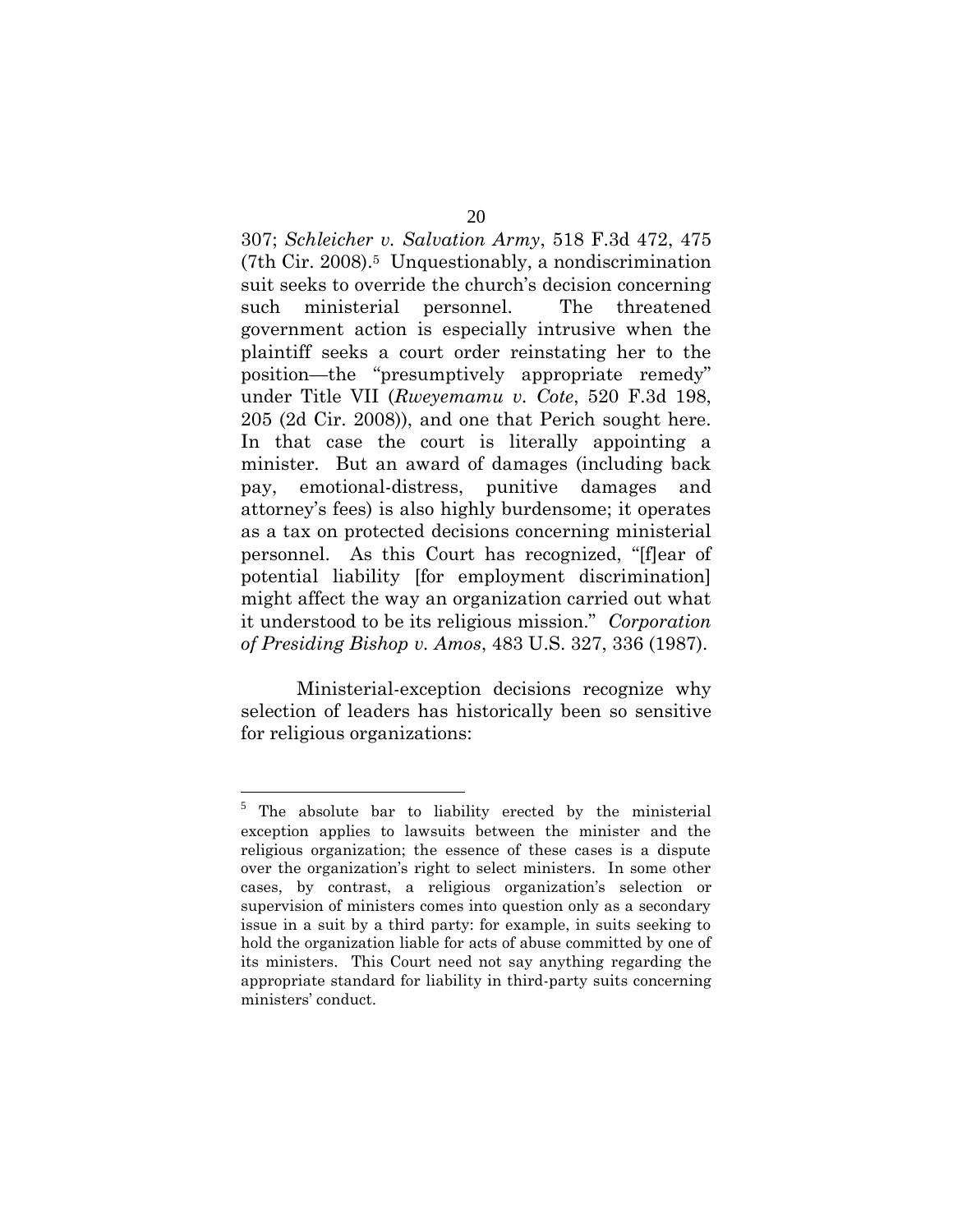A minister is not merely an employee of the church; she is the embodiment of its message. A minister serves as the church's public representative, its ambassador, and its voice to the faithful. Accordingly, the process of selecting a minister is *per se* a religious exercise. As the Fifth Circuit explained: "The relationship between an organized church and its ministers is its lifeblood. The minister is the chief instrument by which the church seeks to fulfill its purpose." 
"Matters touching this relationship must necessarily be recognized as of prime ecclesiastical concern."

*Petruska*, 462 F.3d at 306 (quoting *McClure v. Salvation Army*, 460 F.2d 553, 558-59 (5th Cir. 1972)).

Like religious institutional autonomy in general, see *supra* pp. 7-9, the ministerial exception rests on both Religion Clauses. The first ministerialexception case, *McClure*, held that application of nondiscrimination laws violated the Free Exercise Clause. 460 F.2d at 560. But it added that even the process of court intervention and investigation "could" only produce by its coercive effect the very opposite of that separation of church and State contemplated by the First Amendment.‖ *Id.* See Pet. Br. 29-32 (cataloging cases relying on free exercise and nonestablishment).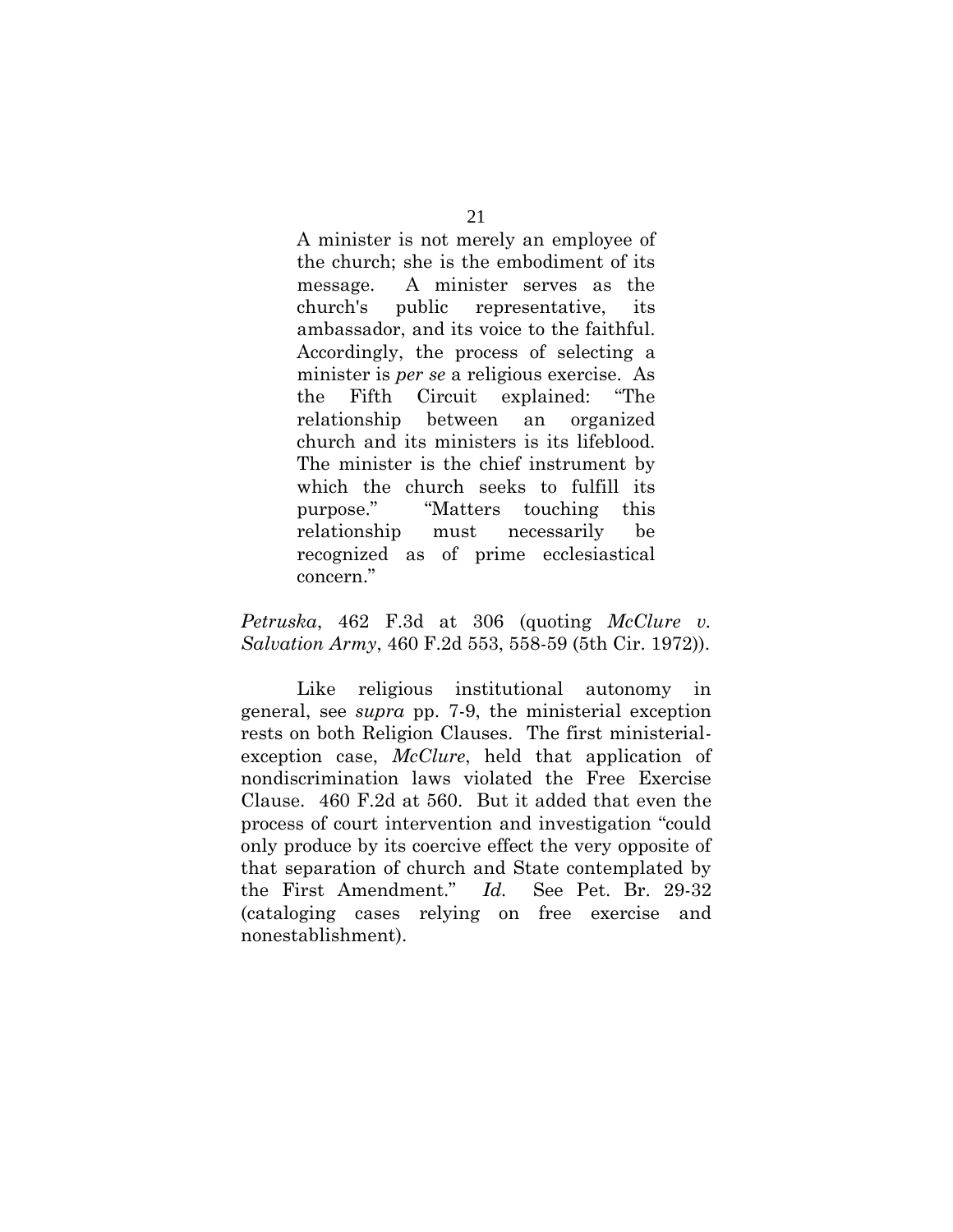As petitioner argues, one ground for the ministerial exception is that nondiscrimination suits will frequently call on civil courts to make essentially theological judgments about whether the plaintiff was suited for a religious leadership role or performed it well. See Pet. Br. 29-31. Nondiscrimination suits typically turn on questions of "pretext": the employer asserts that it discharged the plaintiff for a nondiscriminatory reason, and the plaintiff challenges that reason as a pretext for discrimination. See *McDonnell Douglas Corp. v. Green*, 411 U.S. 792, 804 (1973). In cases involving personnel with important religious functions, the organization's asserted nondiscriminatory motive will usually be religious in nature or have religious implications. To decide whether the organization's assertion of a religious motive is credible, judges and juries inevitably will have to examine it closely; they will have to second guess ―[a] church's view on whether an individual is suited for a particular clergy position." Gellington v. *Christian Methodist Episcopal Church*, 203 F.3d 1299, 1304 (11th Cir. 2000); see also Pet. Br. 52-58 and cases cited therein.

The court of appeals found this concern was inapplicable here: "Perich's claim would not require the court to analyze any church doctrine; rather a trial would focus on issues such as whether Perich was disabled within the meaning of the ADA, whether Perich opposed a practice that was unlawful under the ADA, and whether Hosanna-Tabor violated the ADA in its treatment of Perich.‖ Pet. App. 24a. But that argument fails—and the ministerial exception remains applicable—for at least three reasons.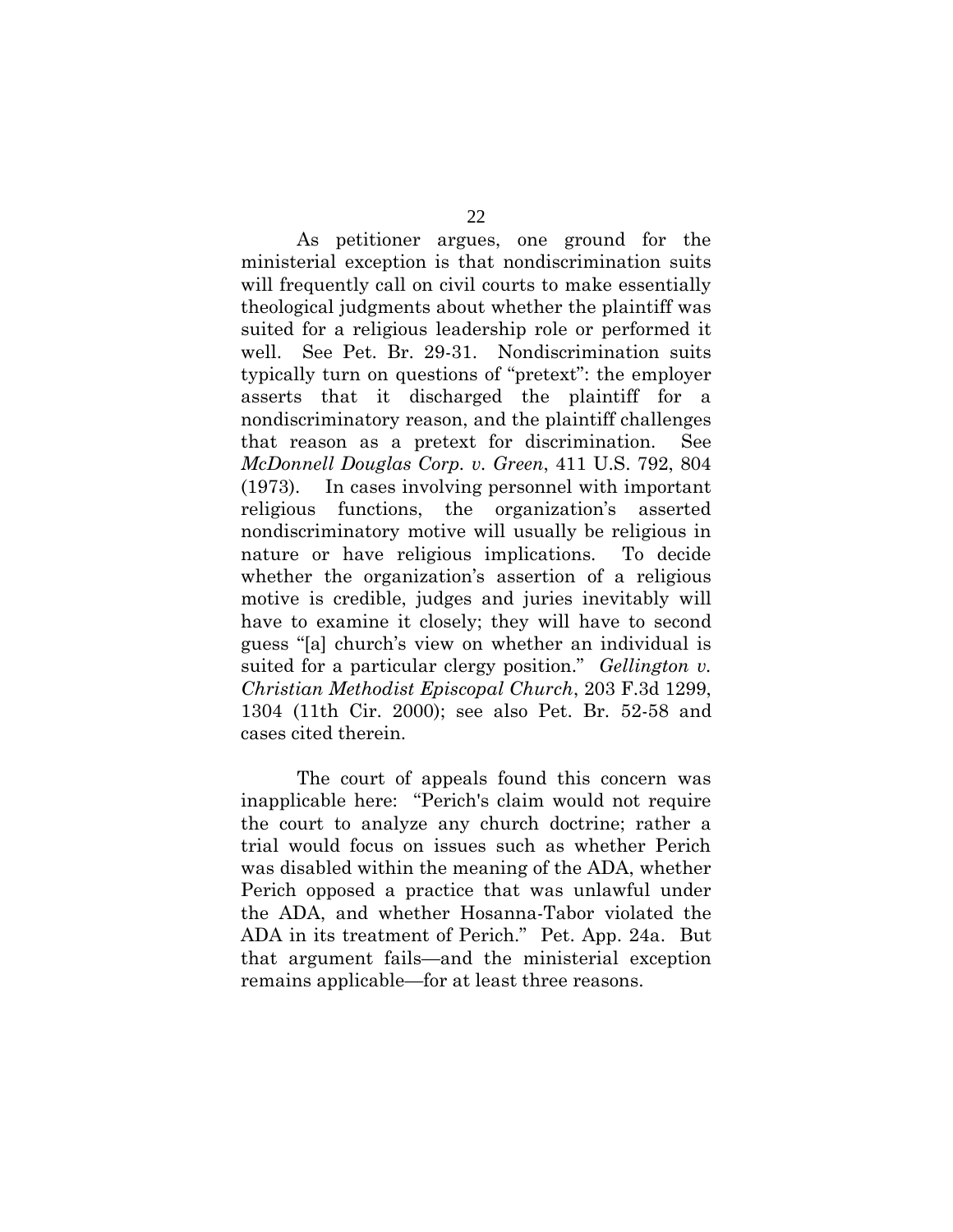1. First, the ministerial exception is not designed merely to keep courts from deciding contested theological questions. The exception protects the distinct interest that religious organizations are free to choose their leaders. The question who will give spiritual leadership to the organization is a "matteler of church government," Kedroff, 344 U.S. at 116-of "prime ecclesiastical concern," *McClure*, 460 F.2d at 559—whether or not a civil court's interference includes an explicit theological ruling. If a court reinstates a minister over the church's objection or imposes a damage award for the church's decision, the result is no less harmful because it comes from the application of a doctrinally neutral rule. For this reason, most courts applying the ministerial exception hold that it is not contingent on the church identifying a rationale in ―church doctrine or ecclesiastical law‖ for its employment action. See *Petruska*, 462 F.3d at 307; *id.* at 304 n.7 (ministerial exception "protects the act of a decision rather than a motivation behind it") (quoting *Rayburn v. General Conference of Seventh-day Adventists*, 772 F.2d 1164, 1169 (4th Cir. 1985)); see also Pet. Br. 24-25 and cases cited therein; Thomas C. Berg, *Religious Organizational Freedom and Conditions on Government Benefits*, 7 Geo. J. L. & Pub. Pol'y 165, 172-76 (2009).

Case law confirms that government interference with clergy decisions is barred independent of the presence of theological questions. See *Employment Division v. Smith*, 494 U.S. 872, 877 (1990) (state may not intervene "in controversies over religious authority or dogma") (emphasis added);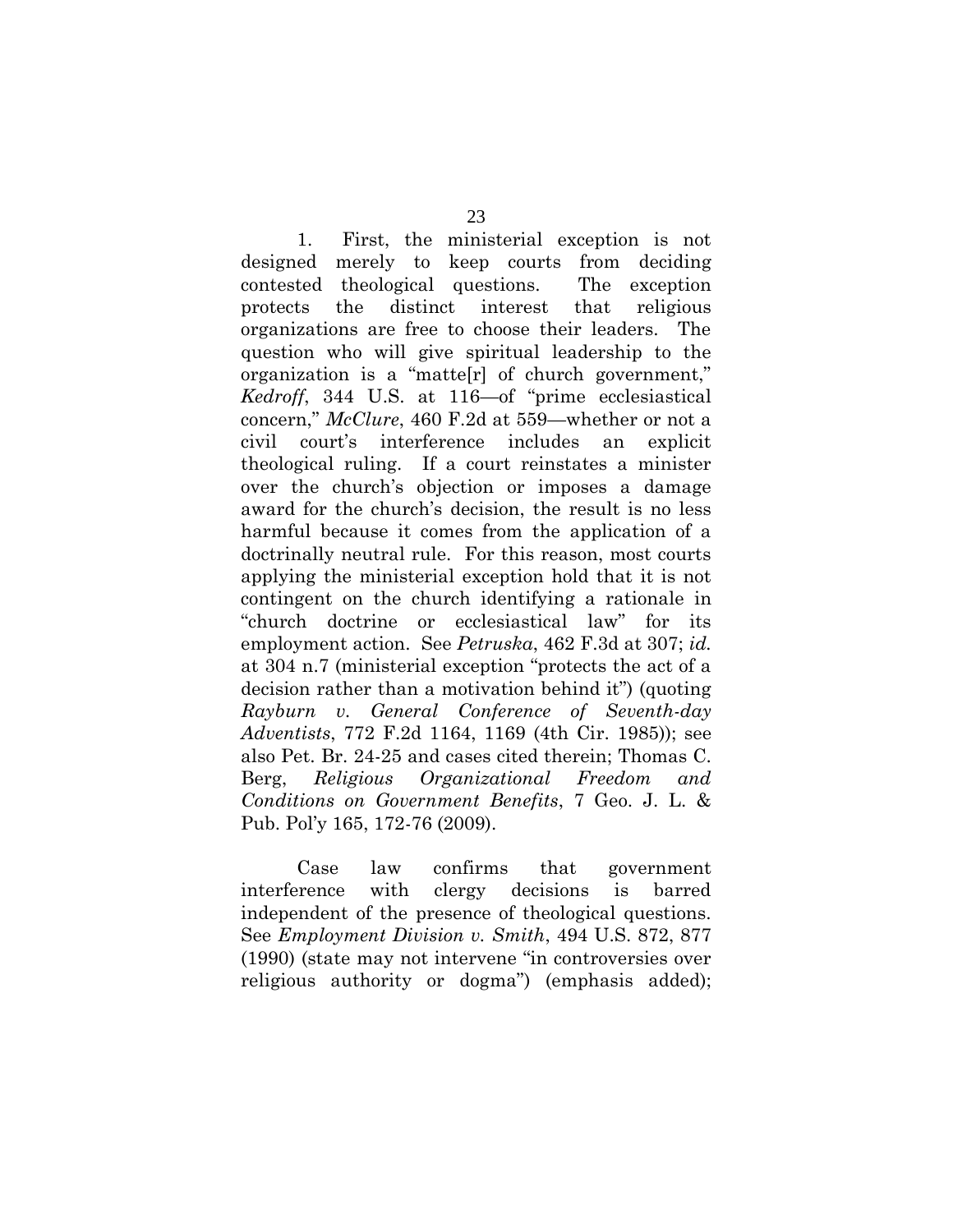*Watson*, 80 U.S. at 733 (barring civil courts from matters of "ecclesiastical government" as well as "theological controversy".

As the history in part I-A shows, government can trigger the harms that the Religion Clauses seek to avoid—coercion, division, government overreaching—simply by overriding a church's decision on who is suitable to be its minister. Under the Massachusetts voting scheme for clergy taxes (see *supra* p. 17), the majority of town voters did not need to state a theological rationale for selecting one clergyman for the "First" church; they could choose based on any factor. Nevertheless the distress caused when town voters overrode church members' wishes was enough to end the Massachusetts establishment. Both Virginia's limit on the number of places where a minister could be licensed to speak (*id.* at 16) and Massachusetts' requirement of college training for ministers (*id.*) were formally neutral among theologies and called for no doctrinal determination. Nevertheless Virginia's jailing of unlicensed itinerant preachers provoked Madison to charge "persecution," (*id.* at 14) and the Massachusetts education requirement embittered the Baptists enough to drive them into "massive civil disobedience." *Id.* at 17.

2. In addition, even if the government claims to rest on religion-neutral principles in overriding a church's choice of minister, this claim frequently turns out to be wrong. Indeed, questions that might seem facially nonreligious take on a religious coloration in a dispute between a religious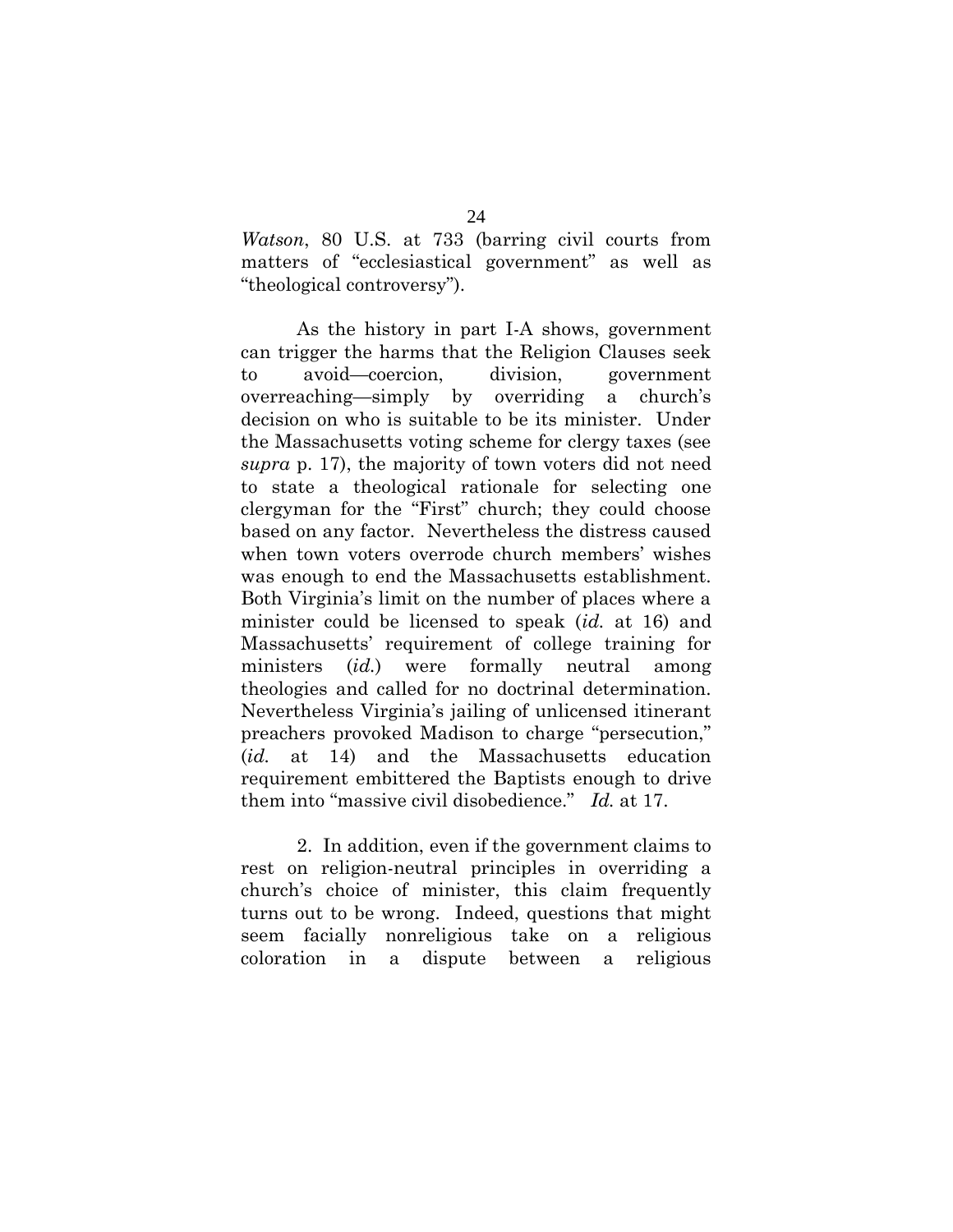organization and one of its ministers. Again, case law and history teach this lesson.

For example, in *Milivojevich* the Illinois Supreme Court, in overturning the bishop's defrocking, had "relied on purported 'neutral principles'... which would 'not in any way entangle this court in the determination of theological or doctrinal matters." 426 U.S. at 721 (quotation omitted). Nevertheless, this Court found, the state court entangled itself in religious questions by ―substitut[ing] its interpretation‖ of the church's constitutions ―for that of the [church's] highest ecclesiastical tribunals." *Id.* The pattern repeats throughout history. Requiring college education for ministers could be defended as a theologically neutral means to ensure formal schooling behind their preaching. But in practice it implicated the deep division between Congregationalists and Baptists over the relative importance of formal learning and personal religious experience.

This case exemplifies how theological or religious issues are almost impossible to avoid in cases involving employees with spiritual duties. When Hosanna-Tabor School declined to let Perich return from her leave in the middle of the school semester, she responded by threatening to sue and behaving in other ways that the principal regarded as confrontational. The school believed that her behavior violated New Testament injunctions against resorting to civil courts in disputes among Christians, and that she had "create[d] upheaval at our school" and shown "a total lack of concern for the ministry of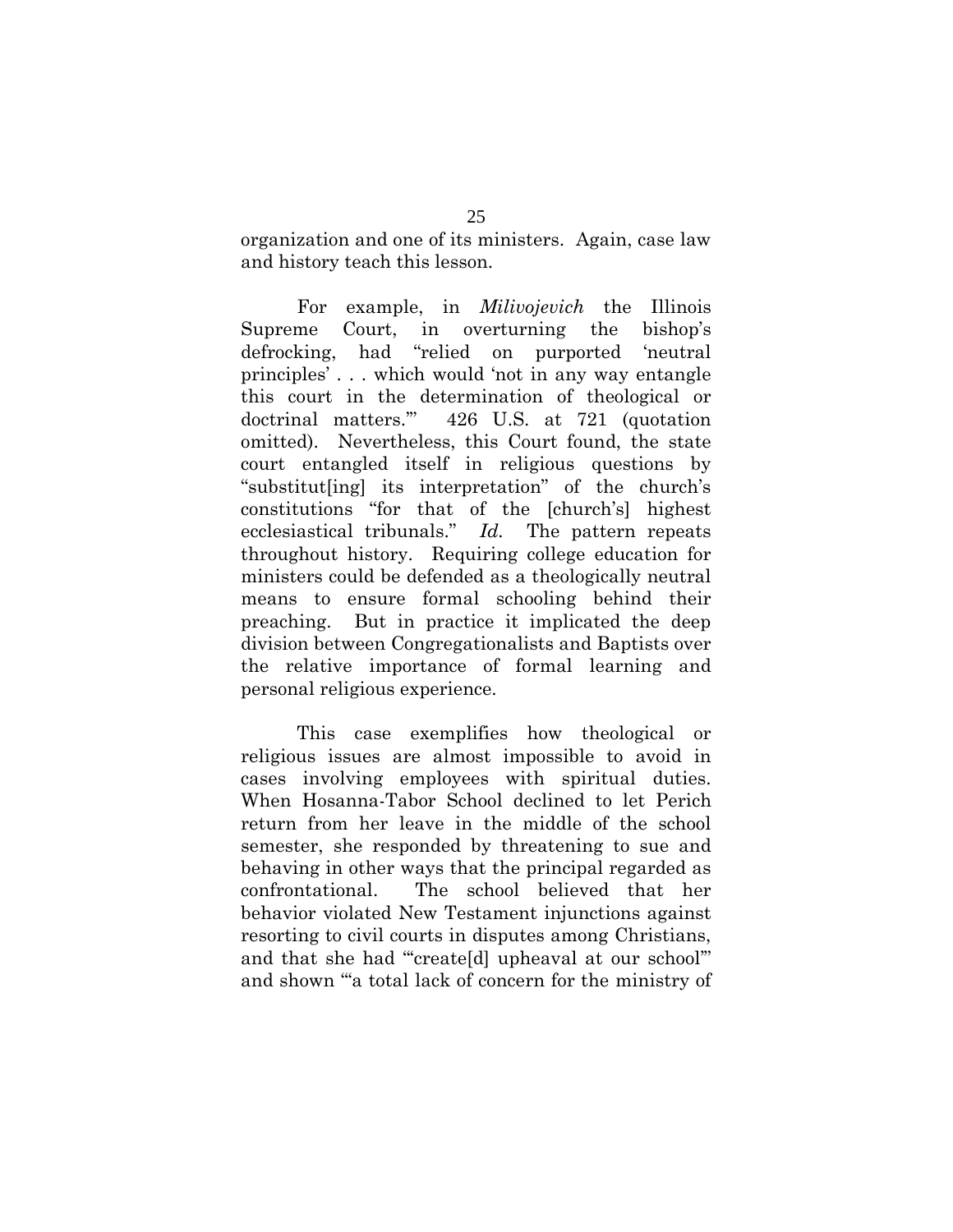Hosanna-Tabor Lutheran School." See Pet. Br. 10 (quotations omitted). A majority of the sponsoring congregation agreed and rescinded her call. Perich claims that these reasons are pretexts for discrimination, but in doing so she asks the courts to delve deep into religious issues. As petitioner notes, the pretext inquiry "would necessarily devolve into an investigation of the Church's beliefs. Do Lutherans really believe in non-litigious, internal resolution of disputes over fitness for ministry? Does that teaching apply to this case? Did it actually motivate the congregation?‖ Pet. Br. 56.

Ultimately, the church congregation terminated Perich's commission because, given her behavior surrounding the request to return, it had lost confidence in her ability to represent the school's purposes to children. If she were reinstated, every parent and every child would know she had defied Lutheran teaching to get there. Given those circumstances, it is hard to see how she could be an effective "voice to the faithful" on the Church's behalf (*Petruska*, 462 F.3d at 306). More fundamentally, it is up to the Church, not a jury or judge, to decide whether she could be effective.

3. Finally, the ministerial exception protects against the burdens of litigation and investigation, independent of the results. As this Court stated in refusing to extend federal Labor Board jurisdiction to parochial-school teachers: "It is not only the conclusions that may be reached by the Board which may impinge on rights guaranteed by the Religion Clauses, but also the very process of inquiry leading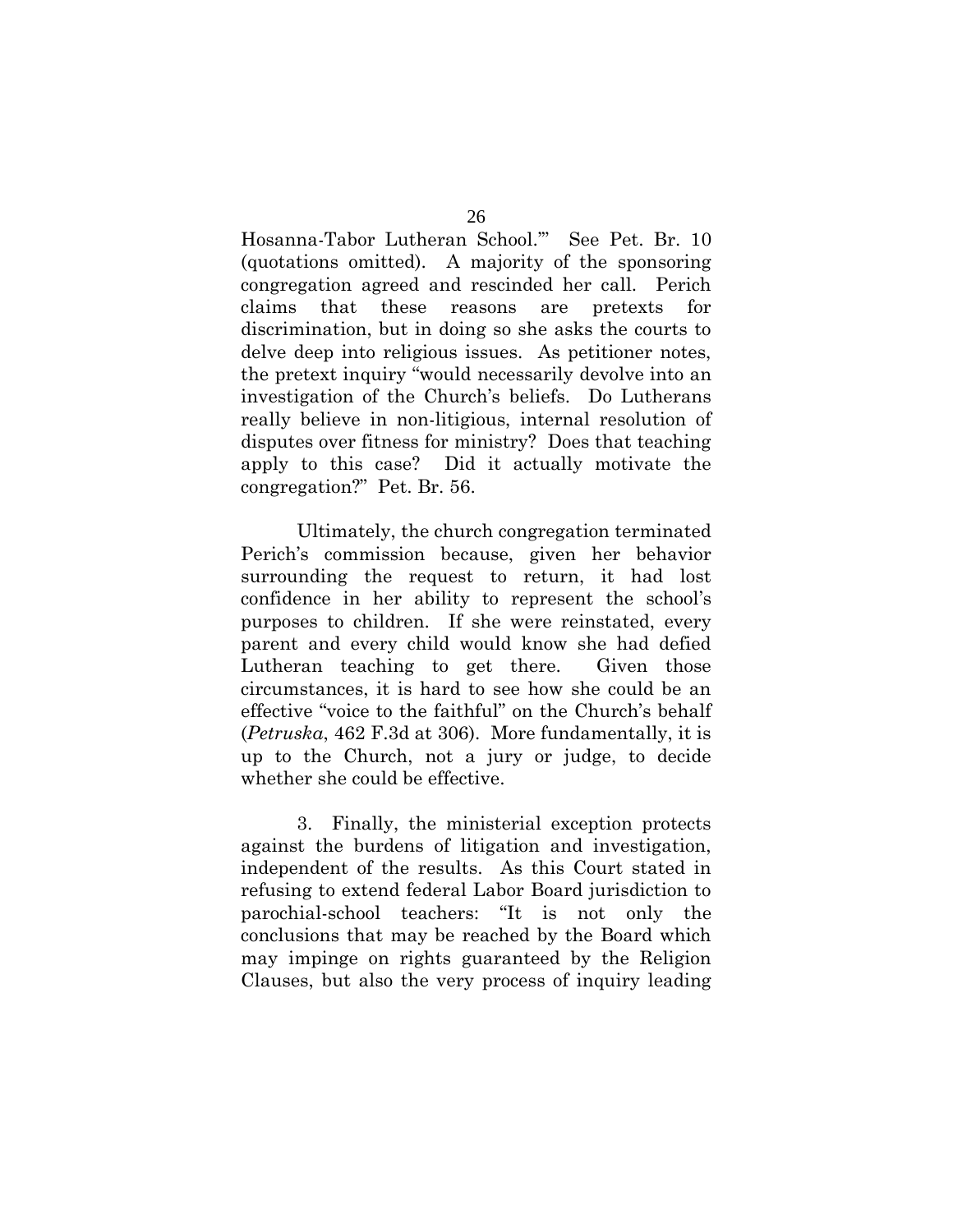to findings and conclusions.‖ *NLRB v. Catholic Bishop*, 440 U.S. 490, 502 (1979). If nondiscrimination suits were permitted to proceed, ―[c]hurch personnel and records would inevitably become subject to subpoena, discovery, crossexamination, the full panoply of legal process designed to probe the mind of the church in the selection of its ministers.‖ *Rayburn*, 772 F.2d at 1171 (combination of EEOC investigation and federal lawsuit makes for "potentially . . . lengthy proceeding‖); *EEOC v. Catholic University*, 83 F.3d 455, 466-67 (D.C. Cir. 1996). Religious organizations not only suffer direct burdens from such expense and scrutiny; they also "might make [decisions] with an eye to avoiding litigation or bureaucratic entanglement rather than upon the basis of their own personal and doctrinal assessments of who would best serve the pastoral needs of their members." Rayburn, 772 F.2d at 1171. See *Amos*, 483 U.S. at 343-44 (Brennan, J., concurring) (Title VII litigation may ―both produce excessive government entanglement with religion and create the danger of chilling religious activity".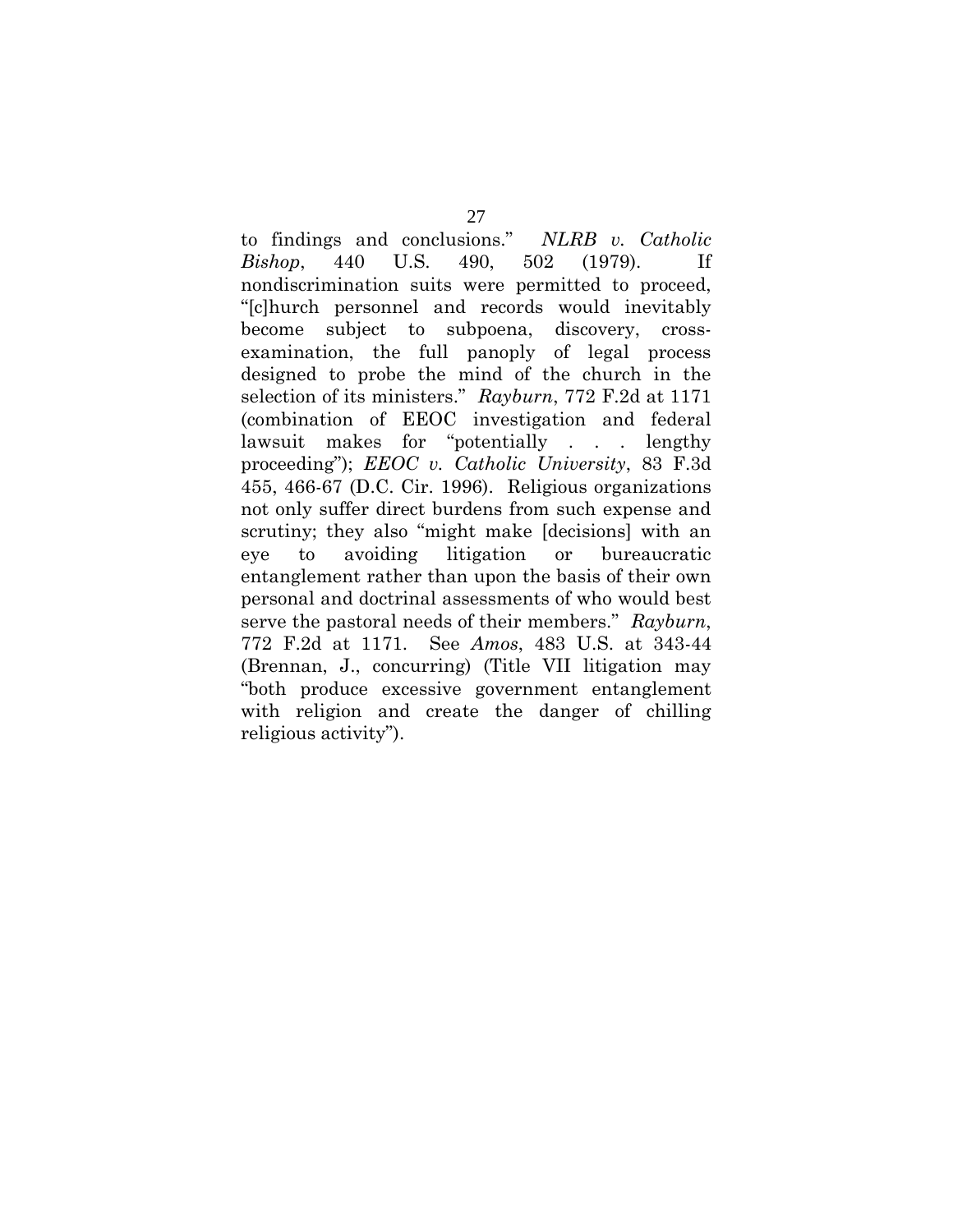## **II. Properly Defined, The Ministerial Exception Extends To Teachers With Religious Duties In Religious Schools.**

**A. The Scope of the Exception Should Be Broad, to Include Employees with Duties of Church Leadership or of Teaching the Faith, as the Religious Organization Defines Them.**

The scope of the ministerial exception should be informed by the purposes of the exception, the history of disputes over the selection of religious leaders, and the practical realities of litigation.

1. As a basic definition, *amici* propose that "ministerial" employees are those with duties to lead the religious organization, teach the faith, or participate in the spiritual or moral formation of community members. Clergy status or formal ordination status, although evidence that the plaintiff falls within the exception, should not be requirements.

More specifically, the duties of leadership or religious teaching include one or more of the following: (a) formation or declaration of doctrine; (b) conducting communal worship, ritual, or prayer, including music integral to worship; (c) teaching or instruction in the faith, especially of children and converts; (d) evangelism or outreach to those outside the religion; (e) discipline of wayward clergy or laity; (f) counseling the troubled or the spiritual inquirer, including confession or restoration following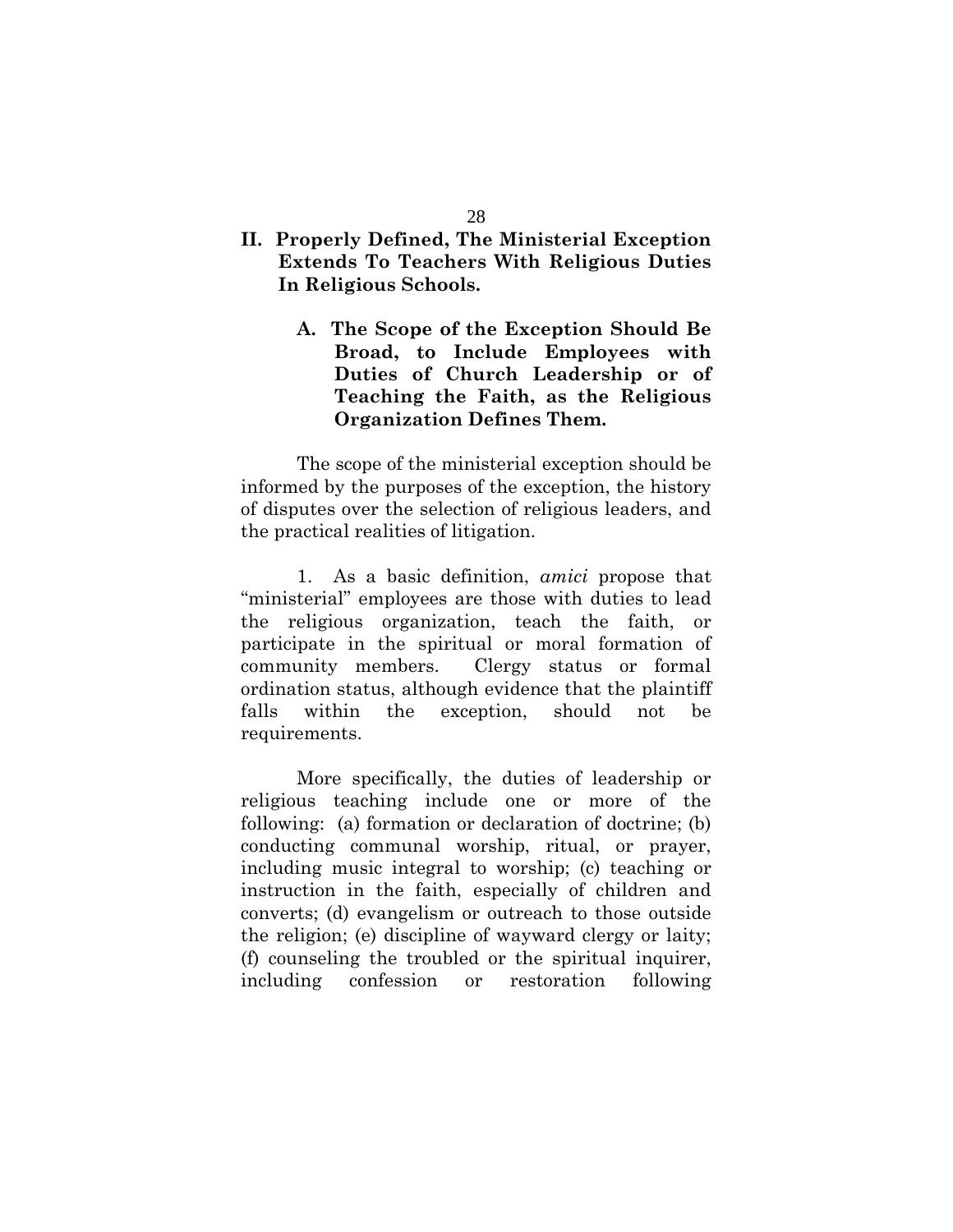discipline; (g) the selection or promotion of such leaders and teachers; and (h) at the level of policy formation, those administering the organization when decisions are material to the definition, operation, growth, or continued existence of the religious organization. See *Rayburn*, 772 F.2d at 1169 ("clergy" duties include ""teaching, spreading the faith, church governance, supervision of a religious order, or supervision or participation in religious ritual and worship") (quotation omitted).

2. The exception should be defined broadly, with presumptive deference to the organization's understanding of an employee as a religious leader or teacher. Religious organizations have multiple ways of structuring themselves and characterizing their leaders. Some emphasize ordination, others rely heavily on lay leadership as well, and some (such as Quakers) have no clergy whatsoever. In some organizations the pastor is crucial, in others the teacher. The history in part I-A (*supra* pp. 10-18) shows that narrow or formalistic civil definitions of ministerial status have excluded some groups and triggered dissension. Narrow definitions encourage excluded organizations to change their structure and self-understanding, relabeling positions in order to fit within the exception. This undermines the ministerial exception's purpose of preserving churches' control over matters of governance and administration (see *supra* pp. 19-22). The exception can only achieve that purpose if its coverage is defined deferentially.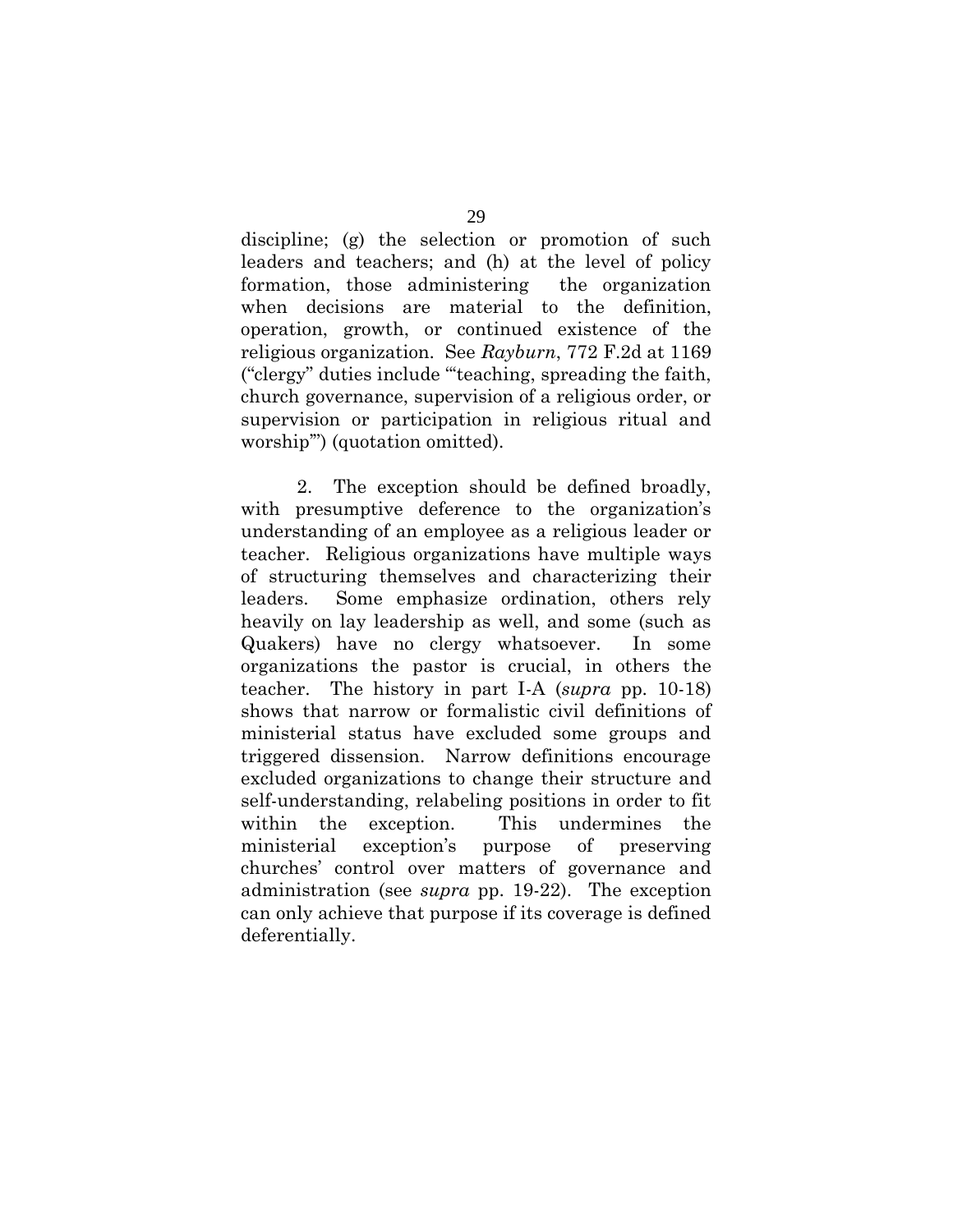Presumptive deference to the organization also reduces the chilling and burdensome effects of investigation and litigation. The ministerial exception is designed to avoid such entanglements (see *supra* p. 24-27); courts should not reintroduce them in the very act of determining whether the exception applies. Second-guessing by judges and juries of an employee's "ministerial" status may chill organizations' decisions just as much as secondguessing of what is "religious." *Amos*, 483 U.S. at 336; see *id.* at 343-44 (Brennan, J., concurring). The organization should not be deterred by the prospects of litigation from making decisions about the suitability of an employee who performs religious functions but who a jury may not regard as a minister. See *Rayburn*, 772 F.2d at 1171. Moreover, because presumptive deference increases the likelihood that the ministerial exception will apply, it reduces the prospective burdens of litigation itself (cf. *Catholic Bishop*).

If the organization shows evidence that the plaintiff has one of the duties above (see *supra* pp. 28- 29), the presumption of ministerial status should apply. (In part II-B, *infra* pp. 32-38, we define the presumptions of ministerial status applicable to teachers in religious schools.) Presumptions can be overridden, of course. *Amici* suggest that various presumptions of "ministerial" status may be overridden if the plaintiff presents clear and convincing evidence that the status should not apply, either because the plaintiff does not in fact have such duties or because the duties are *de minimis*. See *infra* pp. 36-37. The "clear and convincing" evidentiary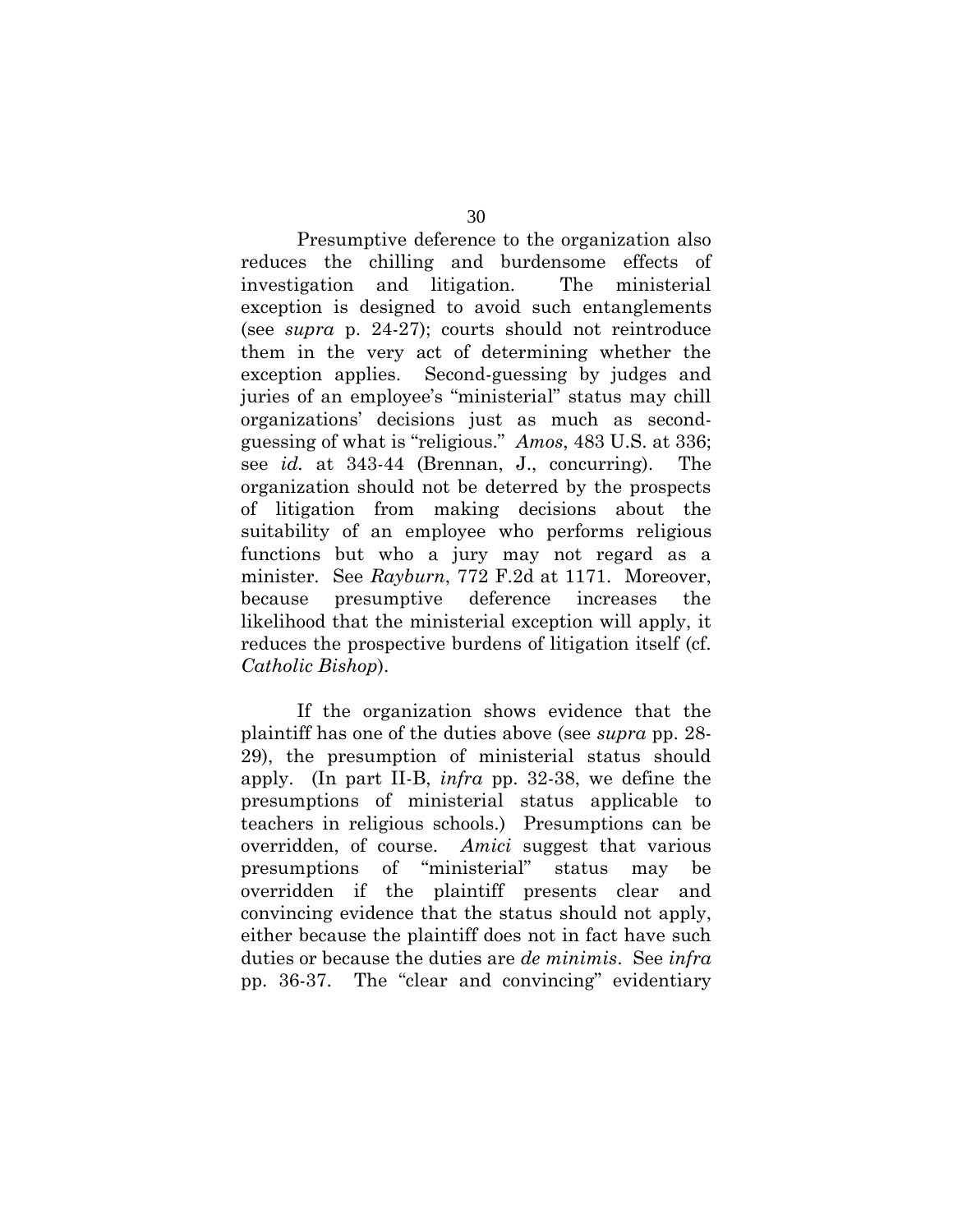burden has long operated in another, familiar context where civil lawsuits threaten First Amendment values. Defamation suits by public officials or public figures are barred unless the plaintiff proves by clear and convincing evidence that the defendant's false statements were made knowingly or recklessly. *Masson v. New Yorker Magazine*, 501 U.S. 496, 510 (1991); *New York Times v. Sullivan*, 376 U.S. 254, 279-80, 285-86 (1964).

3. Presumptive deference to the organization has several implications. The first concerns the relevance of the plaintiff's holding an ecclesiastical title or office. Such a status should create a strong presumption that the employee falls within the exception. But of course, an ecclesiastical office or title should not be a requirement. Making it a requirement would, again, exclude some religious groups based on their polity and encourage them to give their leaders formal offices in order to fit within the exception, even though the designations do not fit the organization's self-understanding.

An approach that errs on the side of liberty to choose ministers is also inconsistent with the court of appeals' conclusion in this case, which relied on a rigidly quantitative approach to determine that Perich's "primary duties" were not religious. Pet. App. 20a. An employee should be covered if teaching religion or leading religious activity—religion classes, group prayer, chapel, or devotionals—are important aspects of her job. They may be important aspects qualitatively even if they do not take up the majority of the employee's time. See Pet. Br. 37-41.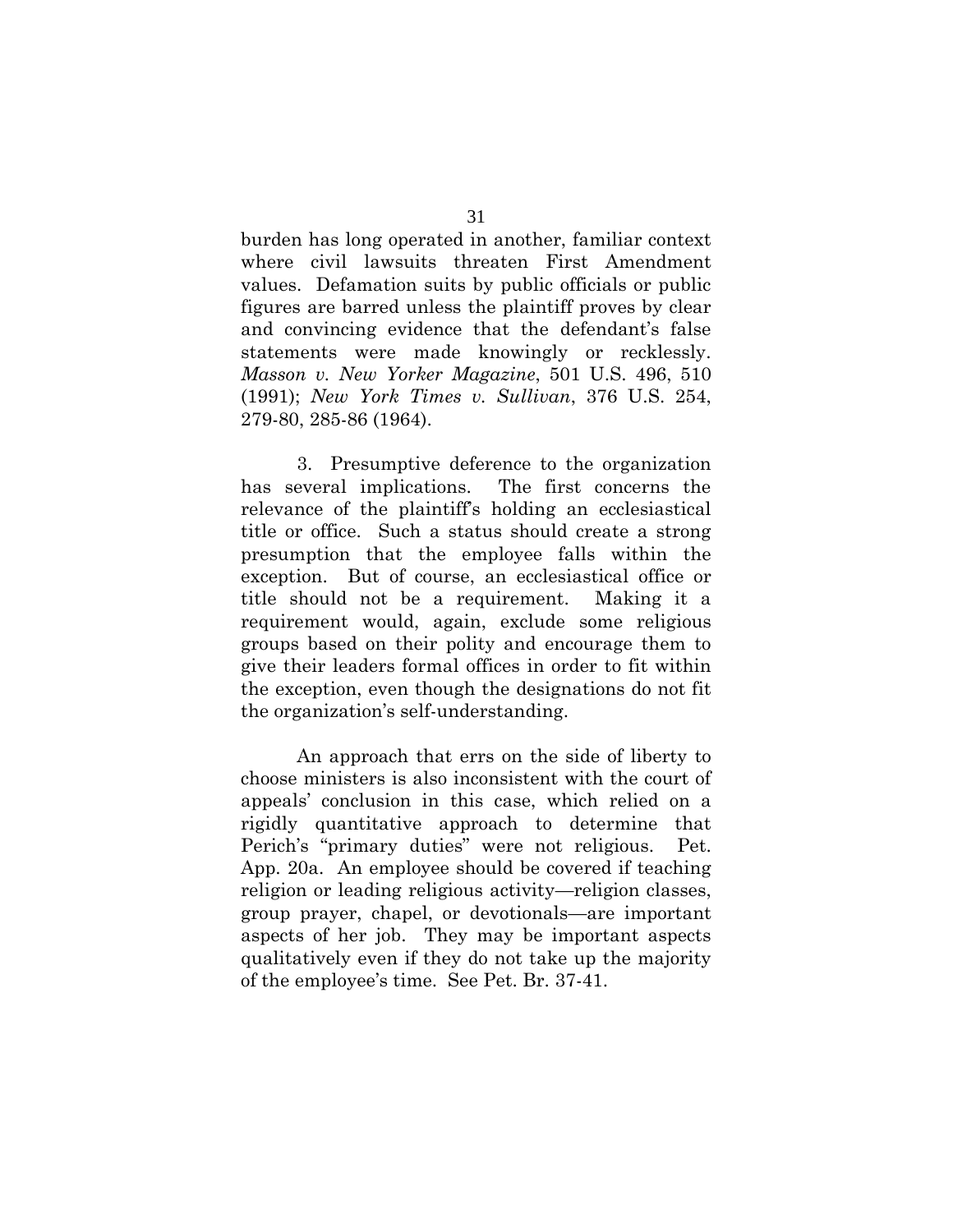4. Of course, the definition of "ministers" has limits. Not all employees are covered by the exception even if they are generally expected to observe religious standards or model religious behavior. The employee must have responsibilities for leadership, teaching of the faith, or spiritual and moral formation of community members. Moreover, not every kind of lawsuit by a religious leader implicates the exception. If a clergyperson slips and falls on the church stairway, she can sue the church under tort or workers' compensation laws, because—unlike a nondiscrimination suit—the claim has no effect on the church's ability to select ministers or set standards for their conduct.<sup>6</sup>

## **B. The Exception Covers Teachers with Religious Duties in Religious Schools.**

Applying these standards, teachers with religious duties in religious elementary and secondary schools should fall within the ministerial exception. At the very least, a teacher should fall within this category if she has undergone theological training and an ordination or commissioning process, or if she teaches children the faith in a religion class. Perich did both—which makes this an easy case. Such designation or activities alone put the plaintiff in the category of religious leader/teacher, at least unless

 $\overline{a}$ 

<sup>6</sup> Although claims by ministers under the minimum-wage laws do not directly affect an organization's ability to select its leaders, courts have still applied the exception on the ground that "matters of church administration and government [include] a minister's salary, his place of assignment and his duty." *McClure*, 460 F.2d at 560; *Schleicher*, 518 F.3d at 477.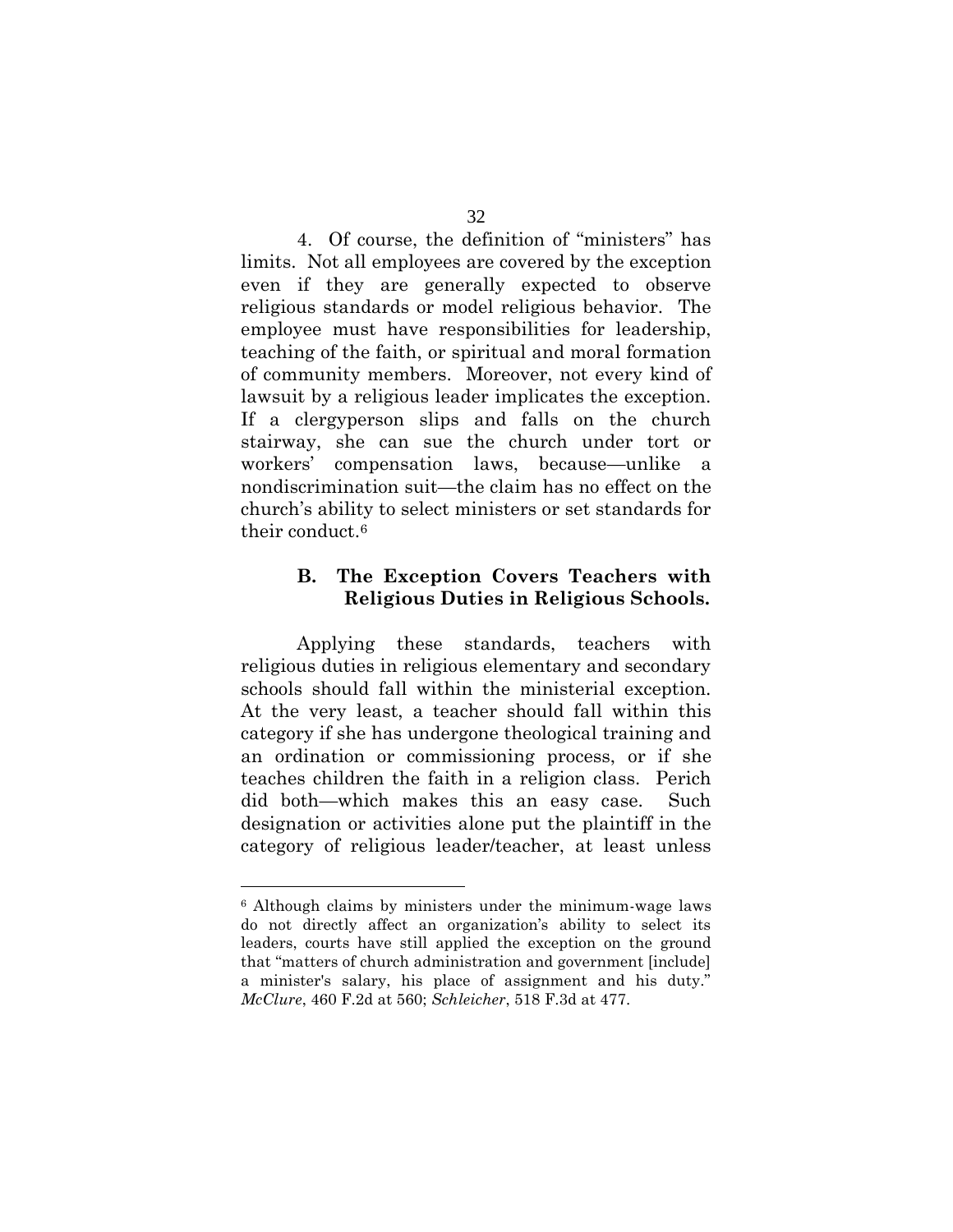the plaintiff can prove clearly and convincingly that the designation was "a sham." See Pet. Br. 49 (citation omitted) (arguing that there is no evidence to undercut Perich's designation as a commissioned minister).

This case, however, by no means exhausts the circumstances in which religious school teachers should be considered ministers. Both the teaching of the faith and the spiritual and moral formation of children support designating many teachers as ministers.

Many schools emphasize that teaching the faith occurs throughout the curriculum, even in subjects that an observer might call "secular." For example, the Association of Christian Schools International (―ACSI‖) believes that ―[t]he biblical integration of every planned learning experience is crucial to effective Christian schooling" (ACSI Core Beliefs, [http://www.acsi.org/tabid/535/itemid/3113/default.asp](http://www.acsi.org/tabid/535/itemid/3113/default.aspx)  $\mathbf{x}$ ) (last visited June 19, 2011)) and that faculty among other personnel should be "teaching and leading from a biblically integrated perspective." ACSI, Elements of Effective Schools, <http://www.acsi.org/tabid/535/itemid/77/default.aspx> (last visited June 19, 2011). Catholic school systems also pursue this integration: as a school handbook quoted by this Court put it, "[r]eligious formation is not confined to formal courses; nor is it restricted to a single subject area." *Lemon v. Kurtzman*, 403 U.S. 602, 618 (1971) (quoting Catholic school handbook). Hosanna-Tabor School fit this model too, since it encouraged teachers to be "Christian role models who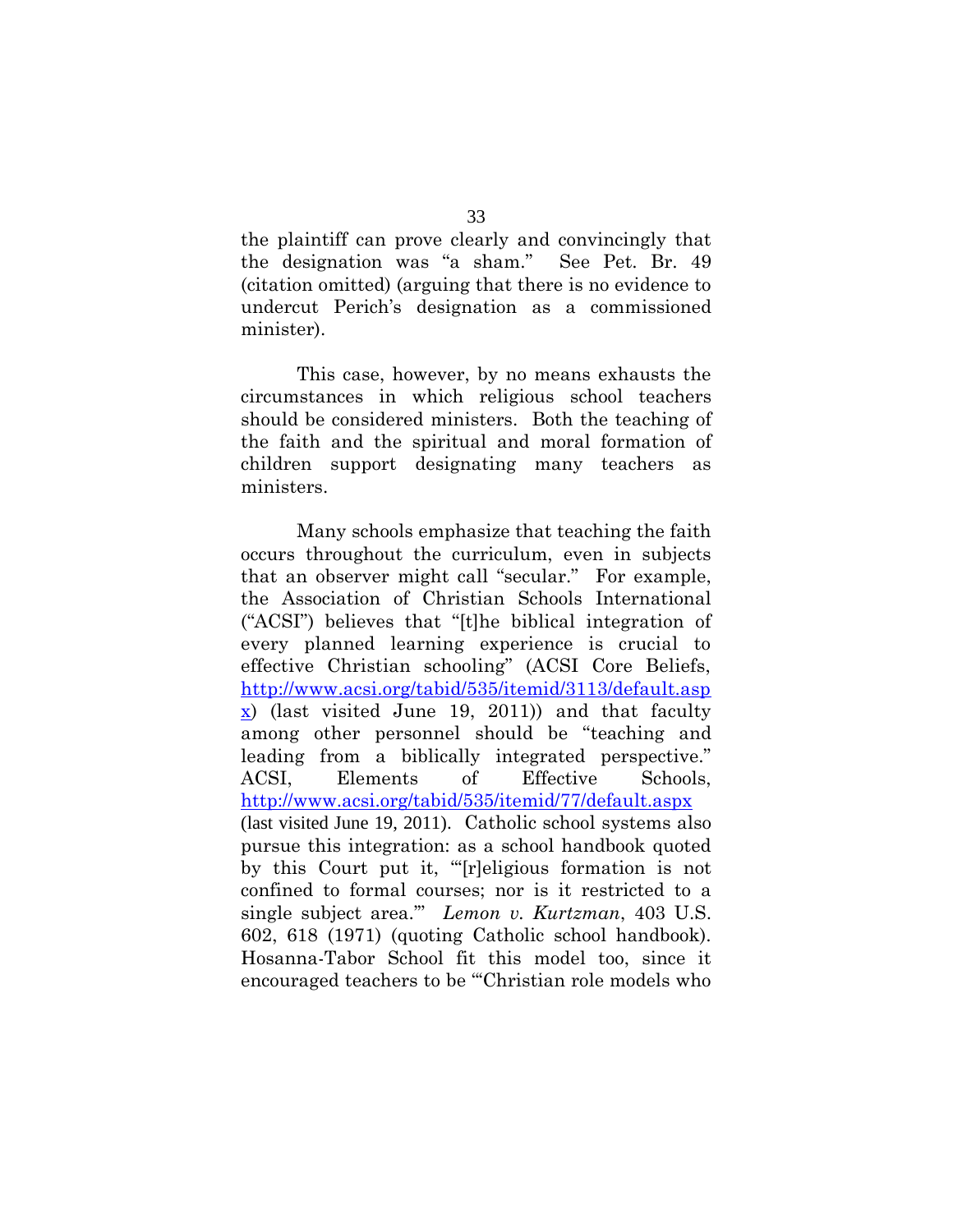integrate faith into all subjects" (Pet. App. 5a, 35a; Pet. Br. 42)—yet another reason to treat Perich as a minister.

The category of spiritual or moral formation is also particularly relevant to religious school teachers. In many such schools, teachers are expected to handle discipline issues throughout the day, which necessarily involves implementing the school's religious viewpoints on right and wrong, grace, obedience to authority, human nature's essential goodness and/or sinfulness, and behaviors that exhibit good and bad character as defined by the faith. Such disciplinary conduct is an unavoidable component of any elementary or secondary schoolteacher's job regardless of the subject she teaches, and regardless of whether the subject matter explicitly incorporates religious content. A math teacher who simply communicates algebra and geometry concepts, without theological comment, may nevertheless have a vital, daily spiritual role through how she imposes discipline. This responsibility is a primary means of conveying to children what the religious faith holds to be good and bad in personal conduct. See, e.g., *Zobrest v. Catalina Foothills Sch. Dist.*, 509 U.S. 1, 19 n.3 (1993) (Blackmun, J., dissenting) (religious school's faculty employment agreement required teachers "to assist in the implementation of the philosophical policies of the School, and to compel proper conduct on the part of the students in the areas of general behavior, language, dress and attitude toward the Christian ideal.‖)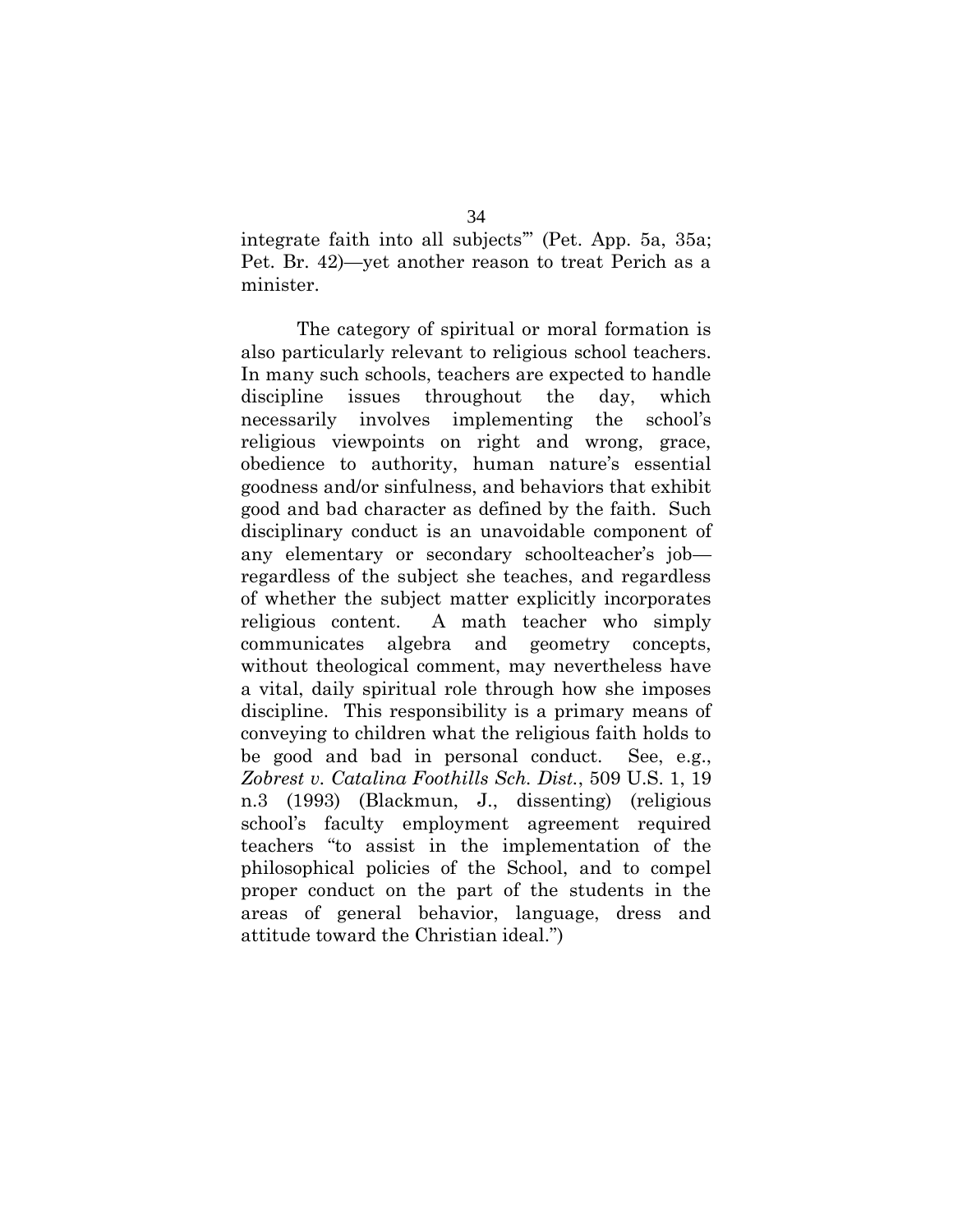Likewise, teachers often play crucial roles in counseling students on personal issues of religious significance. In the schools in *Lemon*, for example, ―the Handbook advise[d] teachers to stimulate interest in religious vocations and missionary work." 403 U.S. at 618.

Teachers who transmit the faith and help form children spiritually and morally epitomize the functions that the ministerial exception was developed to protect. By teaching and guiding children, they act as the religious group's "voice to the faithful‖ (*Petruska*, 462 F.3d at 306; *McClure*, 460 F.3d at 558)—as well as its "lifeblood" (*id.*), since every religious community is only a generation away from extinction and must transmit its beliefs to the young. Teachers' central role in religious schools confirms that they are "the chief instrument by which the [school] seeks to fulfill its purpose" *(id.* at 559).

In *Catholic Bishop*, this Court "recognized the critical and unique role of the teacher in fulfilling the mission of a church-operated school" as the predicate for concluding that government intervention in the teacher-school relationship would create serious First Amendment risks. 440 U.S. at 501. Earlier, *Lemon* had documented the importance of teachers, quoting the handbook for Rhode Island Catholic schools: ―‗The prime factor for the success or the failure of the school is the spirit and personality, as well as the professional competency, of the teacher . . .'" 403 U.S. at 618 (quotation omitted). The importance of all teachers was reflected in the handbook's statement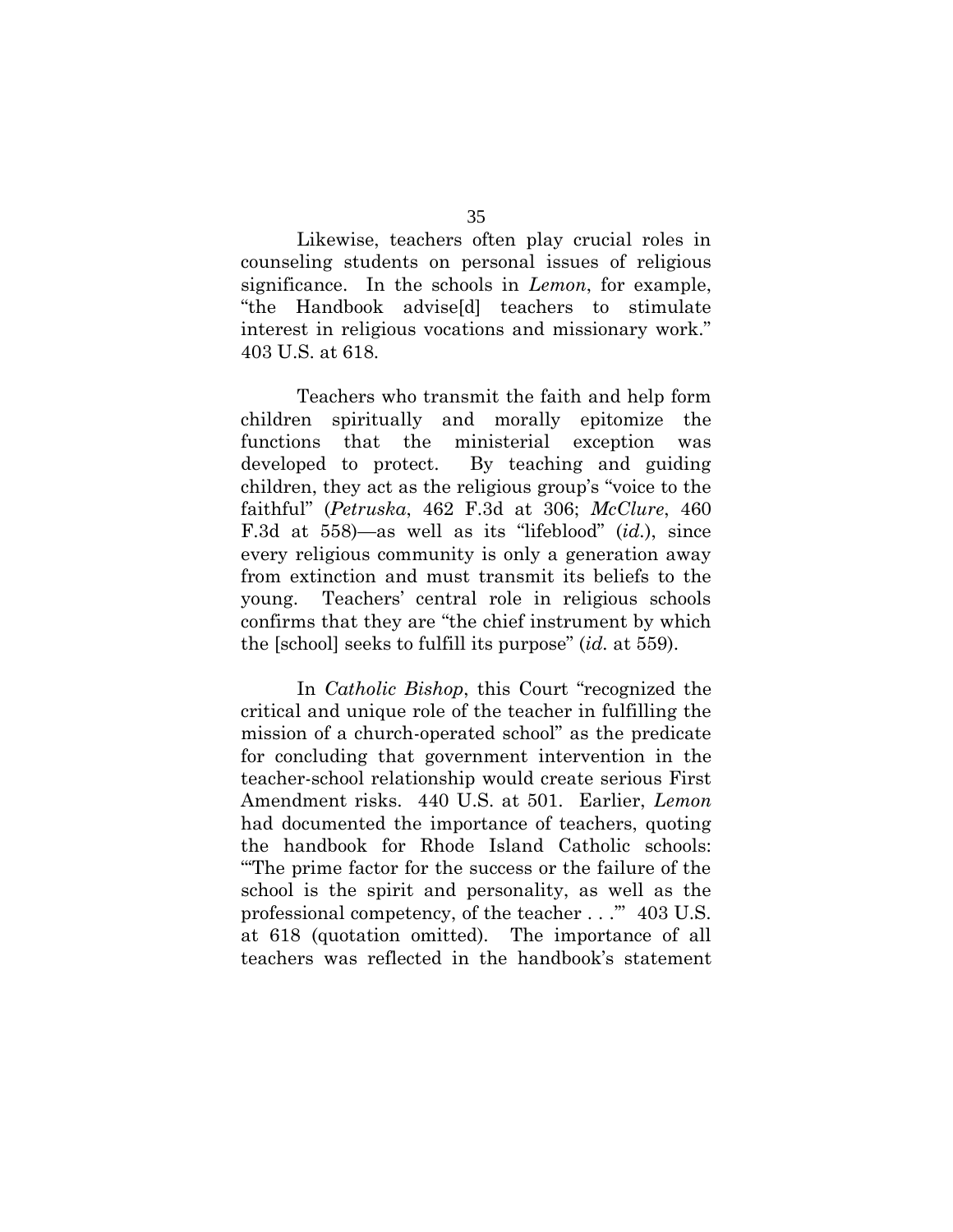that "Treligious formation is not confined to formal courses [or] a single subject area.'‖ *Id.*<sup>7</sup>

The Court in *Catholic Bishop* found the teacher's role central enough that "the very process of inquiry‖ into the employment relationship created a serious risk of First Amendment violations. 440 U.S. at 502. These are the very concerns that lower courts have expressed in cases involving the employment of ministers. See *supra* pp. 26-27.

To determine whether teachers qualify as "ministers," courts should utilize presumptions that err on the side of church/state separation and reflect the deference discussed *supra*, pp. 29-31. Such presumptions include, among others: (a) courts should avoid where possible becoming entangled in fine distinctions between who is a "ministerial" teacher and who is not; (b) holding an ecclesiastical office or title indicates that the teacher has "ministerial" duties; (c) teaching a class in religion indicates that the teacher has "ministerial" duties; (d) integration of religion into the course or curricular materials (as

 $\overline{a}$ 

<sup>7</sup> This Court's recent decisions have been more permissive than *Lemon v. Kurtzman* toward government aid programs benefiting religious schools. In *Mitchell v. Helms*, 530 U.S. 793 (2000), the justices casting deciding votes were more willing than *Lemon* had been to accept that religious school teachers would obey statutory restrictions on the use of state aid. *Id.* at 859-60 (O'Connor, J., concurring in the judgment). But the Court has never questioned the proposition that teachers in religious schools play crucial religious roles. (Some of these *amici* took opposite positions from each other in cases such as *Helms* on whether aid was permissible; but again, all *amici* agree here on the applicability of the ministerial exception.)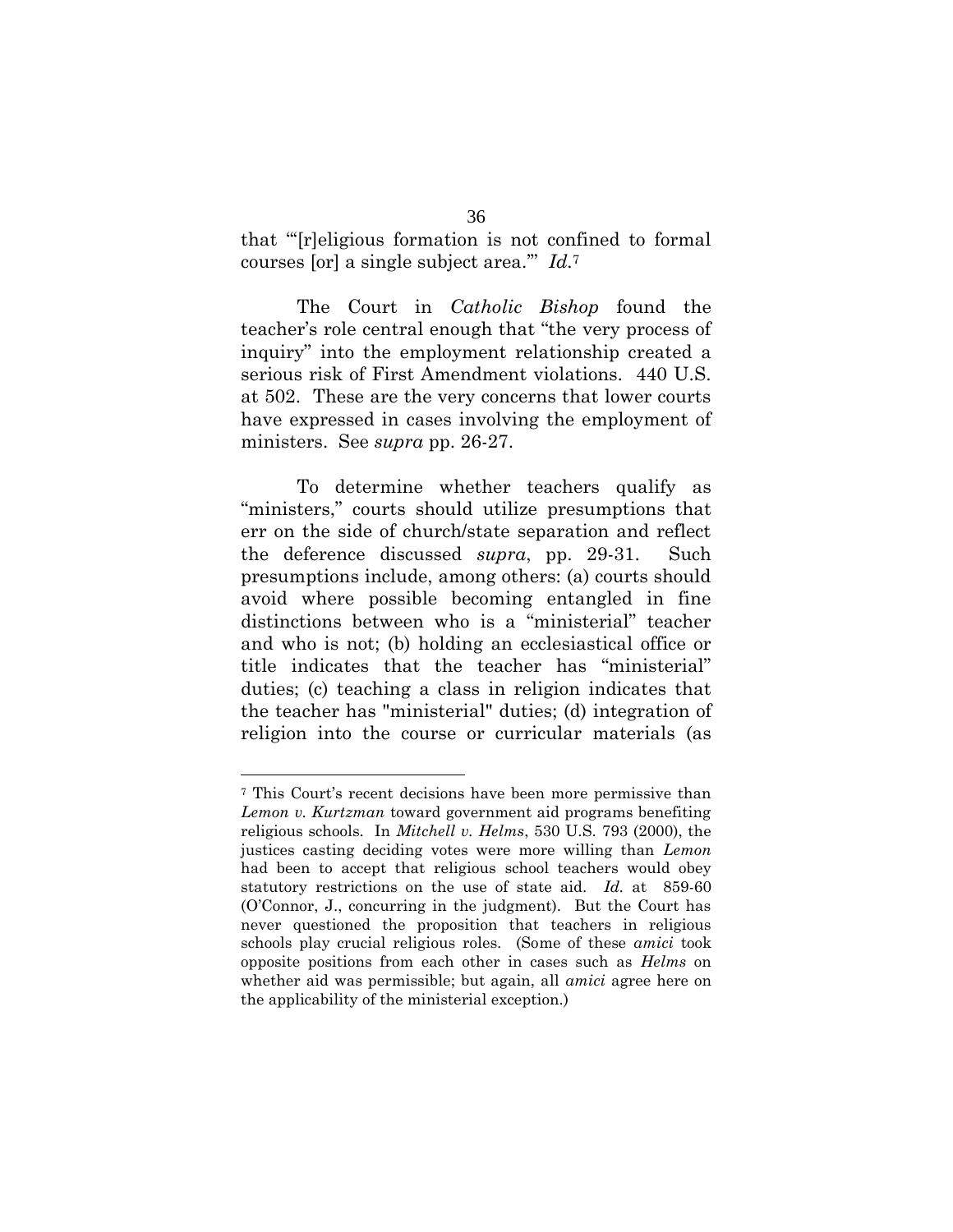indicated by a school handbook or other evidence) indicates that the teacher has "ministerial" duties; (e) including a statement of faith among job requirements indicates that the teacher has ―ministerial‖ duties; and (f) engaging students in religious observances such as chapel, prayer, and devotional Bible reading indicates that the teacher has ministerial duties. The presumptions should be rebuttable on a showing of clear and convincing evidence by the plaintiff either that she did not in fact have such responsibilities or that they were *de minimis* (for example, a janitor at a religious school who was asked once to lead students in a prayer over the intercom).

## **C. Courts Should Decide the Applicability of the Exception Early in the Litigation.**

This Court should encourage early resolution in a lawsuit of questions concerning the applicability of the ministerial exception. Although the definition of "ministers" cannot be entirely bright-line, judges should hear the question on motions to dismiss, for judgment on the pleadings, or for early summary judgment.

As already noted, the ministerial exception aims to avoid subjecting religious organizations to the burdens of investigation and litigation. As such, the ministerial exception closely resembles doctrines of governmental or government-officer immunity, where this Court has adopted rules to prevent "excessive" disruption of government and permit the resolution of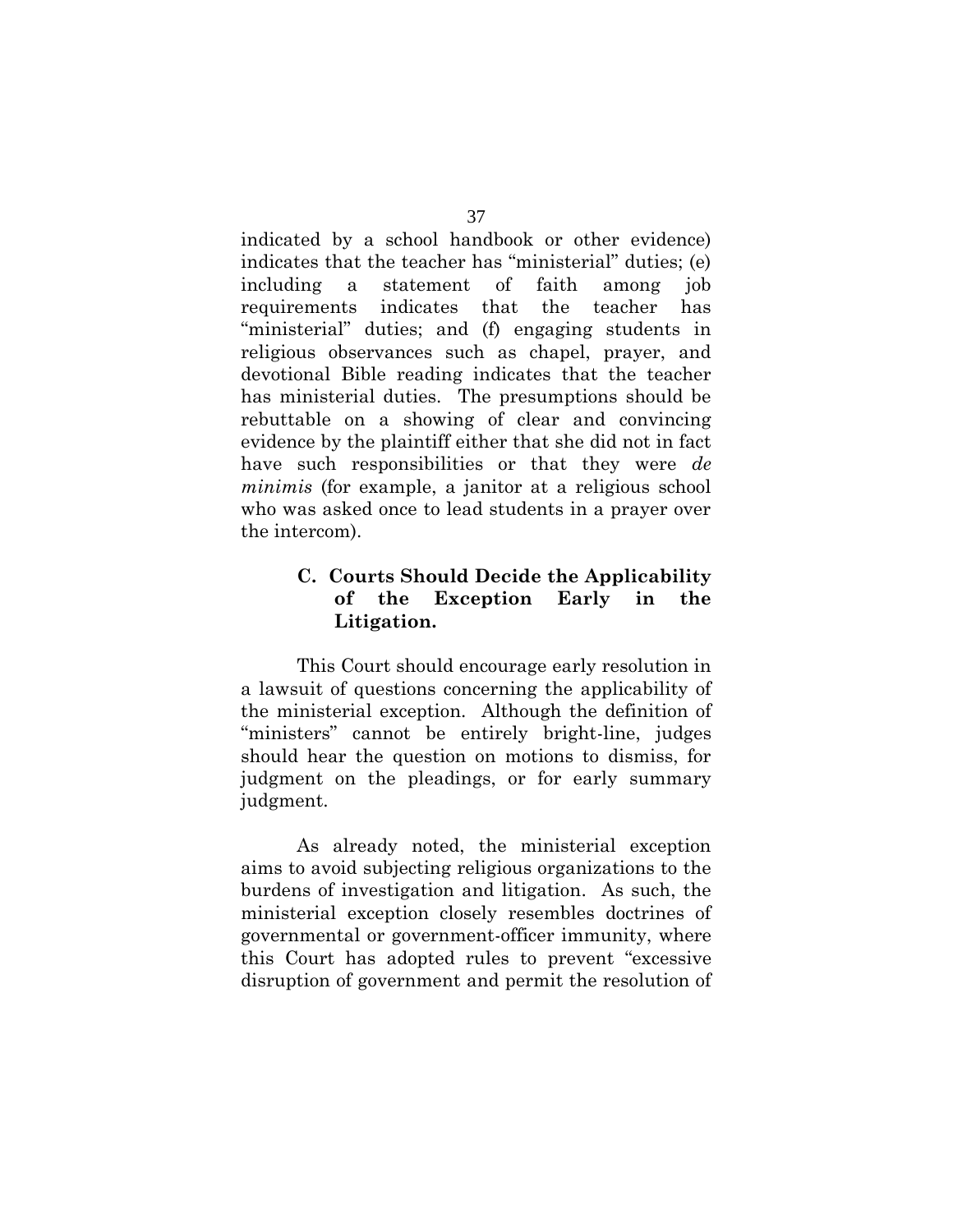many insubstantial claims on summary judgment." *Harlow v. Fitzgerald*, 457 U.S. 800, 818 (1982) (qualified immunity for officials). The Court has sought to avoid "subject[ing] government officials either to the costs of trial or to the burdens of broadreaching discovery." *Id.* at 817-18; see *Mitchell v. Forsyth*, 472 U.S. 511, 526 (1985) (qualified immunity is "an entitlement not to stand trial or face the other burdens of litigation‖); *Puerto Rico Aqueduct & Sewer Authority v. Metcalf & Eddy, Inc.*, 506 U.S. 139, 145 (1993) (value to the State of Eleventh Amendment immunity "for the most part lost as litigation proceeds" past motion practice").

This Court should similarly encourage means for the full hearing of ministerial-exception claims before the religious organization must undergo extensive discovery or trial. Courts should consider limiting initial discovery to the question whether the plaintiff is a minister, setting up a summary judgment motion on the question. On summary judgment, the plaintiff's obligation to show evidence of a genuine issue of material fact should be heightened by the fact that the plaintiff has the burden to overcome presumptions of ministerial status by clear and convincing evidence. See *Celotex Corp. v. Catrett*, 477 U.S. 317, 322-23 (1986); *Anderson v. Liberty Lobby, Inc.*, 477 U.S. 242, 254-55 (1986) (holding, in First Amendment case, that because "the judge must" view the evidence presented through the prism of the substantive evidentiary burden[,]... 'the clear-andconvincing standard of proof should be taken into account in ruling on summary judgment motions").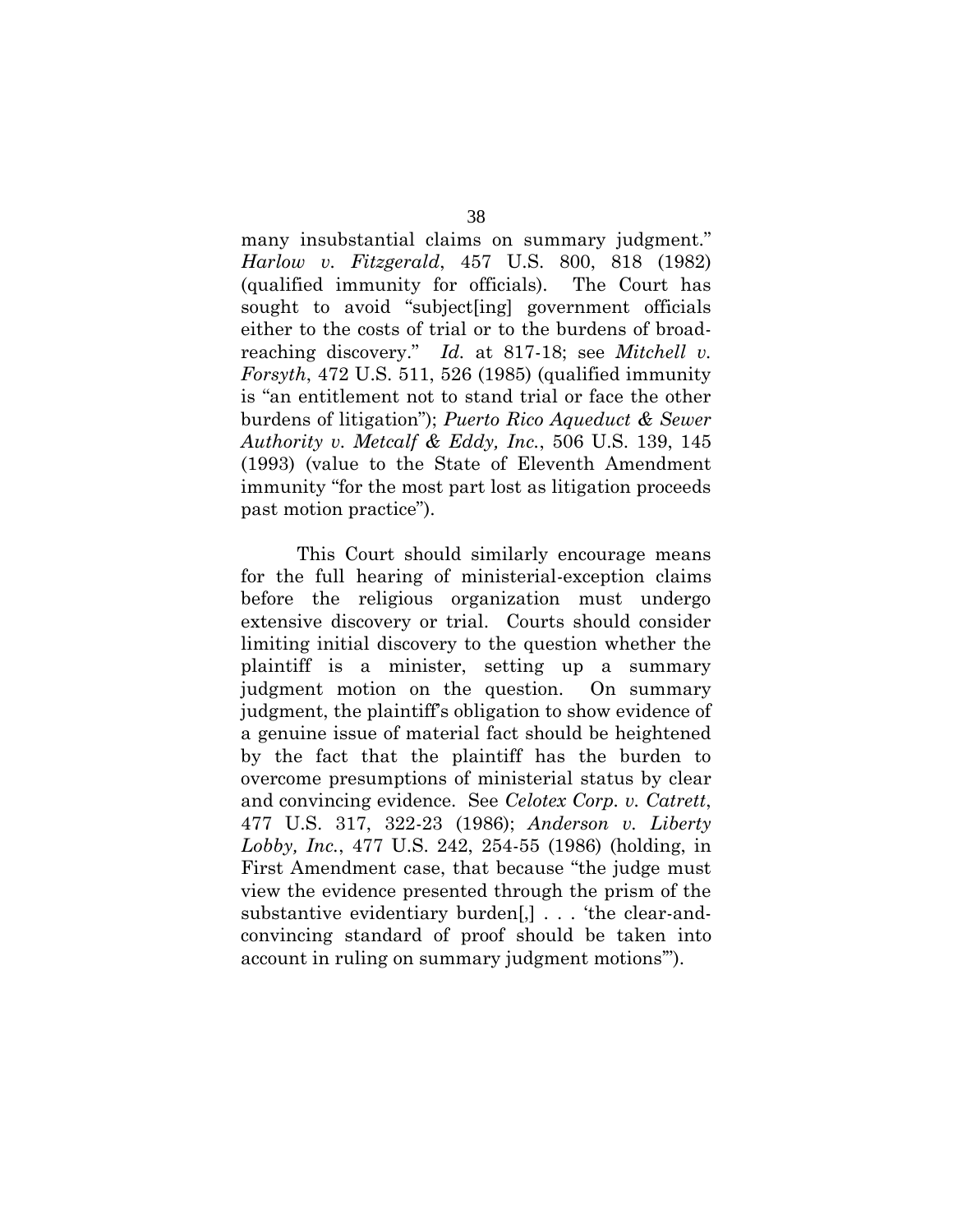# **CONCLUSION**

The ministerial exception is constitutionally required and valuable, but it does not rest on an assumption that religious institutions and employers never behave badly. Of course, they sometimes do. Its premise is not that churches are somehow "above" the law.‖ They are not. Its point is not "discrimination is fine, if churches do it." It is, instead, that there are some questions the civil courts do not have the power to answer, some wrongs that a constitutional commitment to church-state separation puts beyond the law's corrective reach, and some relationships — such as the one between a religious congregation and the teachers to whom it entrusts not only the "secular" education but also the religious formation of its children — that government should not presume to supervise.

To be sure, not every employee of a religious organization is "ministerial," and religious institutions — like all employers — have legal obligations to their employees. Although there are difficult questions to be asked and fine lines to be drawn, when it comes to interpreting the First Amendment's boundary between church and state, it cannot be the role of civil government to police the decisions of religious communities about who should be their leaders and teachers, any more than the civil courts should review disputes over the meaning of religious doctrines.

Respectfully submitted.